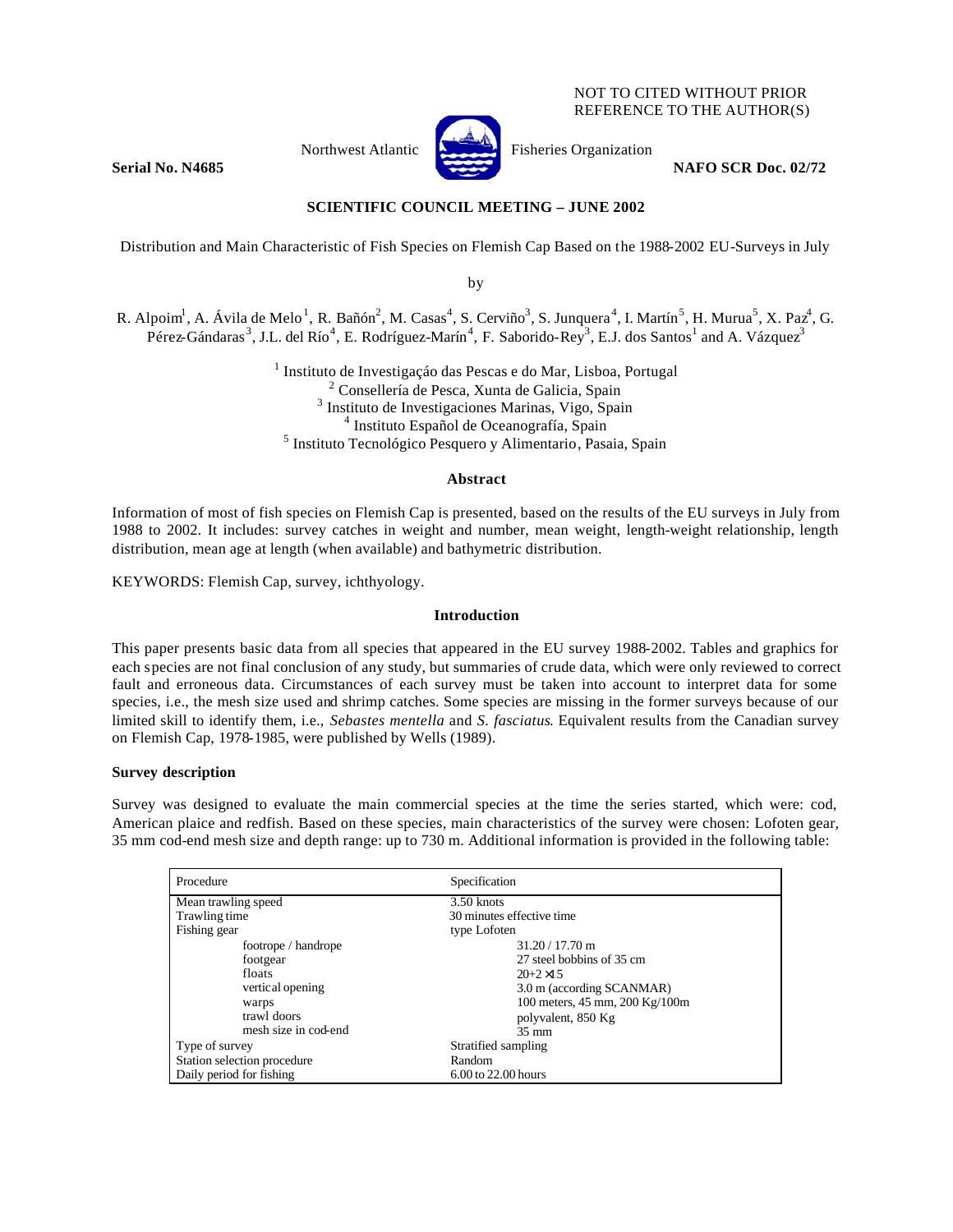It was soon noted that the survey was not quite adequate for other species of upcoming importance. The cod-end mesh size was very wide for shrimp, and the survey does not cover all the distribution depth range of Greenland halibut. In relation with the mesh size problems, trails were made to evaluate the convenience of changing the survey net to a Campelen gear, but the change was not agreed because it would introduce additional complexity to the survey. Further, the increase of the depth range was never possible with the current vessel *Cornide de Saavedra*.

Even there was a permanent effort to carrying out each annual survey with the same characteristics, some changes were introduced or were unavoidable. A summary of theses incidents is as follows:

1988 – Hauls were made in a 24 ours schedule. It was concluded that such strategy, resulting in the shortening the survey in two days, also limited the rest of the crew to an undesirable level. This practice was withdrawn in future, and only 16 hours daytime, from 6:00 to 22:00, was used for trawling. Geographic position was obtained with LORAN C system.

1989 – Due to reparations in the RV Cornide de Saavedra, the RV Cryos was chartered for the survey. Gear, warps and trawl doors were the ones used in 1988. Once the survey was finish, 10 pelagic tows were carried out, looking for pelagic cod; catches were cod, redfish and myctophids. Geographic position was obtained with LORAN C system.

1990 – As the reparation of the RV Cornide de Saavedra continued, the RV Ignat Pavlyuchenkov was chartered for the survey. Gear, warps and trawl doors were also the ones used in previous years. The gear was modified to reinforce de fore union footrope–bobbins with a steel triangle. The trawling speed criterion had been to maintain it between 3.5 ad 4.0 knots. Trials were made to maintain a trawling speed of 4.0 knots, as specified for the Lofoten gear, but it was observed that the bobbins of the footrope did not touched the bottom when speed was more that 3.7 knots. In conclusion, the target trawling speed was set at 3.5 knots. The Geographical position was inaccurately determined, so a uniform towed distance of 1.8 nautical miles was assumed in this survey for the swept area method calculations. Redfish of small size where species is very difficult to recognize, roughly fish with less than 15 cm length, was considered an independent group for sampling; it is named "juvenile Sebastes". The survey was continued with an independent acoustic survey.

1991 – Redfish: *Sebastes mentella* and *S. fasciatus*, which were considered as *Sebastes spp.* in previous surveys, were now split by species by sampling: fish of a sample from each haul were identified and the proportion between species was raised to the total catch. SCANMAR equipment was used in two tows at very different depths to check the different behaviour of the gear. GPS was introduced.

1992 – Redfish was fully split by species at each haul before sampling because of the skill achieved in species identification. The gear was systematically monitored with SCANMAR equipment. Consequently a formula to count the 30 minutes effective trawling time was decided: 32 minutes plus one minute for each 100 meters depth.

1993 – Three gears were lost due to weakness of the wraps. 101 valid tows were carried out, but two strata were not visited: 14 and 18, and one single tow was made in stratum 17. Hauls 48-106 were made with a train of rubber bobbins instead of the standard steel one, and thanks to the material supplied by the CV *Playa de Sartaxens*. Biomass in strata not sampled was calculated by adjusting data of the whole survey series to a multiplicative model. Feeding studies had been carried out since 1988, but they were systematized since now with the incorporation of two scientists on board for that task. A different person, with an alternative aging criterion, undertook aging of American plaice; previous readings are judged inadequate for ages 8+.

1994 – The 35 mm wraps were replaced by 45 mm ones. Cod-end mesh size was 40 mm for haul 29 onwards. Number of floats in the hand rope was changed from 16+2×12 to 20+2×15. A bacteriological study on fish flesh was carried out.

1995 – 1996 – 1997 –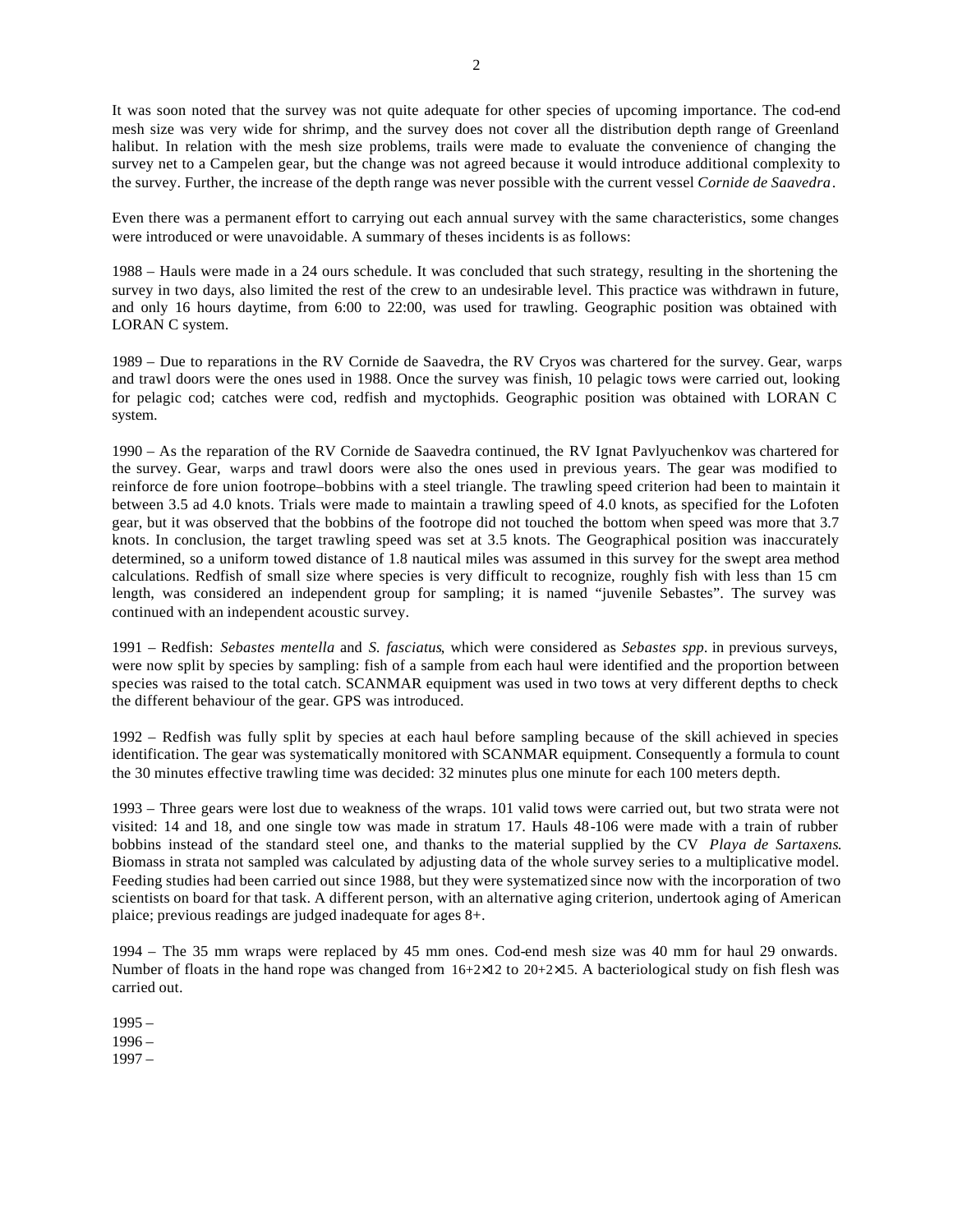1998 – Cod-end mesh size was 40 mm for haul 14 onwards, but a liner of 25 mm mesh size covered the two meters back part of the cod-end.

1999 – The length of the wire released at each haul had been never controlled while the Commander of the RV Cornide de Saavedra was unchanged, knowing the he maintained the same criterion all the time. The length of the wire to be released was now established at 2.5 time depth plus 100 meters: a little bit shorter than previous practices but more in agreement with new criteria. A comparative trial of the Lofoten gear and a Campelen 1800 shrimp trawl gear was carried out: 20 survey hauls with the Lofoten gear were repeated with the Campelen gear in the next or in the previous day (Vázquez 2002 a).

2000 – The comparative trial of Lofoten and Campelen gears was continued, and 20 additional comparative hauls were carried out.

2001 – The comparative trial of Lofoten and Campelen gears was concluded with 20 additional comparative hauls.

2002 – An exploratory haul was made in the Beothuk Knoll, at the Southwest Fle mish Cap. The gear was lost during the second haul.

|      |               | Valid |                                       |
|------|---------------|-------|---------------------------------------|
| Year | Dates         | tows  | <b>Notes</b>                          |
| 1988 | $8/7 - 22/7$  | 115   | 24 hours                              |
| 1989 | $12/7 - 1/8$  | 116   | R/V Cryos                             |
| 1990 | $18/7 - 6/8$  | 113   | R/V Ignat Pavlyuchenkov               |
| 1991 | $24/6 - 11/7$ | 117   |                                       |
| 1992 | $29/6 - 18/7$ | 117   |                                       |
| 1993 | $23/6 - 8/7$  | 101   | 3 strata were not covered: 14, 17, 18 |
| 1994 | $6/7 - 23/7$  | 116   | 40 mm mesh size cod-end               |
| 1995 | $2/7 - 19/7$  | 121   |                                       |
| 1996 | $28/6 - 14/7$ | 117   |                                       |
| 1997 | $16/7 - 1/8$  | 117   |                                       |
| 1998 | $17/7 - 2/8$  | 119   | 25 mm mesh size cod-end               |
| 1999 | $2/7 - 20/7$  | 117   |                                       |
| 2000 | $10/7 - 28/7$ | 120   |                                       |
| 2001 | $3/7 - 20/7$  | 120   |                                       |
| 2002 | $30/6 - 17/8$ | 120   |                                       |

Dates and more outstanding features of the survey are presented in the following table.

Main characteristics of the R/V *Cornide de Saavedra* and other research vessels used, all of them stern trawlers, are presented in the following table. The effect of changing survey vessel on abundance estimates was always considered insignificant, taken into account that all other characteristics of the tow remained unchanged.

| $R/V$ name          | <b>GT</b> | Power (HP)    |
|---------------------|-----------|---------------|
| Cornide de Saavedra | 1.200     | $1.500 + 750$ |
| Cryos               | 800       | 1.380         |
| Ignat Pavlyuchenkov | 2.500     | 1.250         |

The area covered by the survey was from the shallowest part of the bank, with 125 meters depth, down to the 732 meters (400 fathoms) contour. The total area is 10,555 square nautical miles, distributed as it is shown in the following figure. Two thirds of the area is located at less than 366 meters depth (200 fathoms).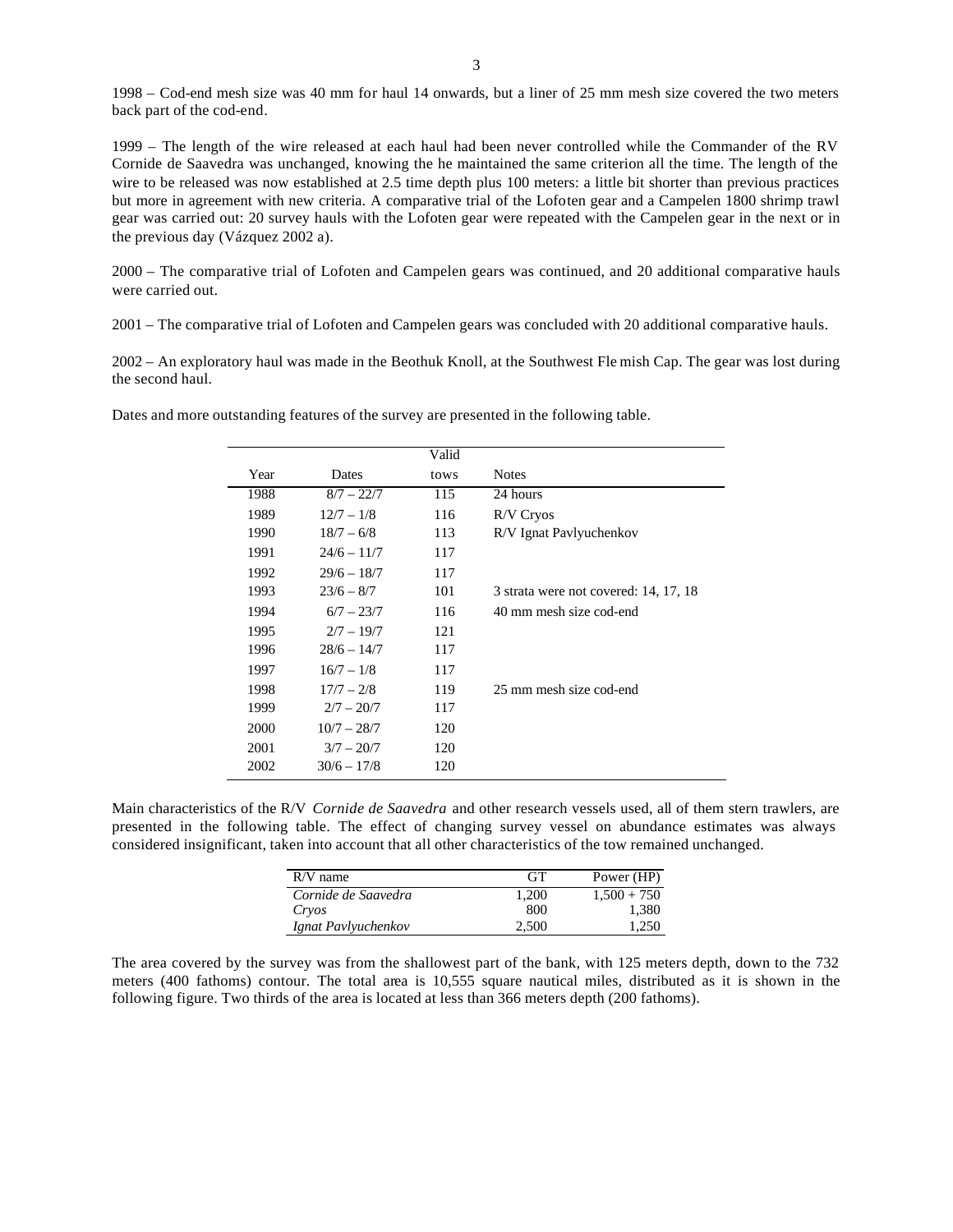

#### **List of species**

A list of all species identified in any survey is presented in Table 1. Some few additional species, where doubts on identification remain, were excluded. Scientific names of fish species follow the Eschmeyer's Catalogue of Fishes (Eschmeyer 1998).

A summary page for each species is included as annex. Data used were those of the standard survey, without including data from additional trials above mentioned, such as pelagic tows and hauls with the Campelen gear or in the Beuthuk Knoll. The page for each species contains the complete scientific name, synonyms and common names, when available, and the following tables and figures:

- Top-left. A table with absolute number of occurrence of the species by year: total catch in grams, number of specimens, number of hauls it occurred and mean observed weight in grams. Only valid survey tows were considered.
- Top-right. Length weight relationship for the fresh fish in grams-centimetre. N is the number of specimens.
- Top-right. A graphic with total biomass and total abundance estimated by the sweep area method, based on the stratified sampling scheme of the survey. Total biomass is represented by a thick line, which includes the 95% confidence limits, or two times standard deviation, of each annual estimate. For those species with less that 1000 individual in the whole series, this graphic is substituted for a similar one, but with absolute values of catch in weight and number from valid survey tows, as already presented in the left side table.
- Middle-left. Length distribution of absolute occurrence in the whole survey series. Males and females are independently considered according to the NAFO sampling current practices. All survey hauls were included, even the non-valid ones; this can produce some apparent inconsistency between top-left table and this figure (i.e. the fist species: sea lamprey). The contribution of non-valid tows is only significant for rare species. An estimated length distribution for the whole stock is available for most common species in the current NAFO assessment papers (Vázquez 2002 b).
- Middle-right. Mean age at length. This is a crude mean age of all otoliths available for each length group. Otoliths were sampled at random in each length-class, but not for the whole catch; so the mean age as a function of length is justified, but the inverse relationship: length as a function of mean age, is questionable.
- Bottom-left. Depth range of occurrence: minimum, maximum, median, and 25 and 75 percentiles. Simpler figures are provided for rare species. Flemish Cap is a relative small bank and depth is the main factor for species distribution. A wider view of the geographic distribution of each species in the North West Atlantic can be found in the East Coast of North America Strategic Assessment Project (ECNASAP), which maintain an open atlas in Internet:<http://www-orca.nos.noaa.gov/projects/ecnasap/ecnasap.html>
- Bottom-right. Density by depth. Total biomass swept area estimates were added by depth ranges and divided by the corresponding area. The mark in the density axis indicates the mean density over the whole bank. This figure is missing for very rare species.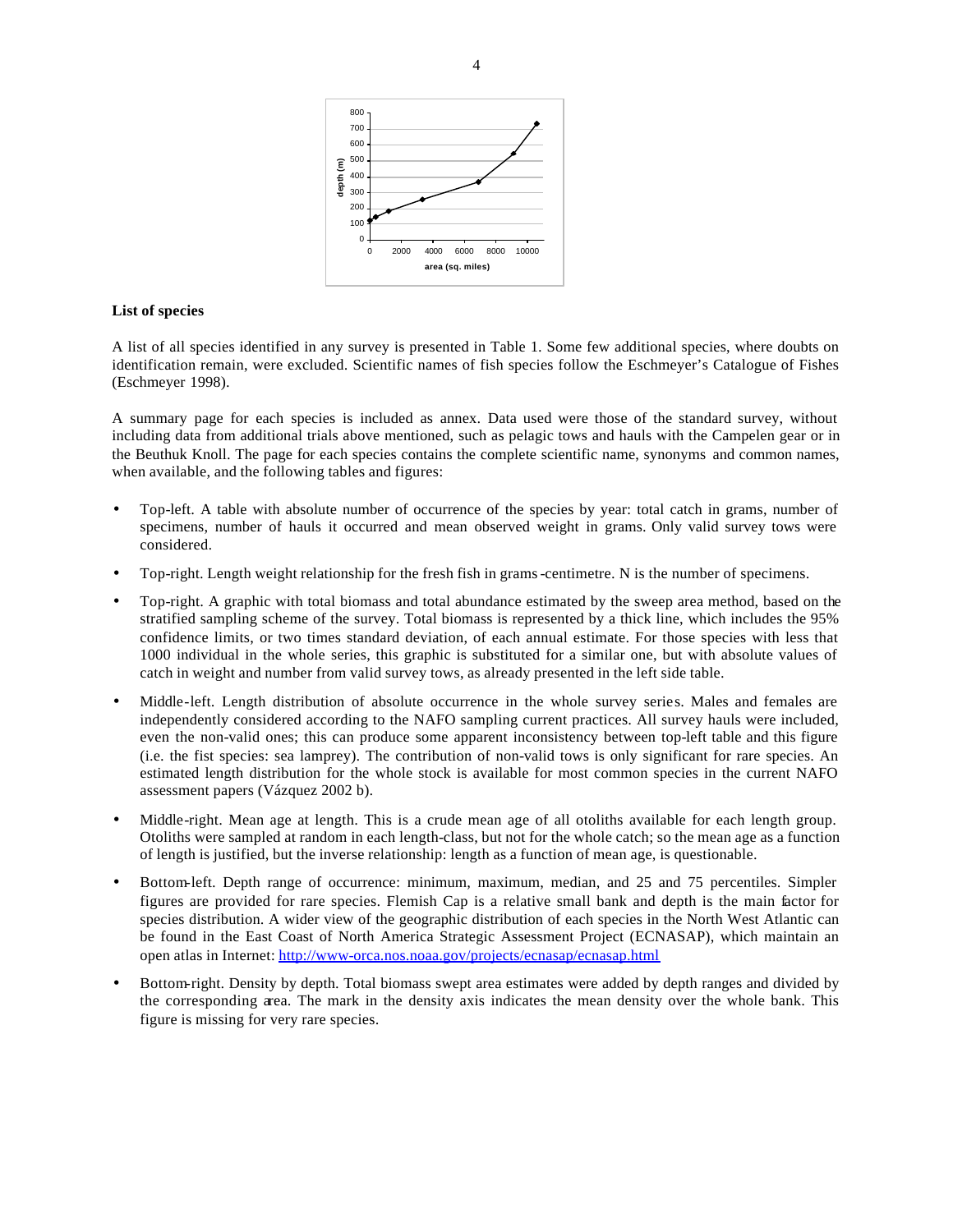- Eschmeyer, W.N. (ed.) –1998. Catalog of fishes. Special Publication, California Academy of Sciences, San Francisco, 2905 pp., 3 vols.
- Vázquez, A.– 2002 a. Catchability comparison between Lofoten and Campelen gears. *NAFO SCR Doc.* 02/74.
- Vázquez, A.– 2002 b. Results from bottom trawl survey on Flemish Cap of July 2001. *NAFO SCR Doc.* 02/12.

Wells, R.– 1989. Fish populations on the Flemish Cap. *NAFO SCR Doc.* 89/80.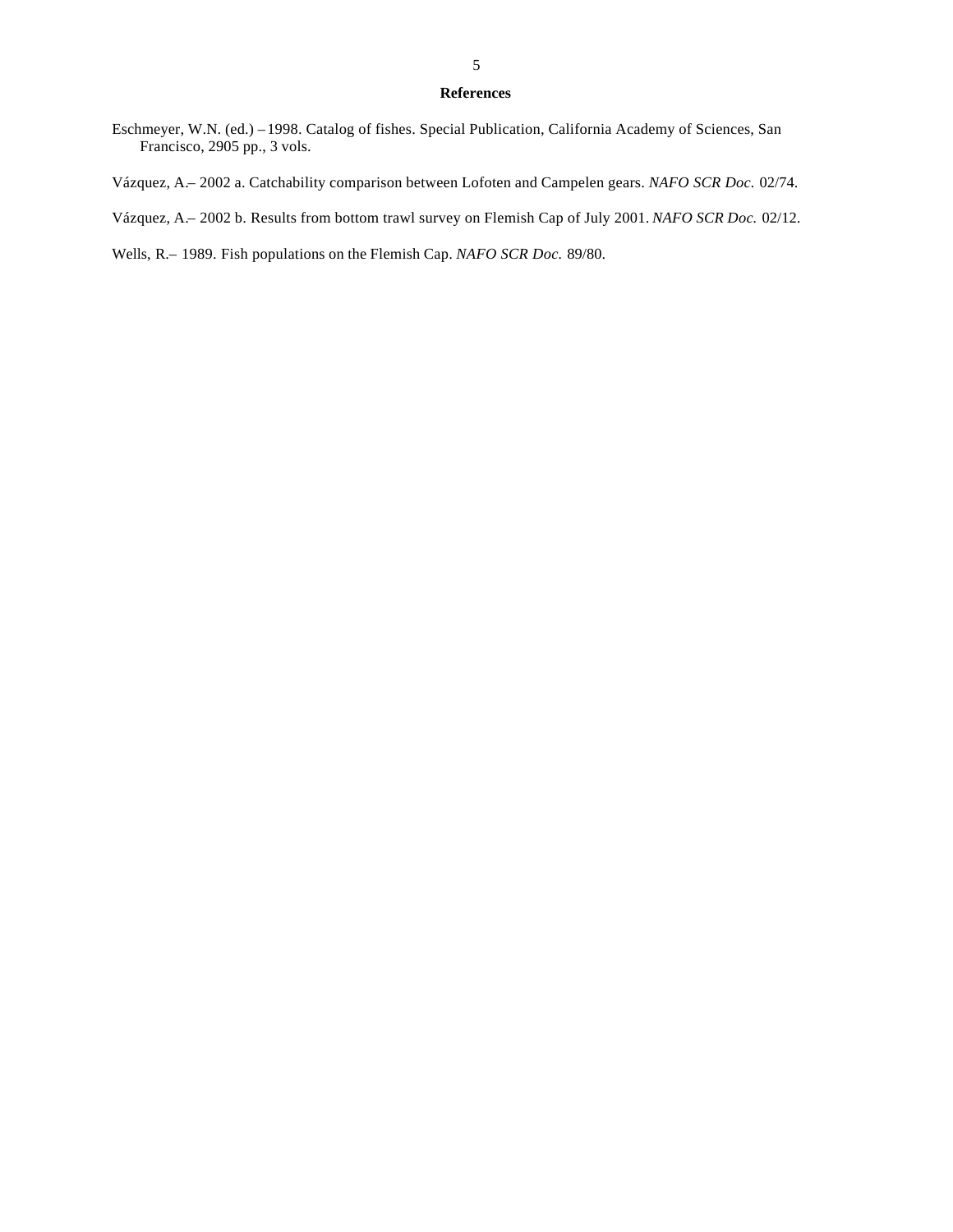**Table 1** – Species recorded on Flemish Cap by the EU bottom-trawl survey in July.

ORDER

Family Species

#### **PISCES**

#### PETROMYZONTIFORMES Petromyzontidae

*Petromyzon marinus* 

## **SQUALIFORMES**

 Squalidae *Squalus acanthias*  Dalatiidae *Etmopterus princeps Centroscyllium fabricii* 

#### RAJIFORMES

 Rajidae *Bathyraja spinicauda Amblyraja radiata Malacoraja senta Dipturus linteus Amblyraja jenseni Amblyraja hyperborea Rajella fyllae*

#### ANGUILLIFORMES Nemichthyidae *Nemichthys scolopaceus*  Serrivomeridae *Serrivomer beanii*  Synaphobranchidae  *Synaphobranchus kaupii Simenchelys parasitica*

 NOTACANTHIFORMES Notacanthidae *Notacanthus chemnitzii* 

#### OSMERIFORMES Osmeridae

 *Mallotus villosus*  Alepocephalidae *Alepocephalus bairdii Alepocephalus agassizii Xenodermichthys copei* Argentinidae  *Argentina silus* 

## **ORDER**

Family Species

 Microstomatidae *Nansenia groenlandica*  Bathylagidae *Bathylagus euryops*

#### Platytroctidae *Maulisia microlepis Holtbyrnia anomala Normichthys operosus*

#### **STOMIIFORMES**

 Stomiidae  *Stomias boa boa Chauliodus sloani Borostomias antarcticus Malacosteus niger Photostomias guernei Melanostomias* sp. Gonostomatidae *Gonostoma bathyphilum Cyclothone microdon* Sternoptychidae *Sternoptyx pseudobscura Sternoptyx diaphana*

#### AULOPIFORMES

 Alepisauridae *Alepisaurus brevirostris*  Anotopteridae *Anotopterus pharao*  Paralepididae *Magnisudis atlantica Arctozenus risso*

#### MYCTOPHIFORMES

 Myctophidae *Benthosema glaciale Ceratoscopelus maderensis Lampadena speculigera Myctophum punctatum Notoscopelus kroyeri Protomyctophum arcticum*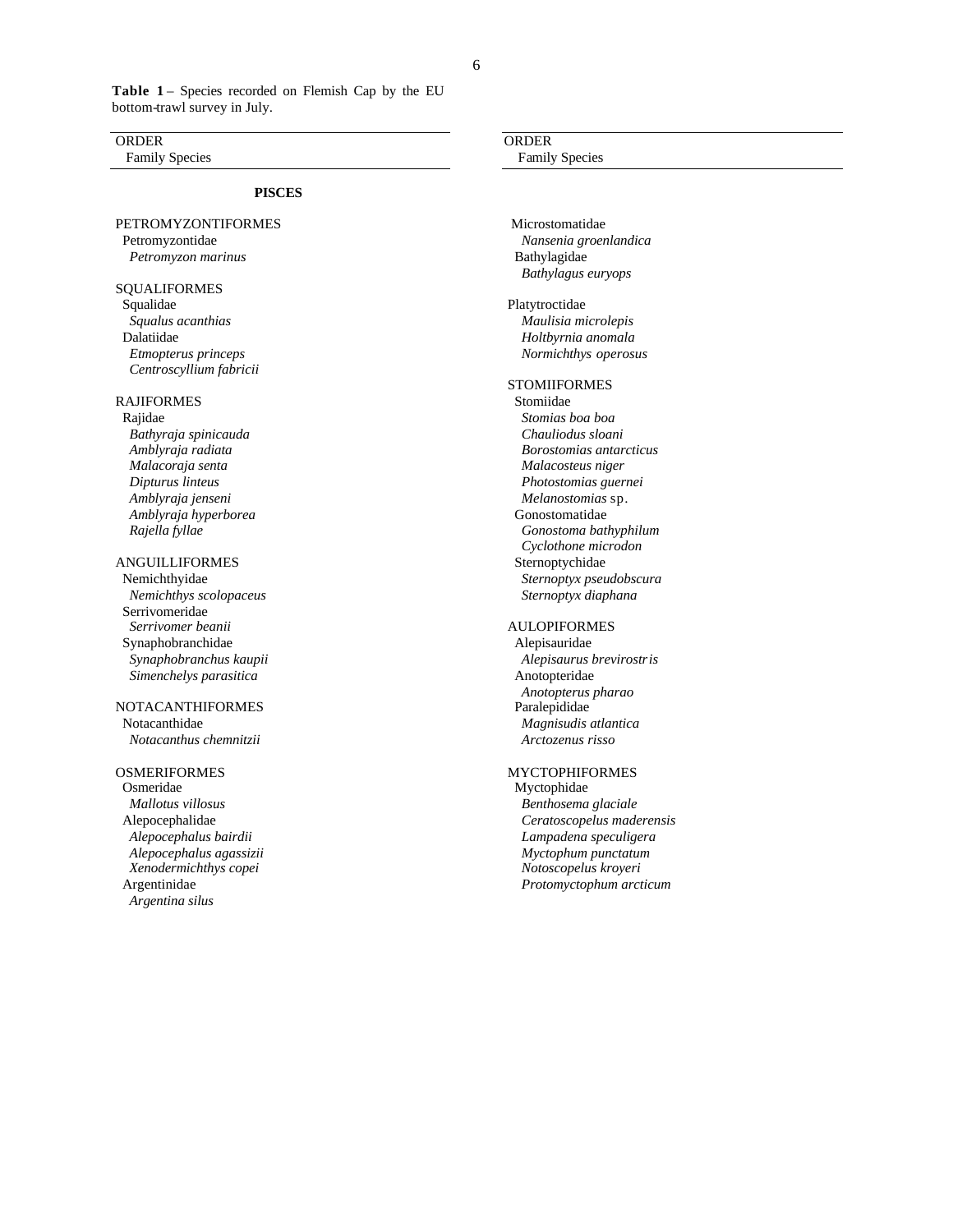# ORDER

Family Species

#### LOPHIIFORMES

 Lophiidae *Lophius americanus*  Melanocetidae *Melanocetus johnsonii*  Oneirodidae *Oneirodes eschrichtii* 

#### GADIFORMES

 Gadidae  *Gadus morhua Melanogrammus aeglefinus Micromesistius poutassou Pollachius virens Boreogadus saida* Merlucciidae *Merluccius bilinearis*  Phycidae *Urophycis chuss Urophycis tenuis Phycis chesteri* Lotidae *Gaidropsarus ensis Brosme brosme Enchelyopus cimbrius* Moridae *Antimora rostrata*  Macrouridae  *Coryphaenoides rupestris Macrourus berglax Nezumia bairdii Caelorinchus caelorhincus caelorhincus*

#### OPHIDIIFORMES

 Ophidiidae  *Brotulotaenia brevicauda* 

#### BELONIFORMES

 Scomberesocidae *Scomberesox saurus saurus*

#### BERYCIFORMES

 Diretmidae *Diretmus argenteus*  Anoplogasteridae *Anoplogaster cornuta* 

 STEPHANOBERYCIFORMES Melamphaidae  *Poromitra megalops Scopelogadus beanii* 

#### PERCIFORMES

 Chiasmodontidae  *Chiasmodon niger*  Anarhichadidae  *Anarhichas lupus Anarhichas minor Anarhichas denticulatus* 

## 7

## ORDER

Family Species

#### Zoarcidae

 *Lycodes esmarkii Lycodes reticulatus Lycodes vahlii* Stichaeidae *Lumpenus lampretaeformis* Trichiuridae *Aphanopus carbo*  Caristiidae *Caristius groenlandicus* 

#### ESCORPAENIFORMES

 Sebastidae *Sebastes (juveniles) Sebastes marinus Sebastes mentella Sebastes fasciatus* Cottidae *Triglops murrayi*  Psychrolutidae *Cottunculus microps Cottunculus thomsonii* Agonidae *Aspidophoroides monopterygius Leptagonus decagonus* Cyclopteridae *Liparis fabricii Liparis liparis Careproctus micropus*

#### PLEURONECTIFORMES

 Pleuronectidae *Hippoglossoides platessoides Glyptocephalus cynoglossus Reinhardtius hippoglossoides Hippoglossus hippoglossus*

#### **CEPHALOPODA**

 SEPIOIDEA Sepiolidae  *Semirossia* sp.

#### TEUTHOIDEA

 Onychoteuthidae *Onychoteuthis banksi*  Histioteuthidae *Histioteuthis reversa Histioteuthis bonnellii* Ommastrephidae  *Illex illecebrosus*  Cranchiidae  *Taonius pavo*  Chiroteuthidae *Chiroteuthis picteti*  Brachioteuthidae *Brachioteuthis* sp.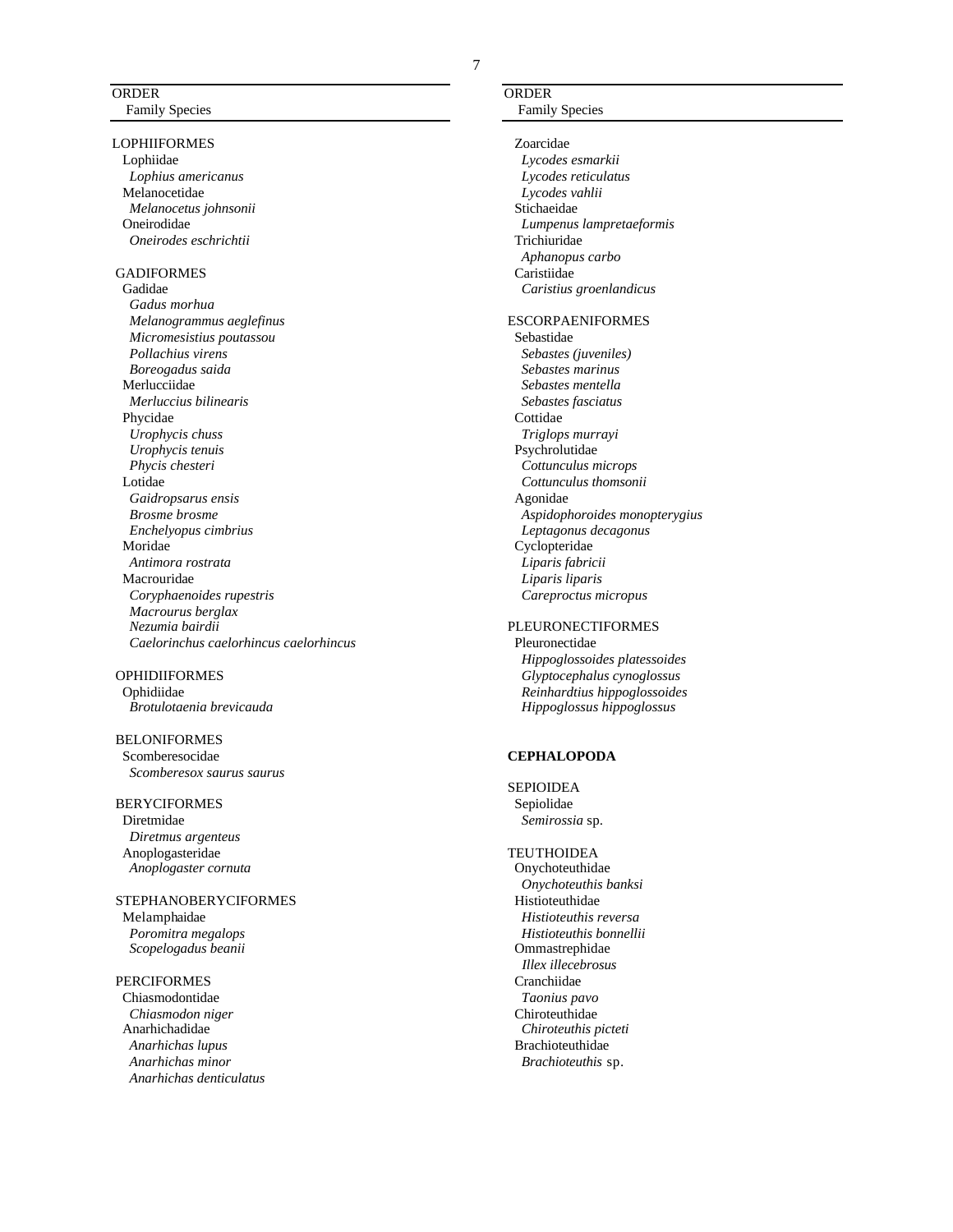OCTOPODA

 Octopodidae *Bathypolypus arcticus*  Cirroteuthidae Cirroteuthidae

#### **CRUSTACEA (DECAPODA)**

#### CARIDEA

 Oplophoridae *Acanthephyra pelagica Acanthephyra purpurea* Pandalidae *Pandalus borealis*  Hippolytidae *Spirontocaris lilljeborjii*  Pasiphaeidae  *Parapasiphaea sulcatifrons Pasiphaea tarda* Crangonidae  *Sabinea hystrix Sabinea sarsii Pontophilus norvegicus* 

#### ORDER Family Species

#### PENAEIDEA

 Sergestidae *Sergia robusta Sergestes arcticus* Aristeidae *Plesiopenaeus edwardsianus* 

## PALINURA

 Polychelidae  *Stereomastis sculpta* 

#### ANOMALA

 Lithodidae *Lithodes maja Neolithodes grimaldii*

#### BRACHYURA

 Majidae *Chionoecetes opilio*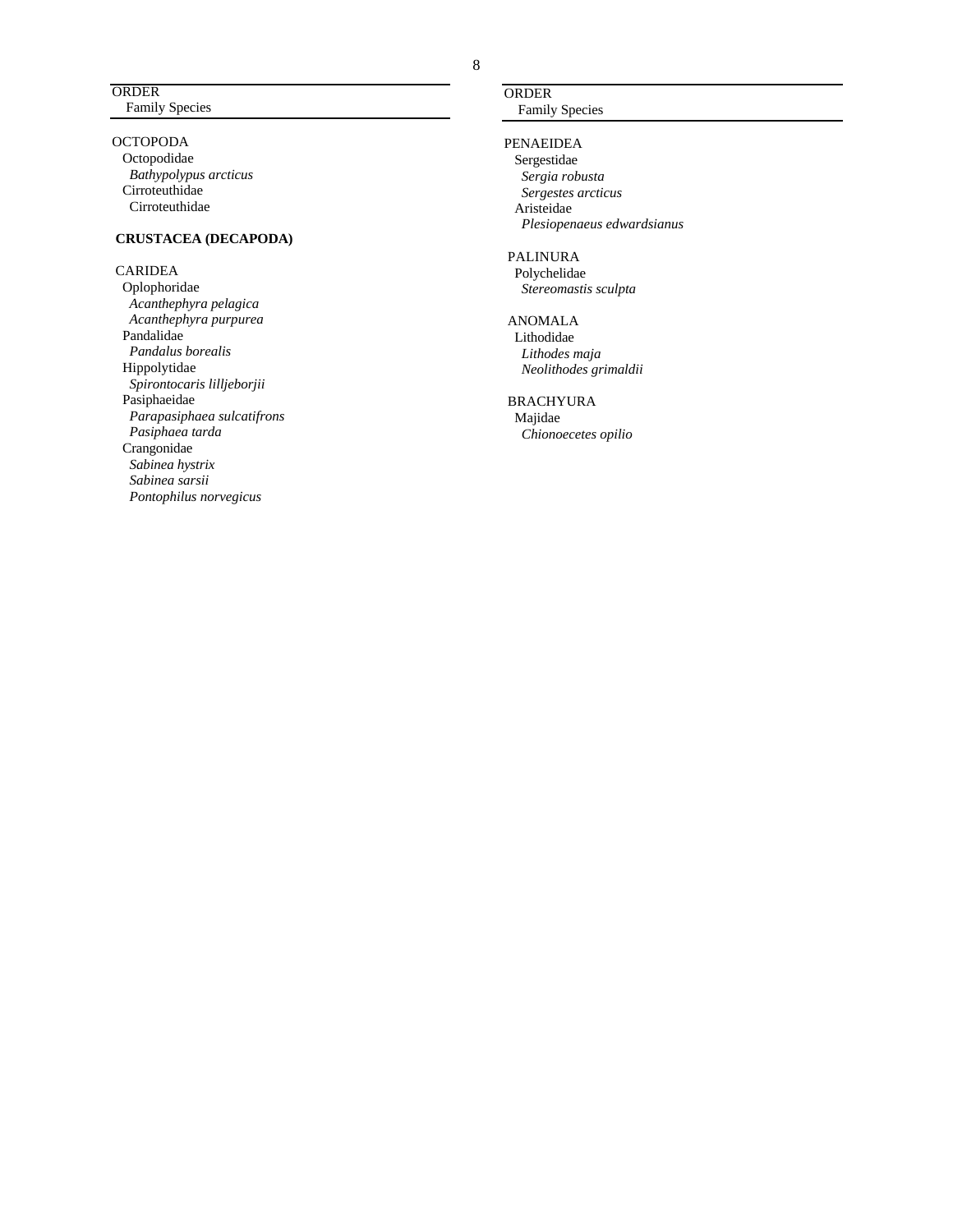# *Petromyzon marinus* **Linnaeus, 1758**

Sea lamprey



# *Squalus acanthias* **Linnaeus, 1758**

Piked dogfish, Spiny dogfish





length-weight relationship:  $W = a L^b$  (cm – g)

 $a = 0.0027$   $b = 3.09$   $N = 7$ 





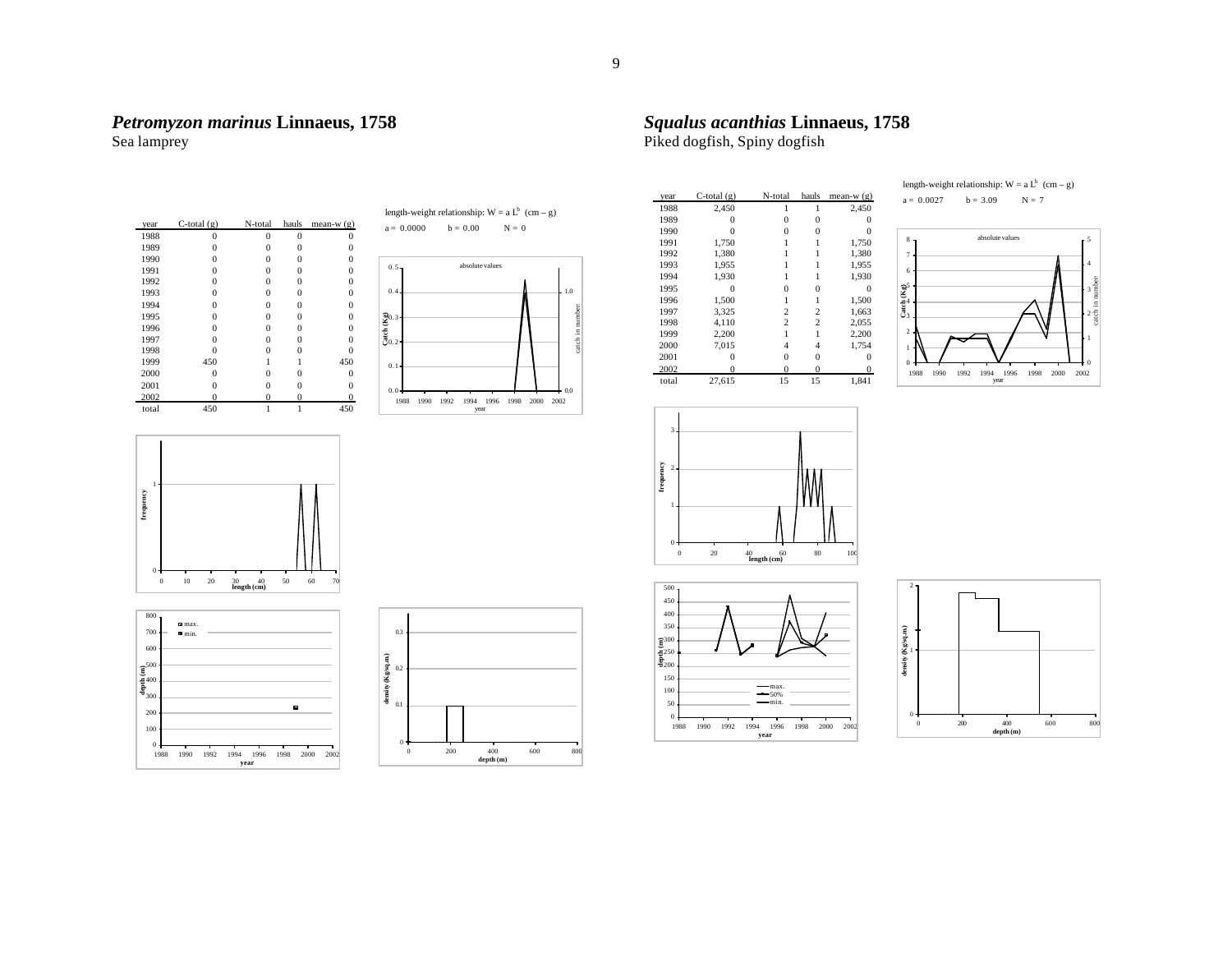## *Etmopterus princeps* **Collett, 1904**

Great lanternshark, Rough sagre





length-weight relationship:  $W = a L^b$  (cm – g)





| $\mathbf Q$             |     |           |     |     |
|-------------------------|-----|-----------|-----|-----|
| 8                       |     |           |     |     |
| 7                       |     |           |     |     |
| $6 -$                   |     |           |     |     |
| density (Kg/sq.m.)<br>5 |     |           |     |     |
|                         |     |           |     |     |
| 3                       |     |           |     |     |
| $\overline{c}$          |     |           |     |     |
| 1                       |     |           |     |     |
| $\bf{0}$                |     |           |     |     |
| $\Omega$                | 200 | 400       | 600 | 800 |
|                         |     | depth (m) |     |     |

## *Centroscyllium fabricii* **(Reinhardt, 1825)** Black dogfish



length-weight relationship:  $W = a L^b$  (cm – g)







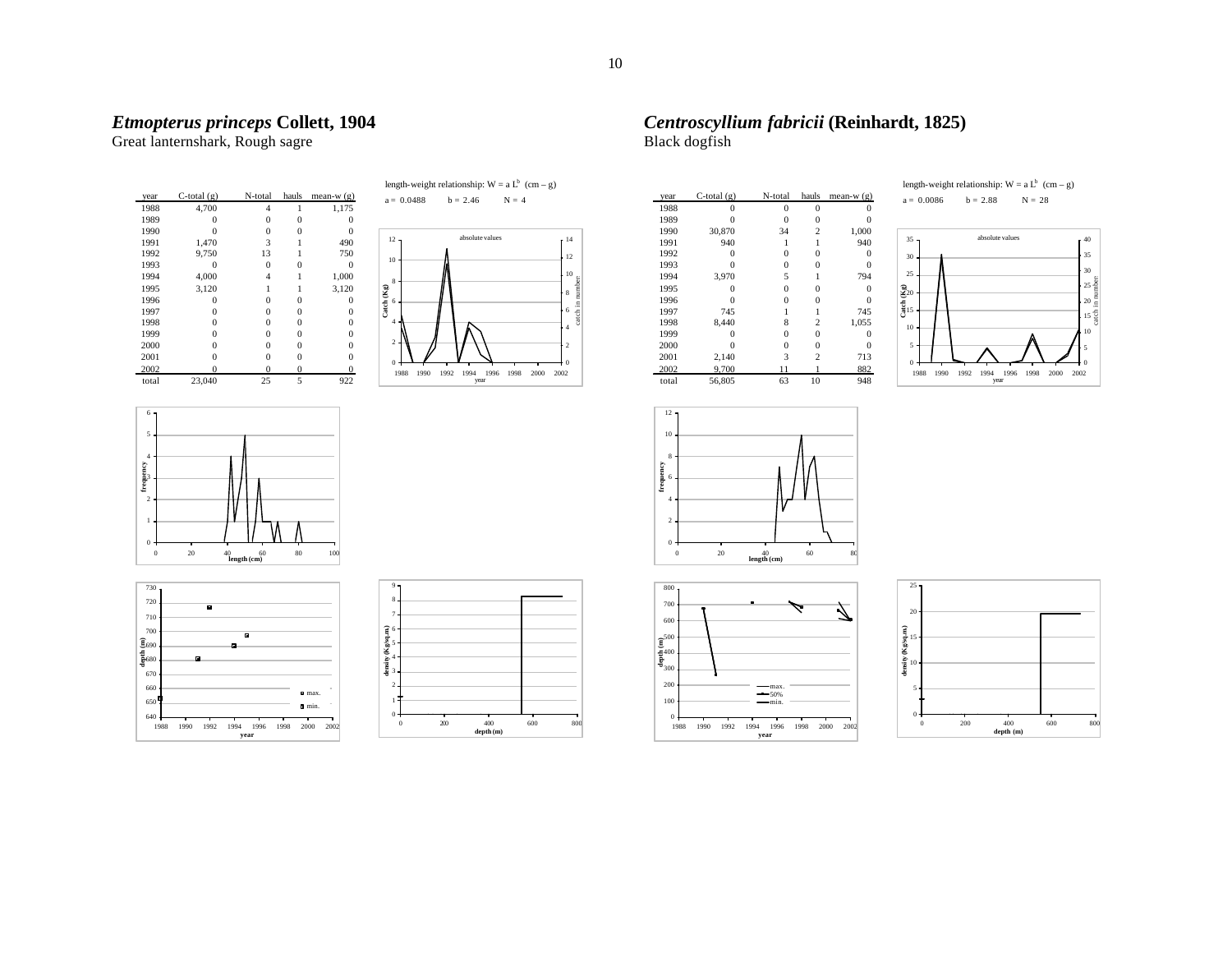# *Bathyraja spinicauda* **(Jensen, 1914***)*

Syn.: *Raja spinicauda* Spinetail ray, Spinytail skate

| year  | $C$ -total $(g)$ | N-total | hauls | mean-w $(g)$ |
|-------|------------------|---------|-------|--------------|
| 1988  | 265,320          | 32      | 25    | 8.291        |
| 1989  | 102,700          | 28      | 16    | 3.668        |
| 1990  | 159,690          | 41      | 26    | 3.895        |
| 1991  | 143.740          | 32      | 21    | 4.492        |
| 1992  | 166,558          | 26      | 15    | 6,382        |
| 1993  | 152,020          | 42      | 22    | 3,620        |
| 1994  | 128.011          | 23      | 18    | 5,518        |
| 1995  | 67.660           | 20      | 15    | 3.383        |
| 1996  | 115.830          | 24      | 17    | 4.826        |
| 1997  | 84.970           | 15      | 13    | 5.665        |
| 1998  | 62,825           | 14      | 11    | 4.488        |
| 1999  | 92,320           | 24      | 18    | 3,847        |
| 2000  | 41,710           | 17      | 17    | 2.454        |
| 2001  | 126.290          | 27      | 18    | 4.677        |
| 2002  | 92,710           | 16      | 13    | 5,794        |
| total | 1.802.354        | 381     | 265   | 4.727        |



catch in number.



Thorny skate

| year  | $C$ -total $(g)$ | N-total | hauls | mean-w $(g)$ |
|-------|------------------|---------|-------|--------------|
| 1988  | 263,590          | 148     | 62    | 1,781        |
| 1989  | 165.715          | 101     | 46    | 1.637        |
| 1990  | 223,870          | 114     | 52    | 1.972        |
| 1991  | 419.180          | 212     | 80    | 1.978        |
| 1992  | 351,390          | 179     | 74    | 1,958        |
| 1993  | 453,350          | 258     | 69    | 1,757        |
| 1994  | 331.765          | 195     | 68    | 1.701        |
| 1995  | 269.718          | 146     | 72    | 1.847        |
| 1996  | 175.520          | 106     | 48    | 1.663        |
| 1997  | 172.930          | 106     | 54    | 1.631        |
| 1998  | 222,170          | 128     | 62    | 1,732        |
| 1999  | 128,382          | 83      | 52    | 1,547        |
| 2000  | 125.295          | 80      | 52    | 1.566        |
| 2001  | 201.717          | 143     | 74    | 1.411        |
| 2002  | 140,000          | 104     | 56    | 1,346        |
| total | 3.644.592        | 2.104   | 921   | 1,733        |

length-weight relationship:  $W = a L^b$  (cm – g)  $a = 0.0056$   $b = 3.16$   $N = 970$ 













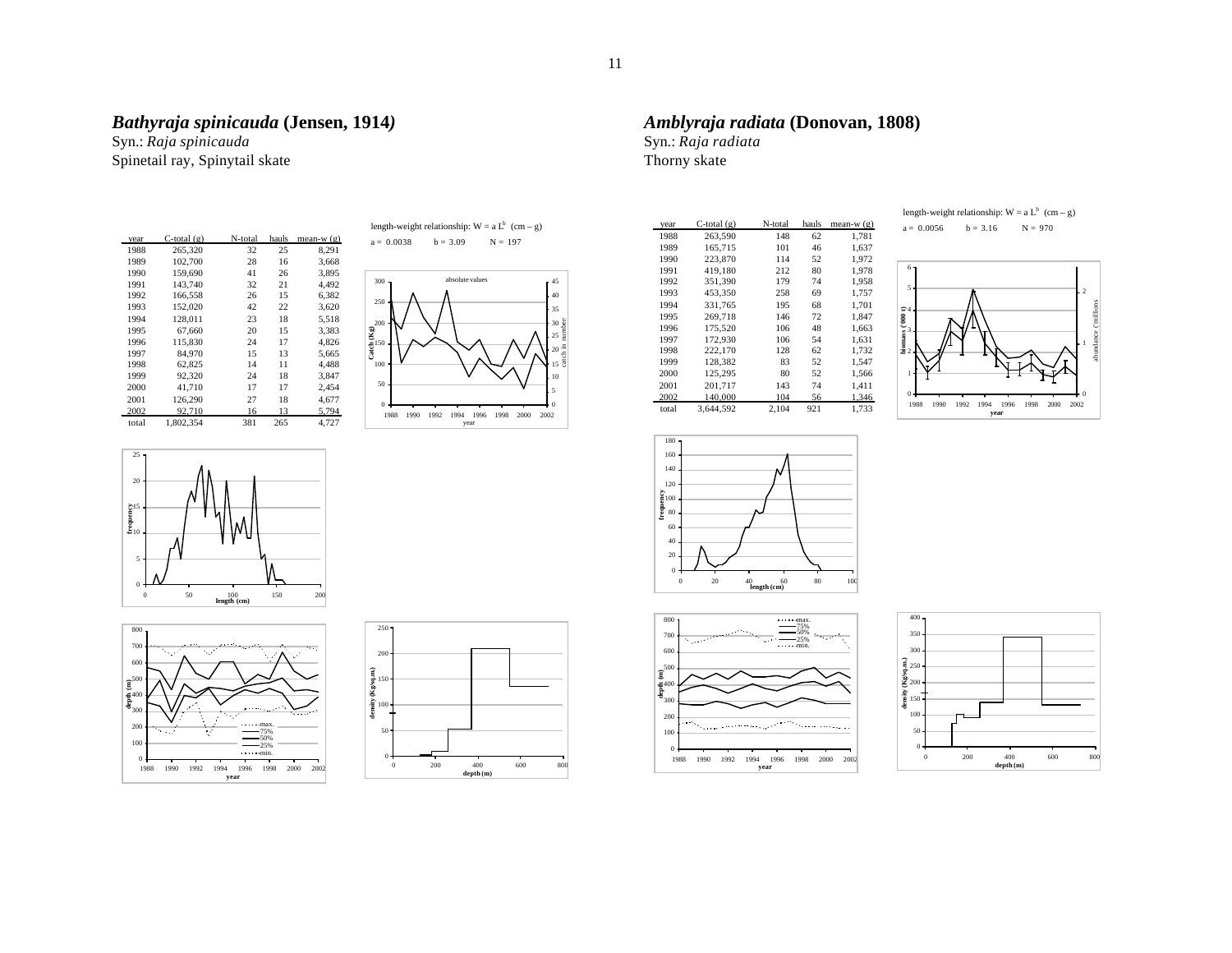## *Malacoraja senta* **(Garman, 1885)**

Syn.: *Raja senta* Smooth skate







Sailray, White skate





year

length-weight relationship:  $W = a L^b$  (cm – g)











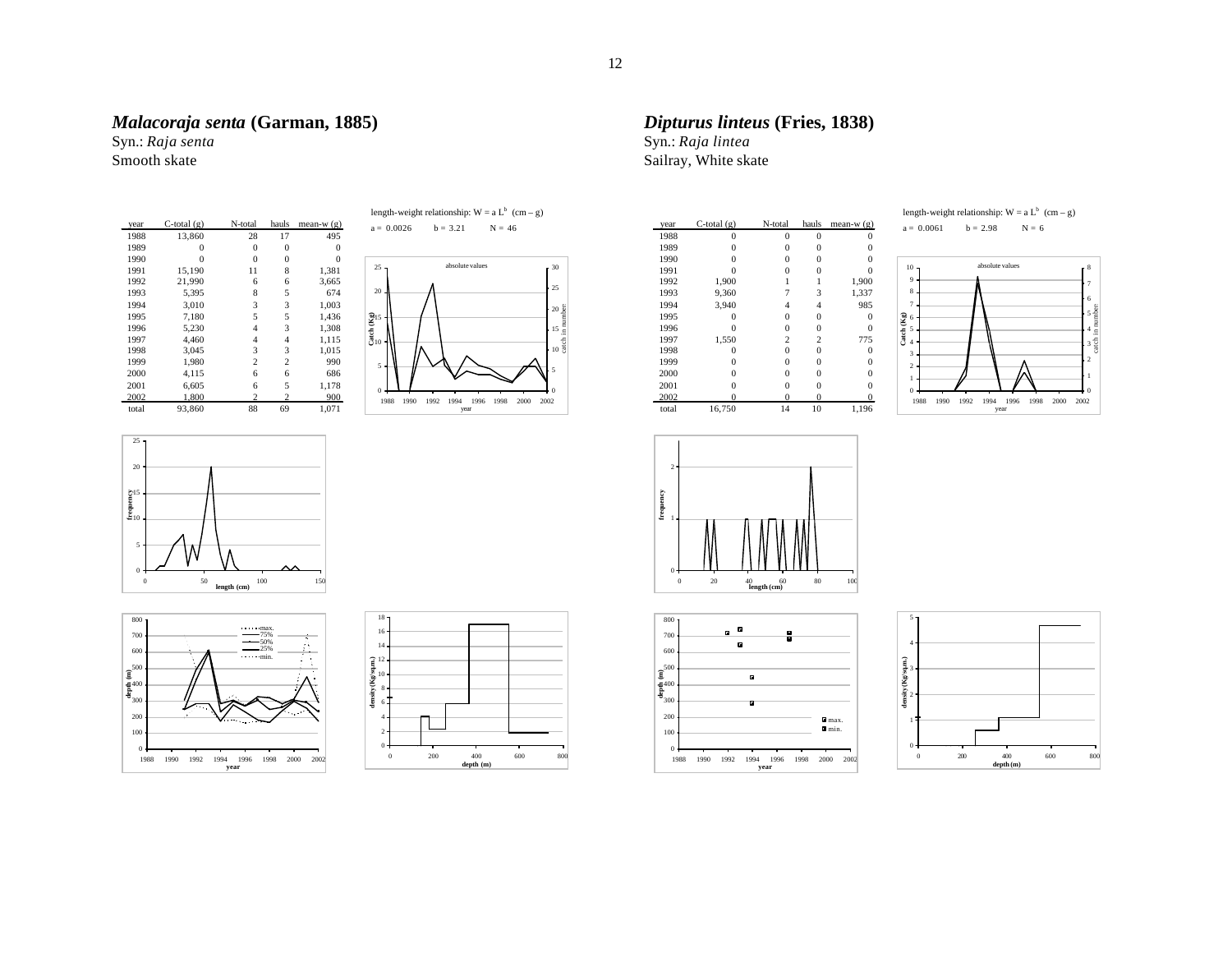## *Amblyraja jenseni* **(Bigelow & Schroeder, 1950)**

Syn.: *Raja jenseni*  Jensen's skate







Syn.: *Raja hyperborea* Arctic skate



length-weight relationship:  $W = a L^b$  (cm – g)





 **u** max. **Fi**  min.  $\blacksquare$  500 **depth (m)**  $\theta$ 

 1990 1992 1994 1996 1998 2000 2002 **year**







catch in number.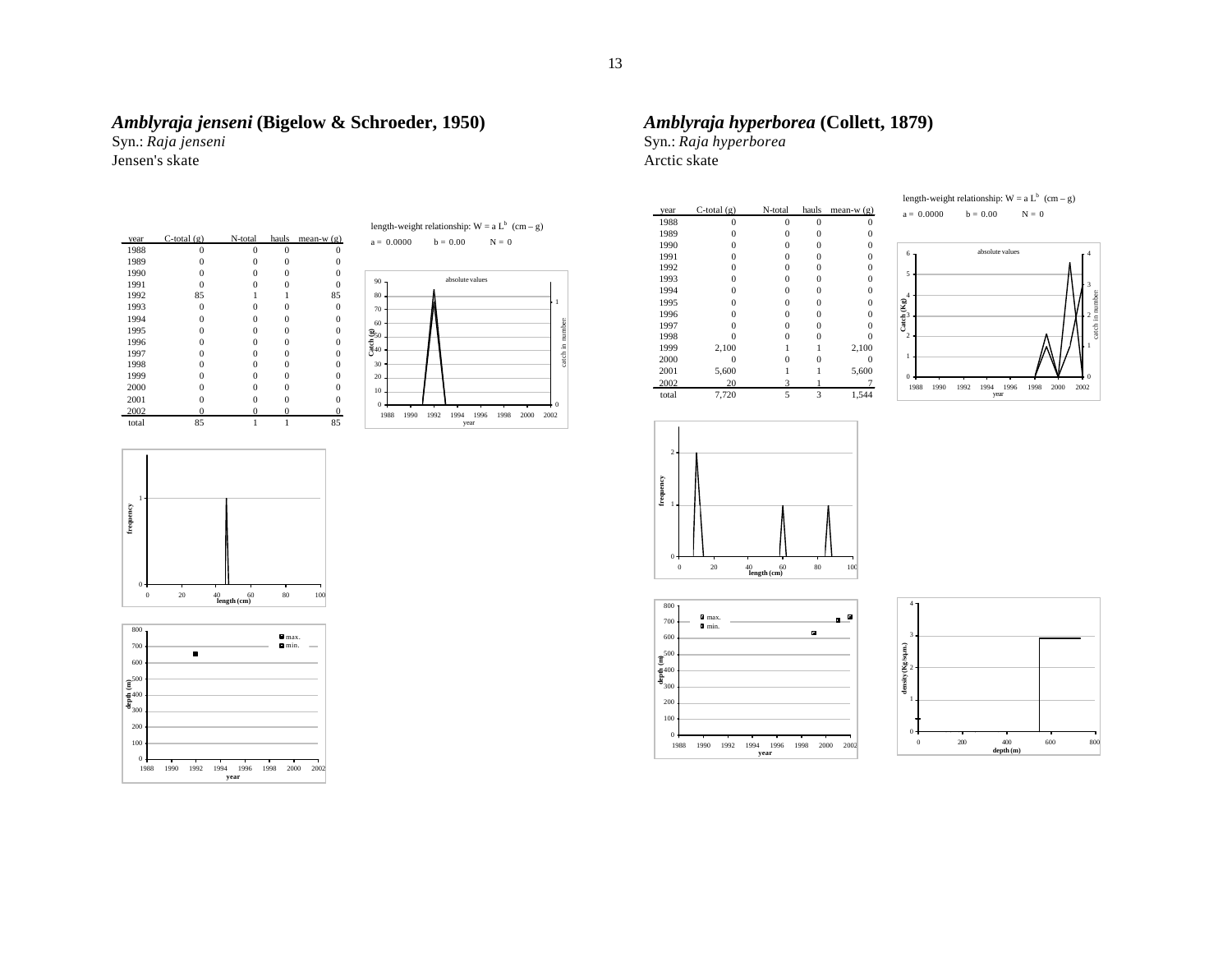# *Rajella fyllae* **(Lütken, 1887)**

Syn.: *Raja fyllae* Round ray, Round skate











## *Nemichthys scolopaceus* **Richardson, 1848** Slender snipe eel





length-weight relationship:  $W = a L^b$  (cm – g)





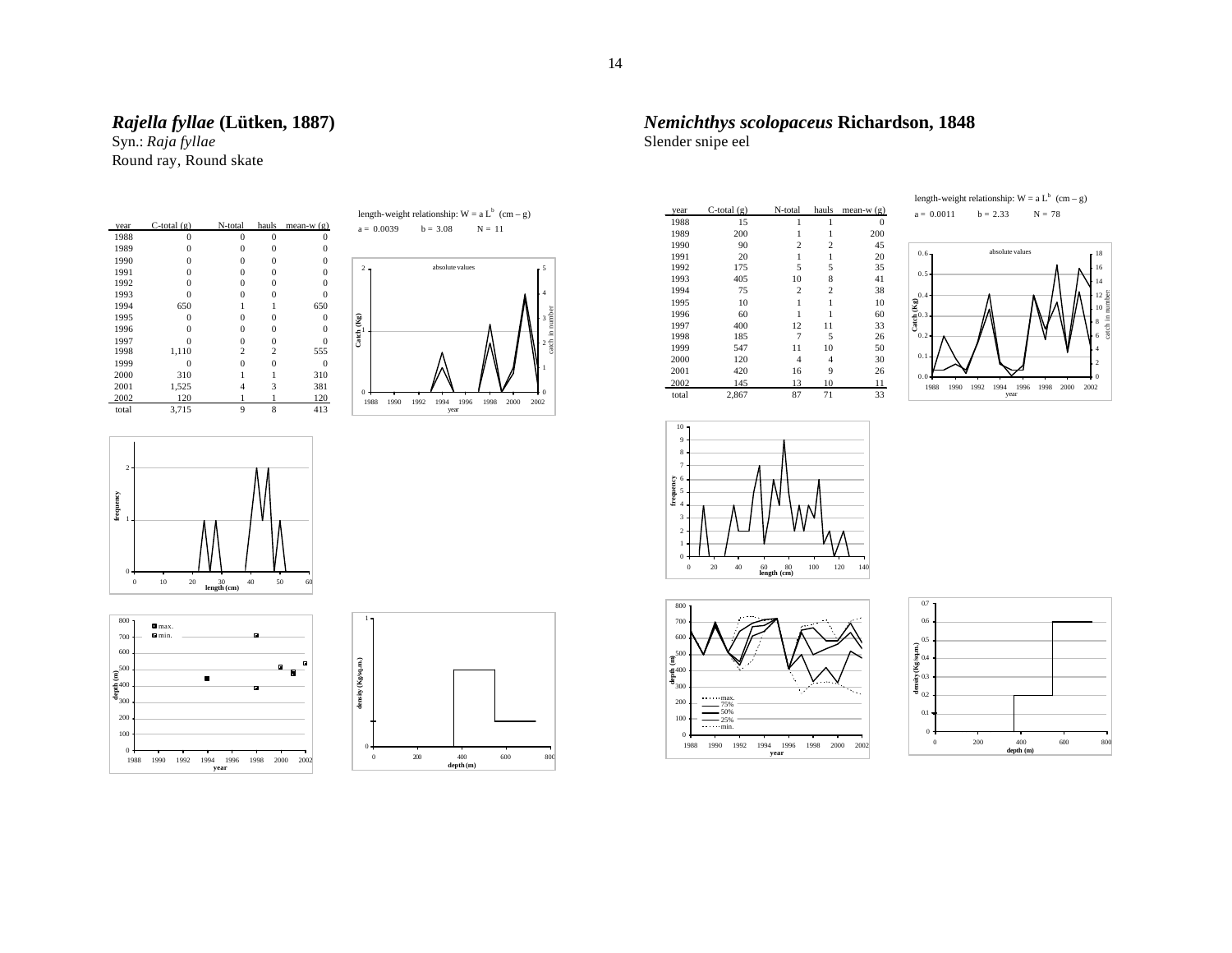## *Serrivomer beanii* **Gill & Ryder, 1883**

Bean's sawtoothed eel, Stout sawpalate











## *Synaphobranchus kaupii* **Johnson, 1862**

Kaup's arrowtooth eel, Longnose eel











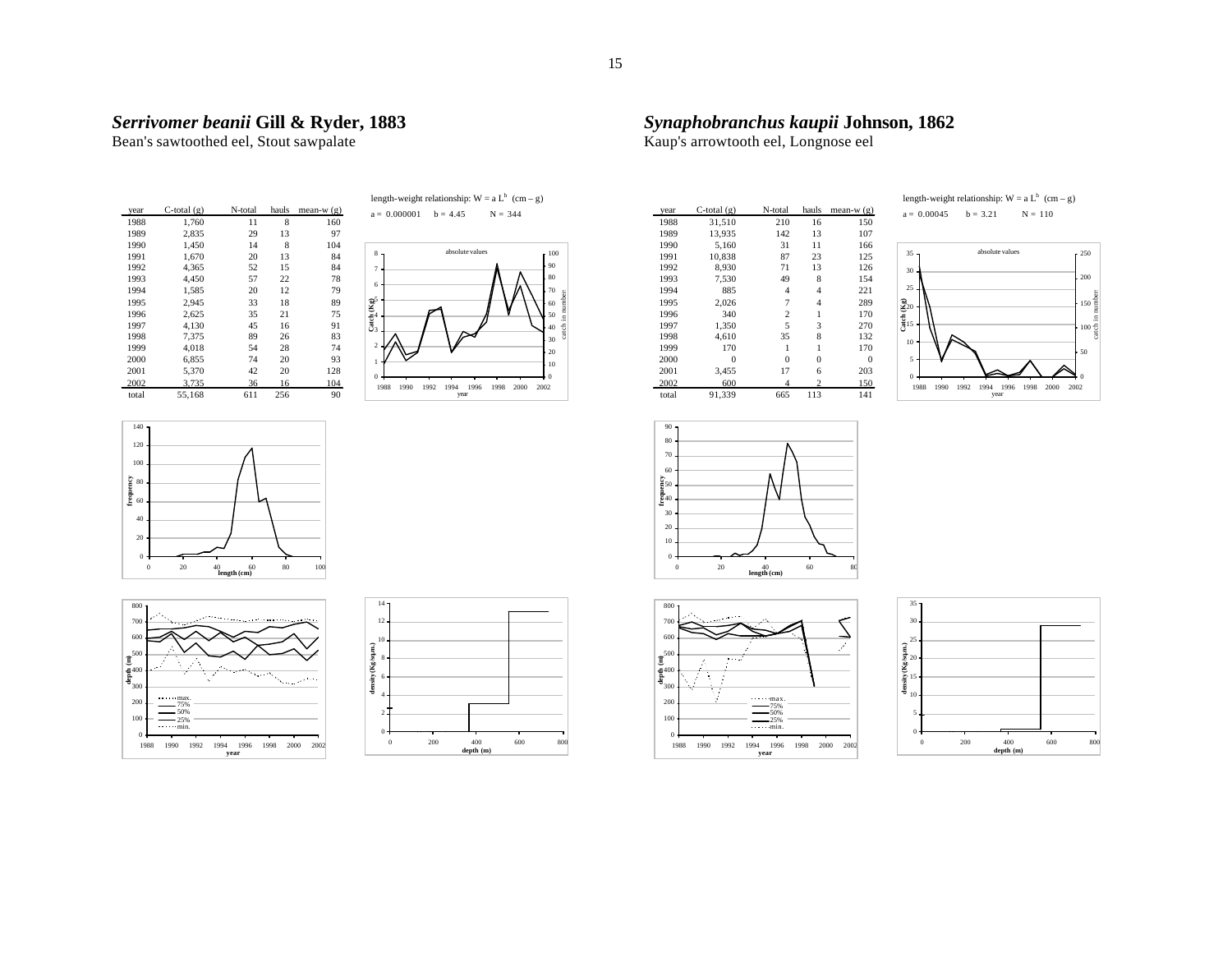# *Simenchelys parasitica* **Gill, 1879**

Syn.: *S. parasiticus* Snubnosed eel, Slime eel



## *Notacanthus chemnitzii* **Bloch, 1788**

Spiny eel, Large scale tapirfish

| year  | $C$ -total $(g)$ | N-total | hauls | mean-w $(g)$ |
|-------|------------------|---------|-------|--------------|
| 1988  | 66,045           | 98      | 17    | 674          |
| 1989  | 61.950           | 51      | 17    | 1.203        |
| 1990  | 9.280            | 14      | 8     | 663          |
| 1991  | 68,940           | 77      | 20    | 895          |
| 1992  | 60.275           | 74      | 12    | 815          |
| 1993  | 78.255           | 94      | 13    | 833          |
| 1994  | 53.510           | 71      | 14    | 754          |
| 1995  | 50.217           | 72      | 17    | 697          |
| 1996  | 24.330           | 29      | 12    | 839          |
| 1997  | 39.610           | 42      | 14    | 943          |
| 1998  | 21.560           | 40      | 13    | 539          |
| 1999  | 7.602            | 12      | 9     | 634          |
| 2000  | 13.975           | 14      | 9     | 998          |
| 2001  | 15.860           | 22      | 14    | 721          |
| 2002  | 9.700            | 18      | 9     | 539          |
| total | 581.109          | 728     | 198   | 794          |

length-weight relationship:  $W = a L^b$  (cm – g)

 $a = 0.0006$   $b = 3.34$   $N = 242$ 

















catch in number.

catch in number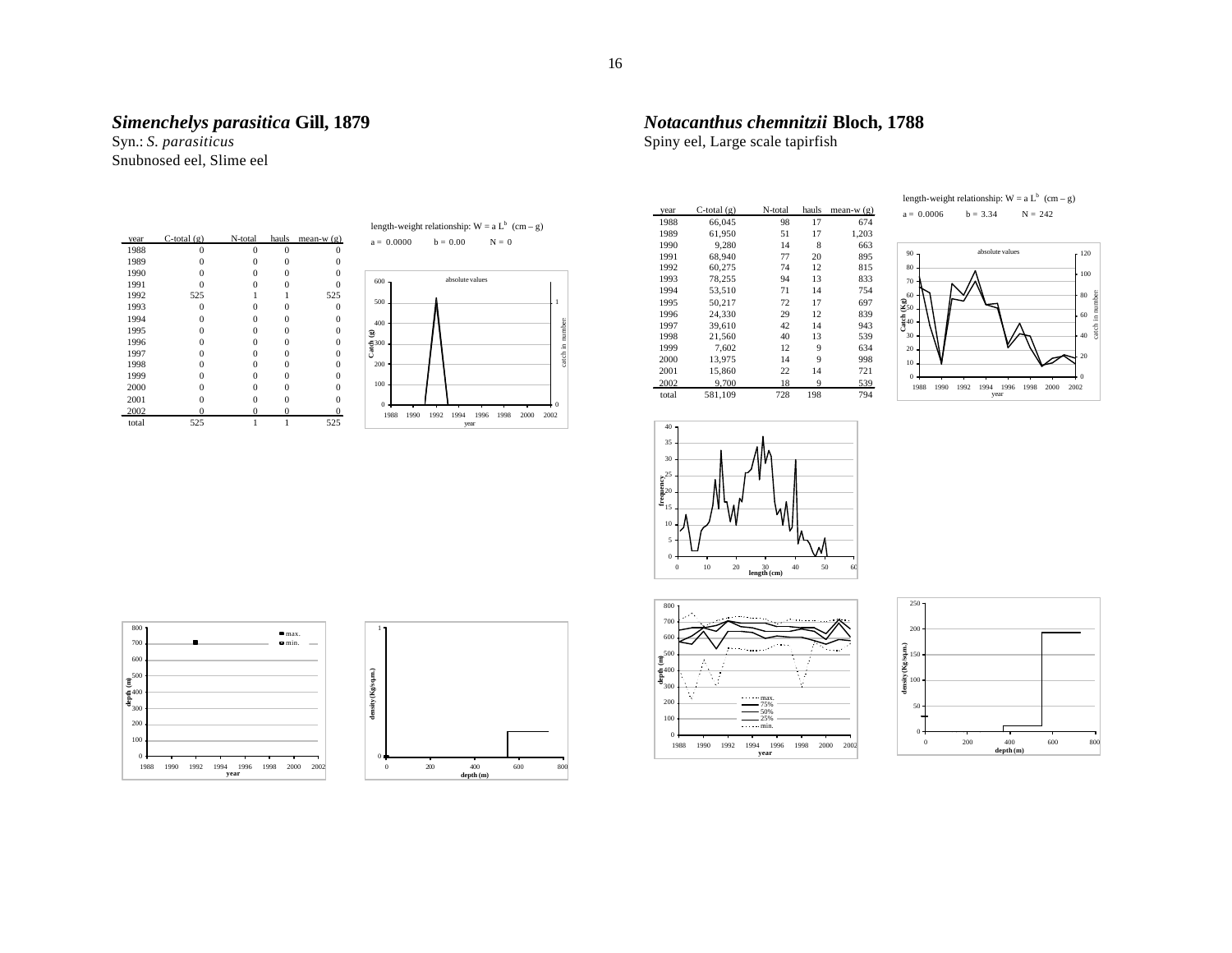## *Mallotus villosus* **(Müller, 1776)** Capelin









# *Alepocephalus bairdii* **Goode & Bean, 1879**

Baird's smooth-head





length-weight relationship:  $W = a L^b$  (cm – g)







catch in number.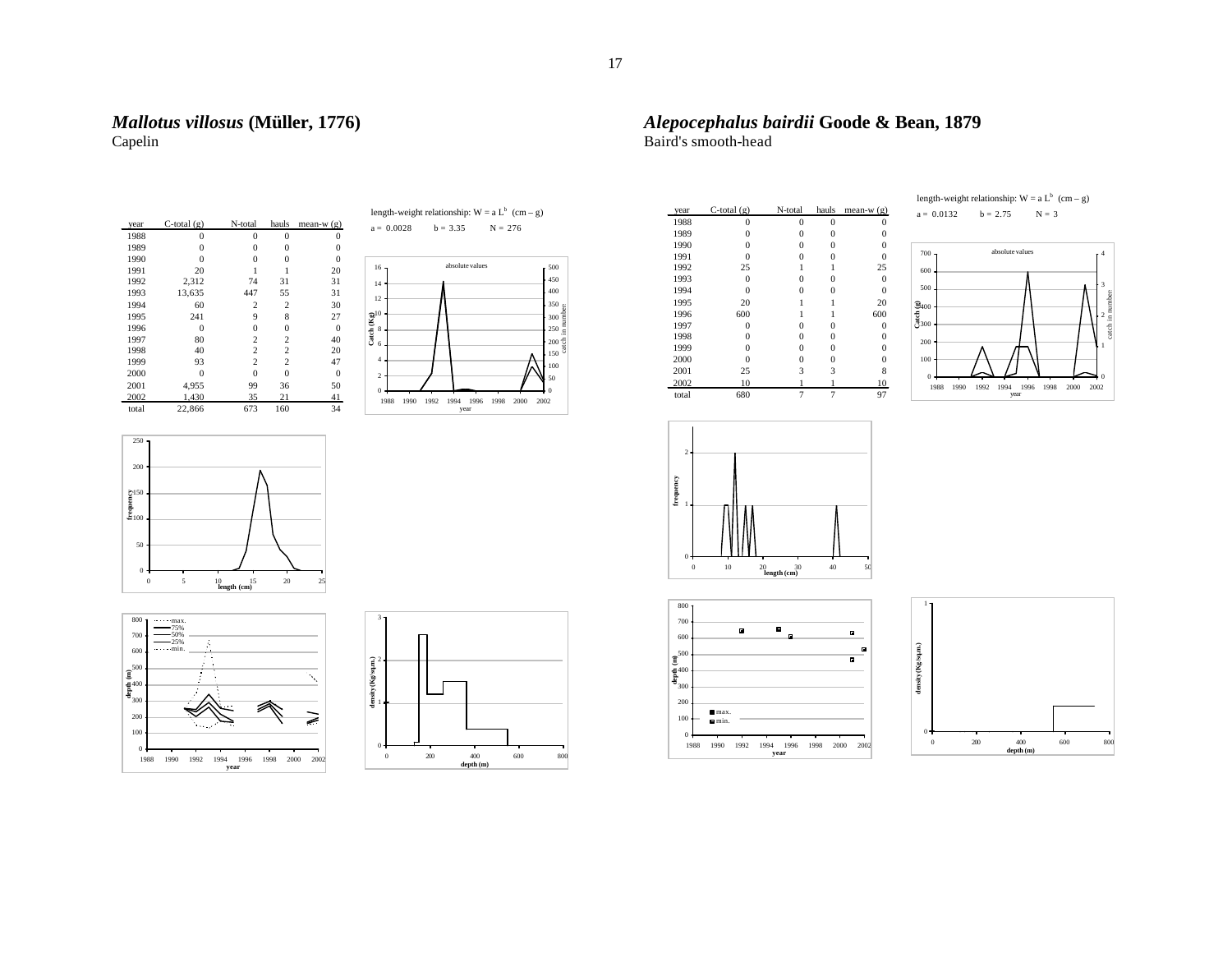





# *Xenodermichthys copei* **(Gill, 1884)**

Bluntsnout smooth-head













 

catch in number.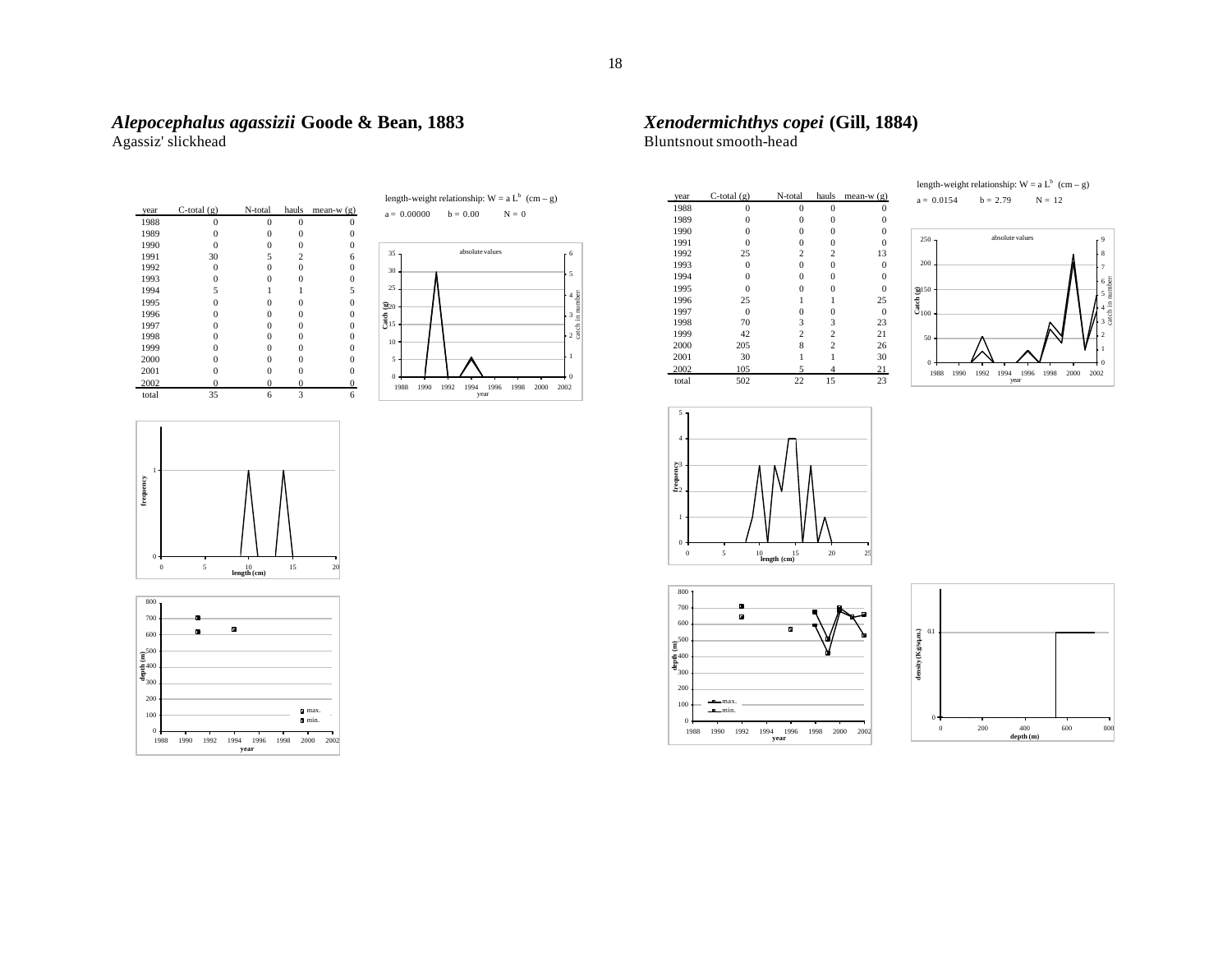# *Argentina silus* **(Ascanius, 1775)**

Greater argentine, Atlantic argentine











## *Nansenia groenlandica* **(Reinhardt, 1840)**

Greenland argentine, Large-eyed argentine





length-weight relationship:  $W = a L^b$  (cm – g)





####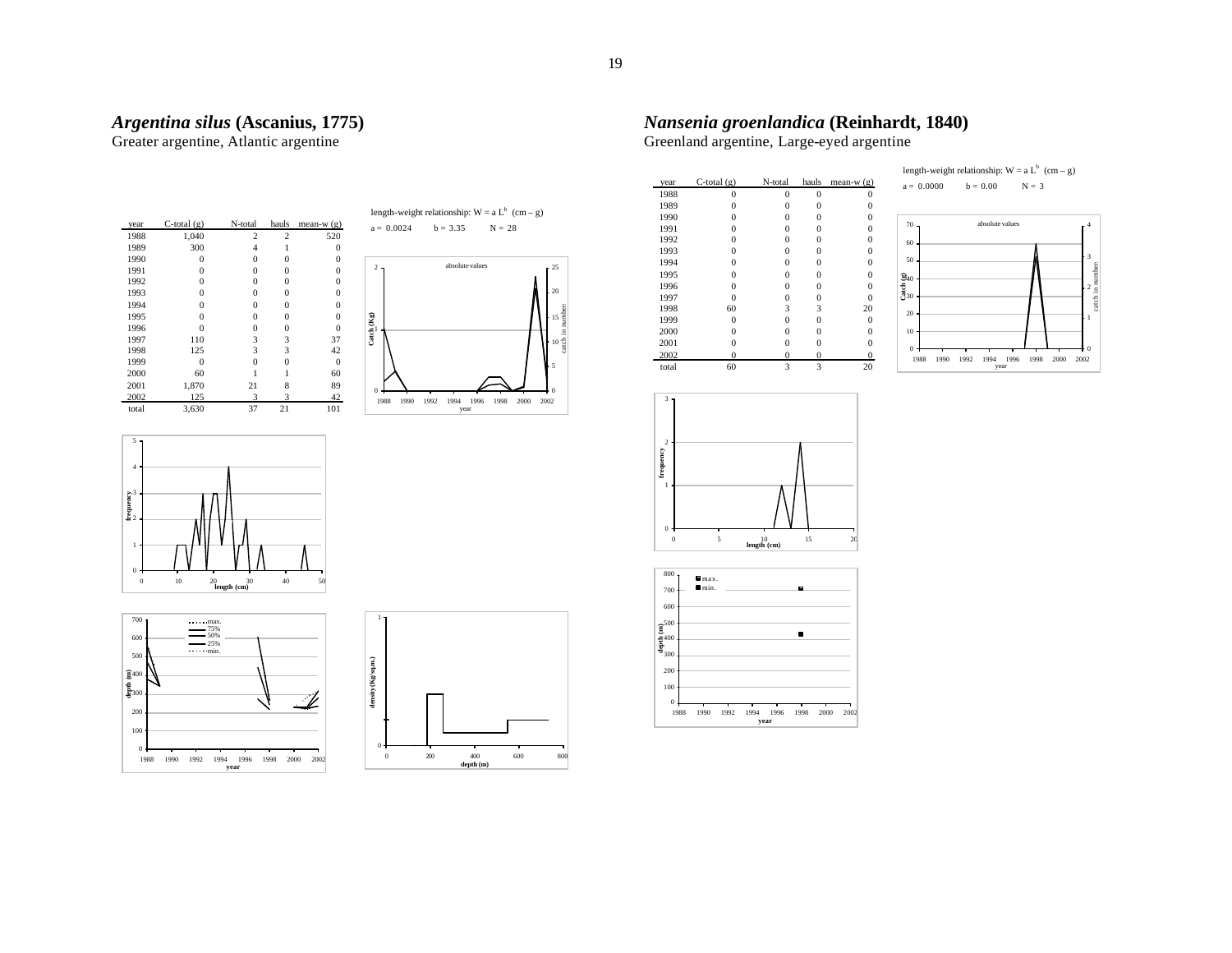# *Bathylagus euryops* **Goode & Bean, 1896**

Goiter/Goitre blacksmelt











## *Maulisia microlepis* **Sazonov & Golovan, 1976** Smallscale searsid





length-weight relationship:  $W = a L^b$  (cm – g)

 $a = 0.1943$   $b = 1.71$   $N = 4$ 



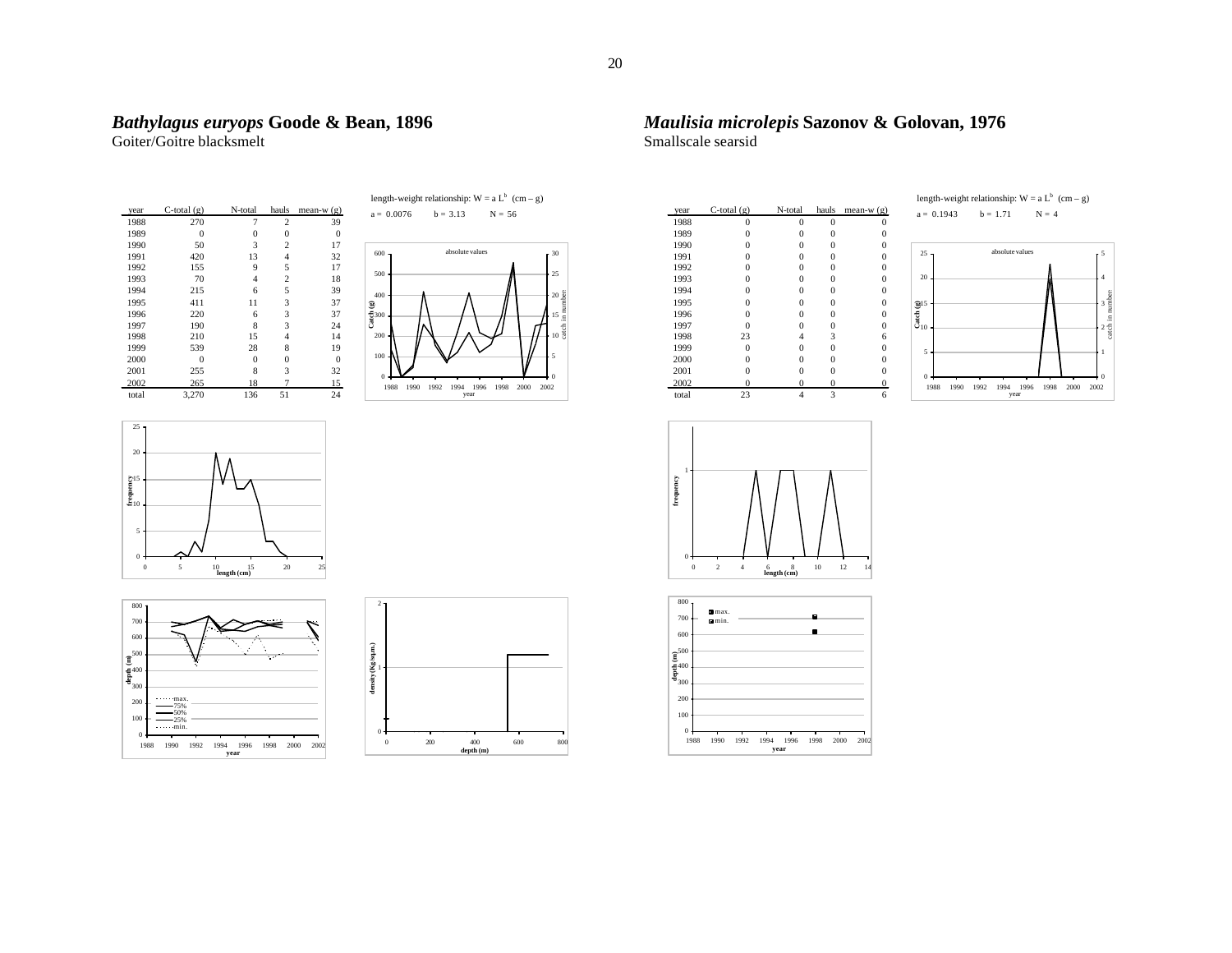## *Holtbyrnia anomala* **Krefft, 1980**

Bighead searsid









## *Normichthys operosus* **Parr, 1951** Multipore searsid



 $a = 0.0000$   $b = 0.00$   $N = 2$ absolute values 

length-weight relationship:  $W = a L^b$  (cm – g)





 . . .  $\blacksquare$  500 **depth (m)**  $m$ <sub>max</sub>. **m**in.  $\overline{0}$  1990 1992 1994 1996 1998 2000 2002 **year**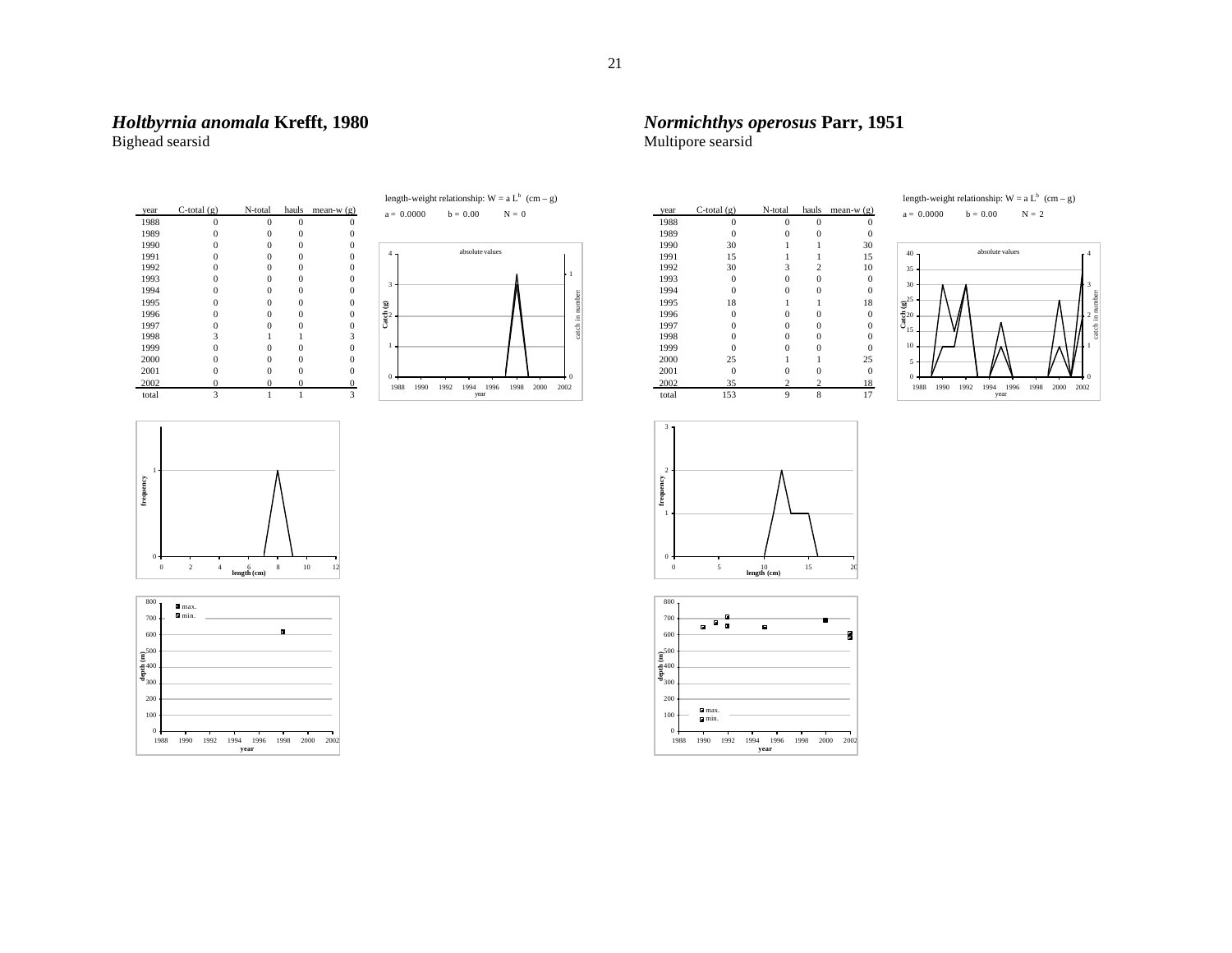## *Stomias boa boa* **(Risso, 1810)**

Syn.: *S. boa, S. atlanticus* Scaly dragonfish











## *Chauliodus sloani* **Bloch & Schneider, 1801**

Sloane's viperfish, Viperfish

| year  | $C$ -total $(g)$ | N-total | hauls | $mean-w(g)$ |
|-------|------------------|---------|-------|-------------|
| 1988  | 3.800            | 111     | 11    | 34          |
| 1989  | 1.450            | 44      | 11    | 33          |
| 1990  | 2.595            | 90      | 10    | 29          |
| 1991  | 2.278            | 78      | 18    | 29          |
| 1992  | 4,725            | 122     | 14    | 39          |
| 1993  | 5.220            | 145     | 17    | 36          |
| 1994  | 3.475            | 106     | 15    | 33          |
| 1995  | 1.915            | 49      | 16    | 39          |
| 1996  | 3.995            | 117     | 25    | 34          |
| 1997  | 6.290            | 180     | 19    | 35          |
| 1998  | 2.460            | 78      | 24    | 32          |
| 1999  | 5.487            | 174     | 29    | 32          |
| 2000  | 7.205            | 220     | 26    | 33          |
| 2001  | 2.875            | 86      | 24    | 33          |
| 2002  | 3.360            | 105     | 25    | 32          |
| total | 57.130           | 1.705   | 284   | 34          |



length-weight relationship:  $W = a L^b$  (cm – g)

 $a = 0.00018$   $b = 3.86$   $N = 560$ 





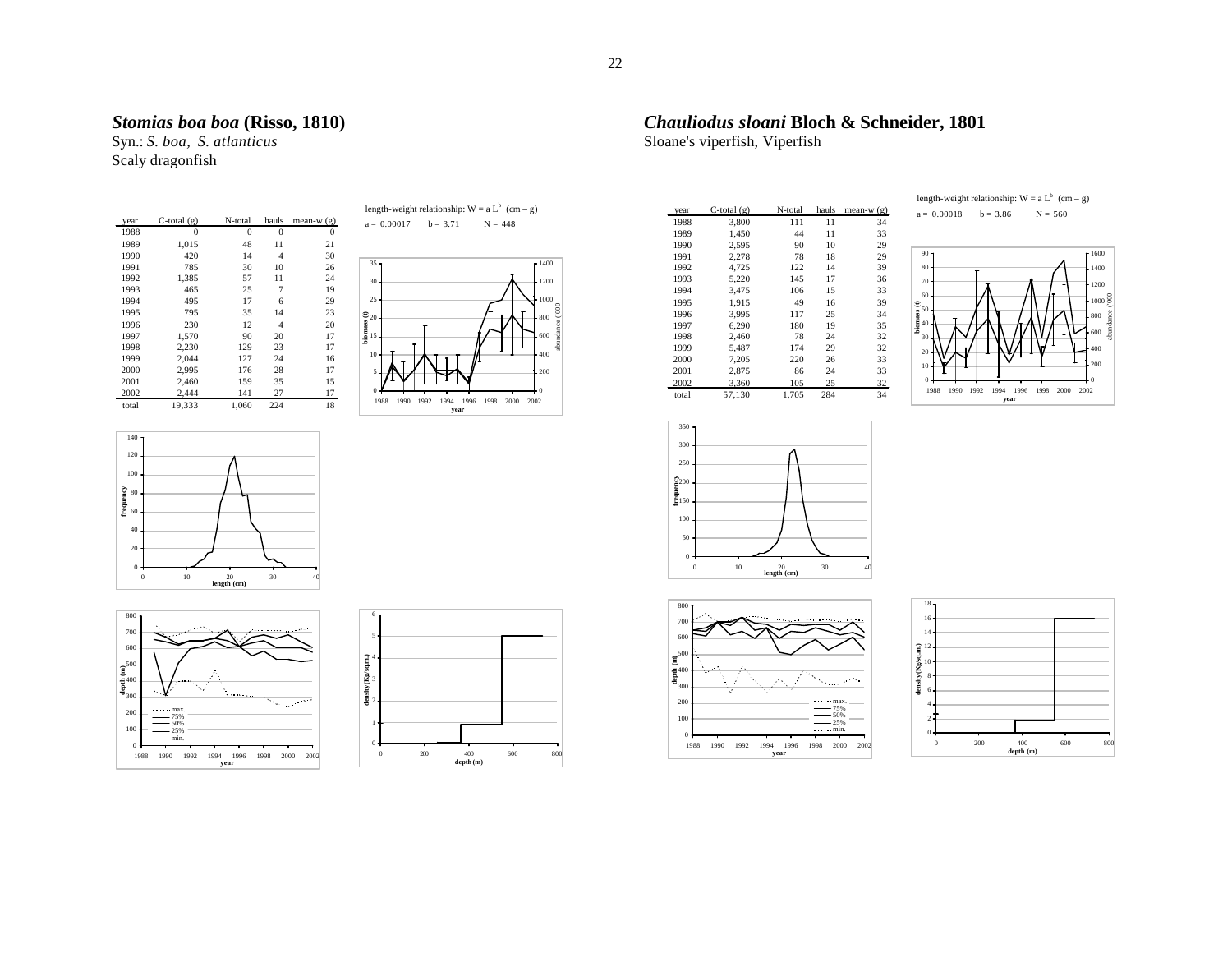## *Borostomias antarcticus* **(Lönnberg, 1905)**

Syn.: *Astronesthes antarcticus*











# *Malacosteus niger* **Ayres, 1848**

Stoplight loosejaw, Lightless loosejaw











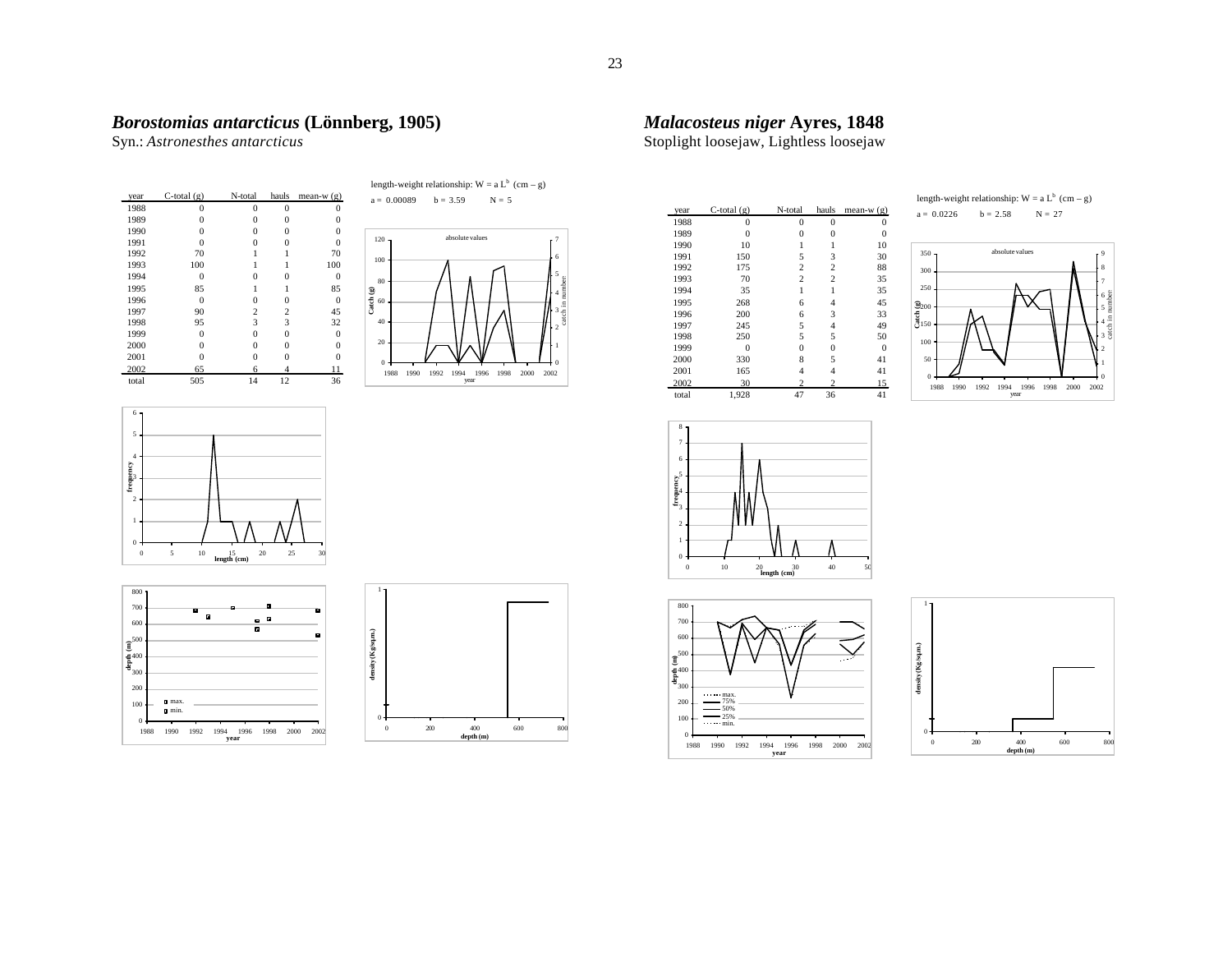# *Photostomias guernei* **Collett, 1889** *Melanostomias* **sp.**











length-weight relationship:  $W = a L^b$  (cm – g)

 $a = 0.00000$   $b = 0.00$   $N = 0$ 





**year**



atch in number catch in numbers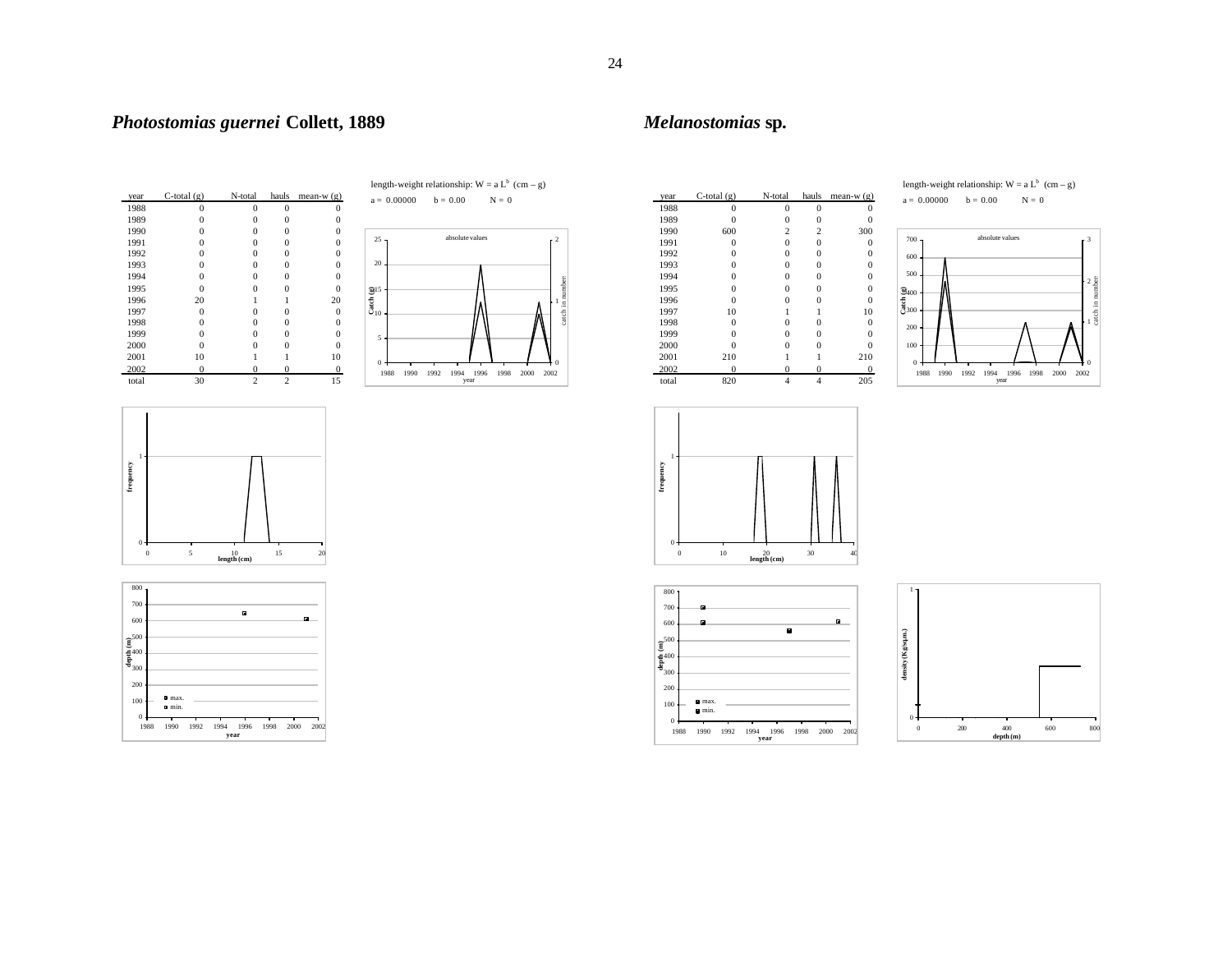



length-weight relationship:  $W = a L^b$  (cm – g)





## *Gonostoma bathyphilum* **(Vaillant, 1884)** *Cyclothone microdon* **(Günther, 1878)** Veiled anglemouth



length-weight relationship:  $W = a L^b$  (cm – g)  $a = 0.00938$   $b = 3.24$   $N = 3$ 





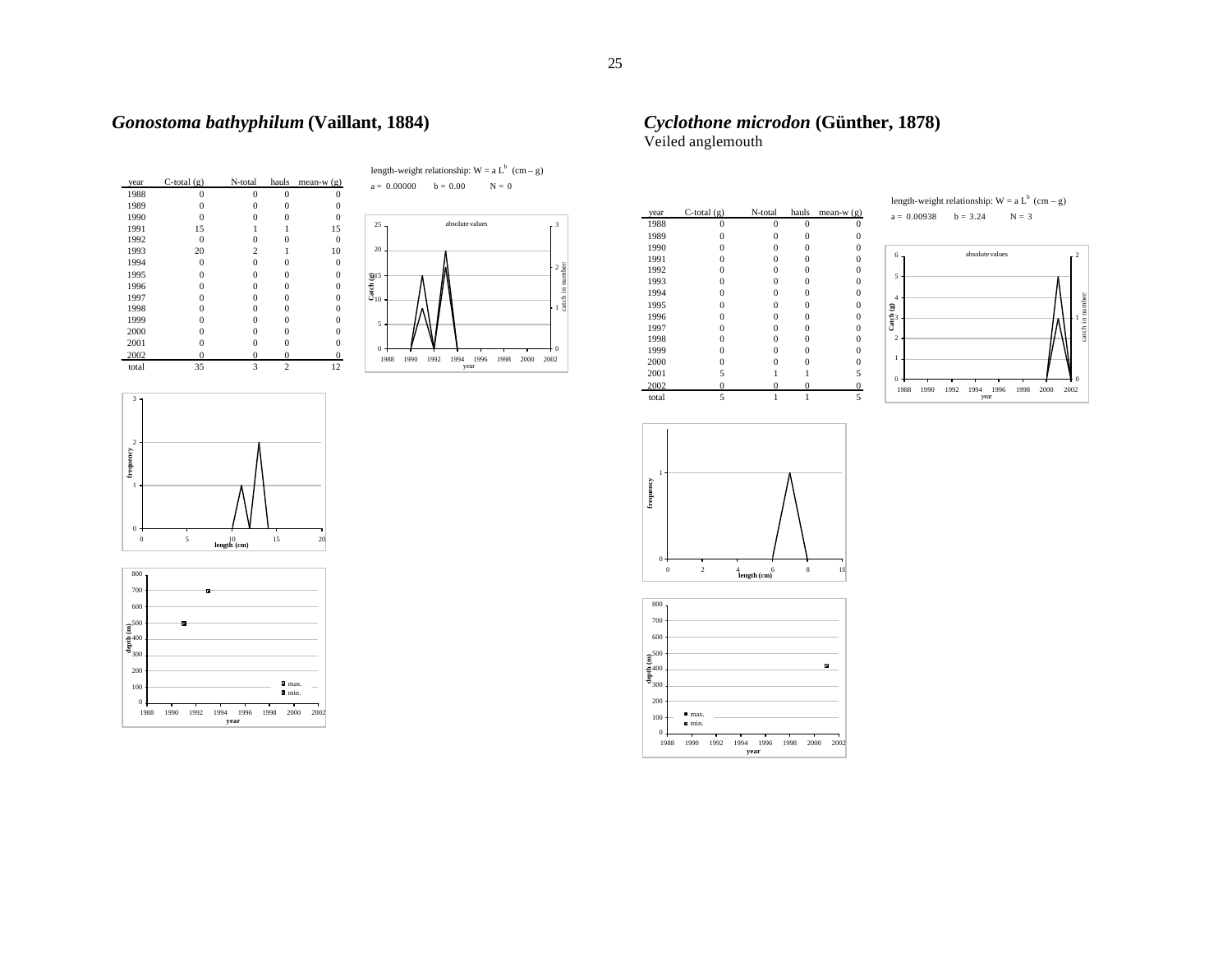# *Sternoptyx pseudobscura* **Baird, 1971**

Highlight hatchetfish



# *Sternoptyx diaphana* **Hermann, 1781**

Diaphanous hatchet fish, Transparent hatchetfish





length-weight relationship:  $W = a L^b$  (cm – g)







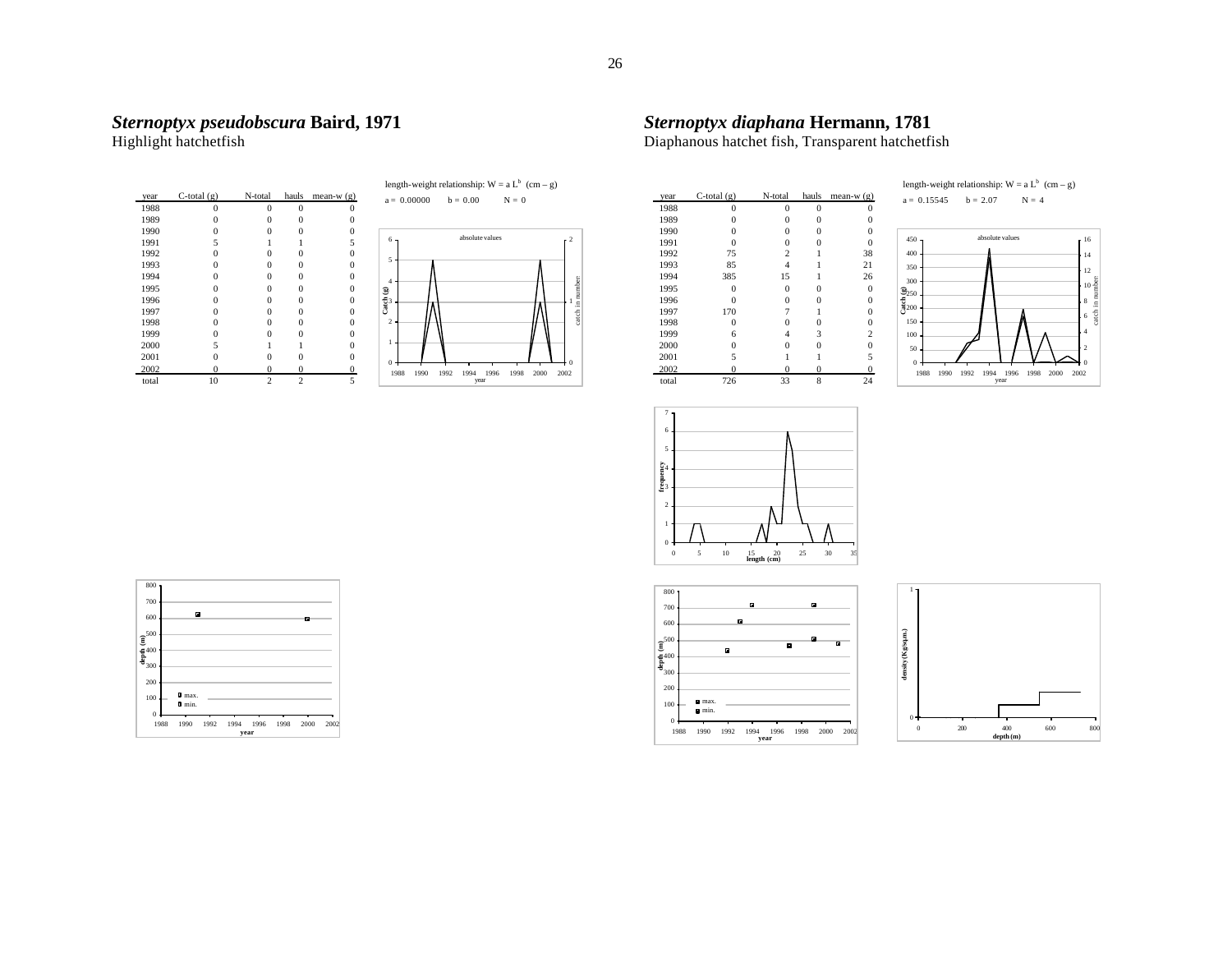## *Alepisaurus brevirostris* **Gibbs, 1960**

Shortnose lancetfish



## *Anotopterus pharao* **Zugmayer, 1911** Daggertooth





length-weight relationship:  $W = a L^b$  (cm – g)





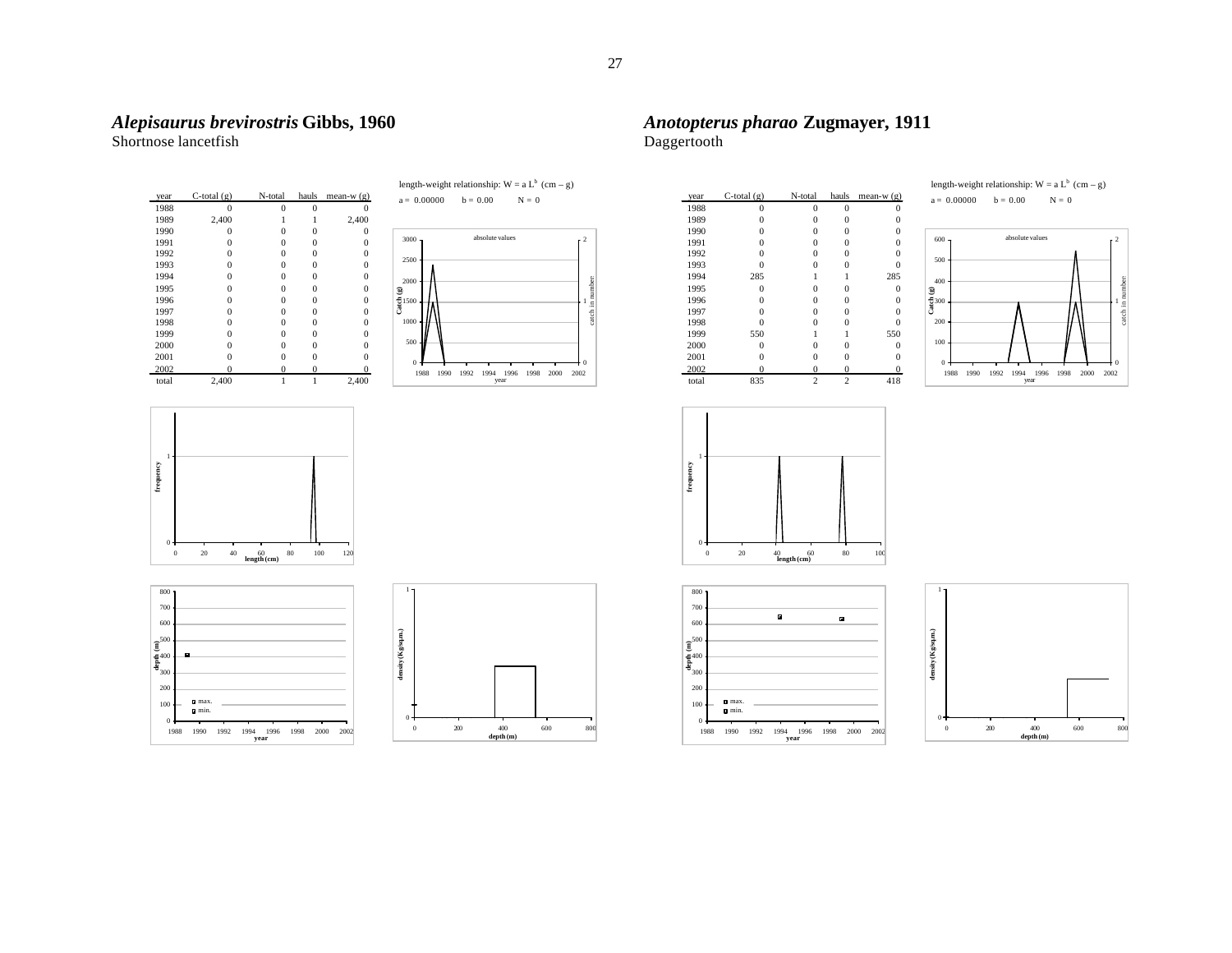# *Magnisudis atlantica* **(Krøyer, 1868)**

Syn.: *Paralepis atlantica, Paralepis brevis* Duckbill barracudina

| year  | $C$ -total $(g)$ | N-total  | hauls    | $mean-w(g)$ |
|-------|------------------|----------|----------|-------------|
| 1988  | 0                | $\Omega$ | $\Omega$ | 0           |
| 1989  | 0                | $\Omega$ | $\Omega$ | 0           |
| 1990  | 3.835            | 76       | 10       | 51          |
| 1991  | 3.255            | 85       | 17       | 38          |
| 1992  | 355              | 7        | 4        | 51          |
| 1993  | 1.580            | 33       | 14       | 48          |
| 1994  | 3.075            | 66       | 25       | 47          |
| 1995  | 3.043            | 83       | 36       | 37          |
| 1996  | 4.140            | 90       | 25       | 46          |
| 1997  | 7.785            | 146      | 35       | 53          |
| 1998  | 12.740           | 242      | 27       | 53          |
| 1999  | 718              | 23       | 14       | 31          |
| 2000  | 5.015            | 88       | 21       | 57          |
| 2001  | 8.400            | 182      | 34       | 46          |
| 2002  | 44,015           | 798      | 37       | 57          |
| total | 97,956           | 1.919    | 299      | 52          |





Ribbon barracudina, White barracudina



length-weight relationship:  $W = a L^b$  (cm – g)













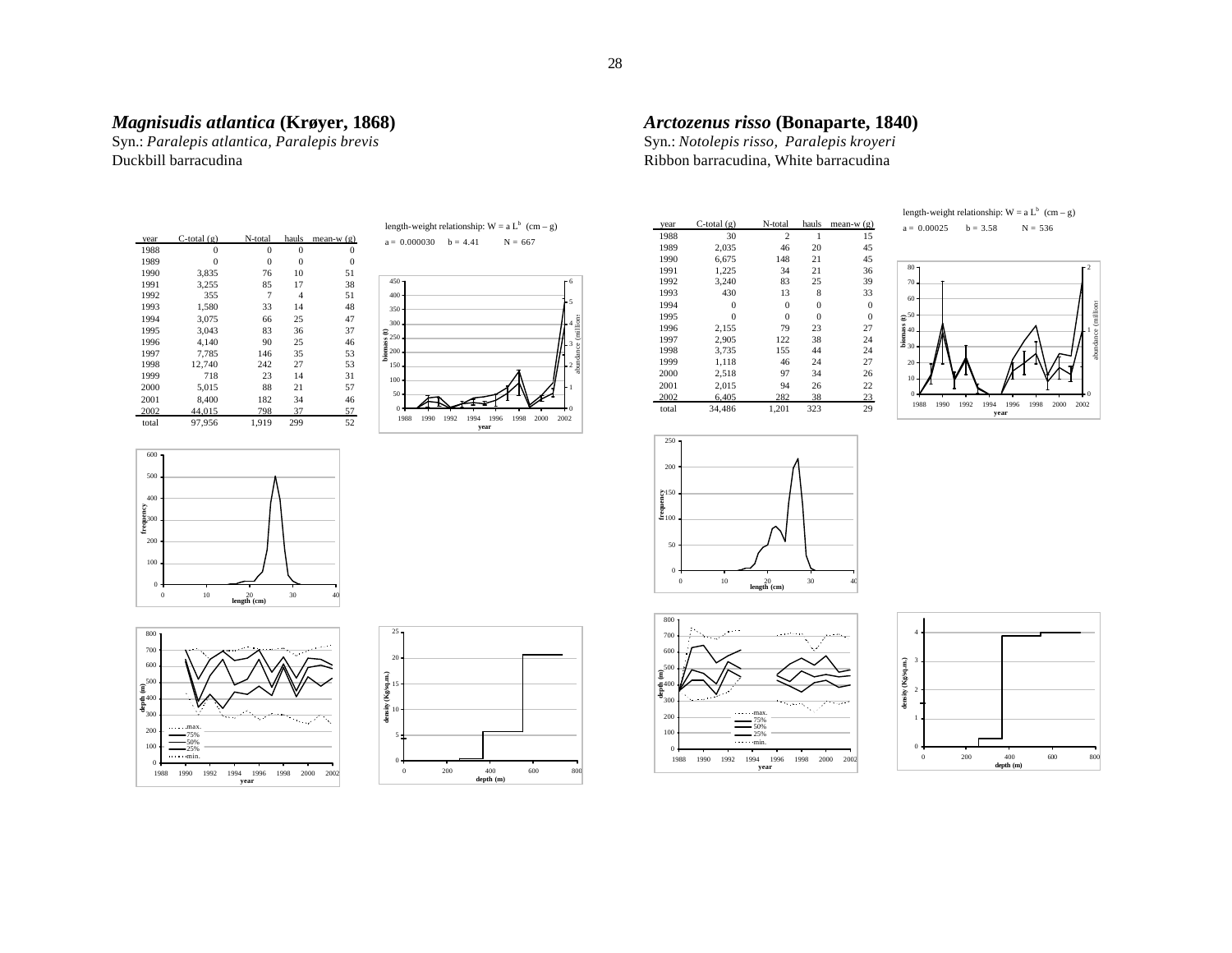## *Benthosema glaciale* **(Reinhardt, 1837)**

Glacier lanternfish





length-weight relationship:  $W = a L^b$  (cm – g)







#### *Ceratoscopelus maderensis* **(Lowe, 1839)** Horned lanternfish











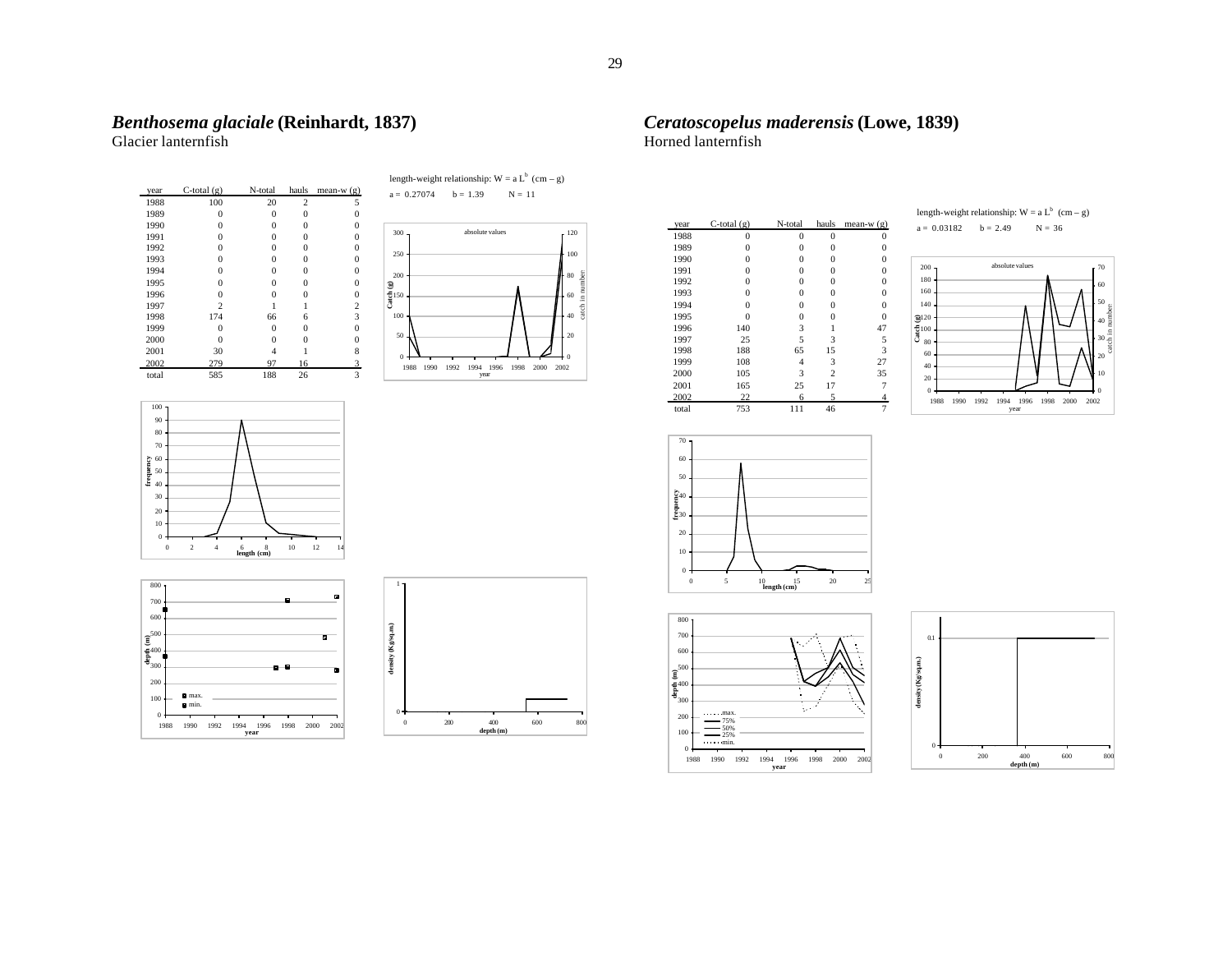



length-weight relationship:  $W = a L^b$  (cm – g)













length-weight relationship:  $W = a L^b$  (cm – g)





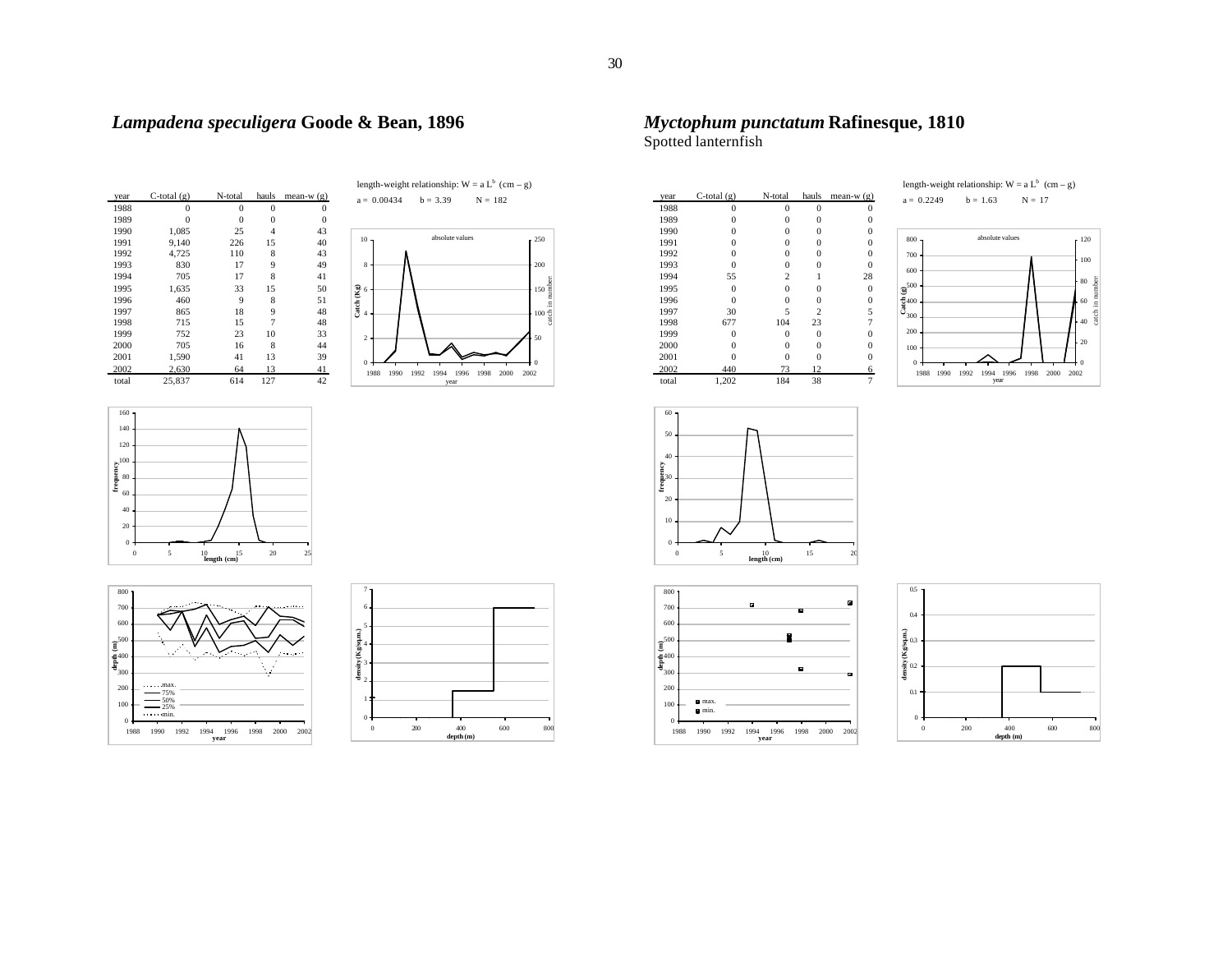## *Notoscopelus kroyeri* **(Malm, 1861)**

Syn.: *N. kroeyerii*  Lancet fish, Kroyer's lanternfish





length-weight relationship:  $W = a L^b$  (cm – g)







# *Protomyctophum arcticum* **(Lütken, 1892)**

Arctic telescope









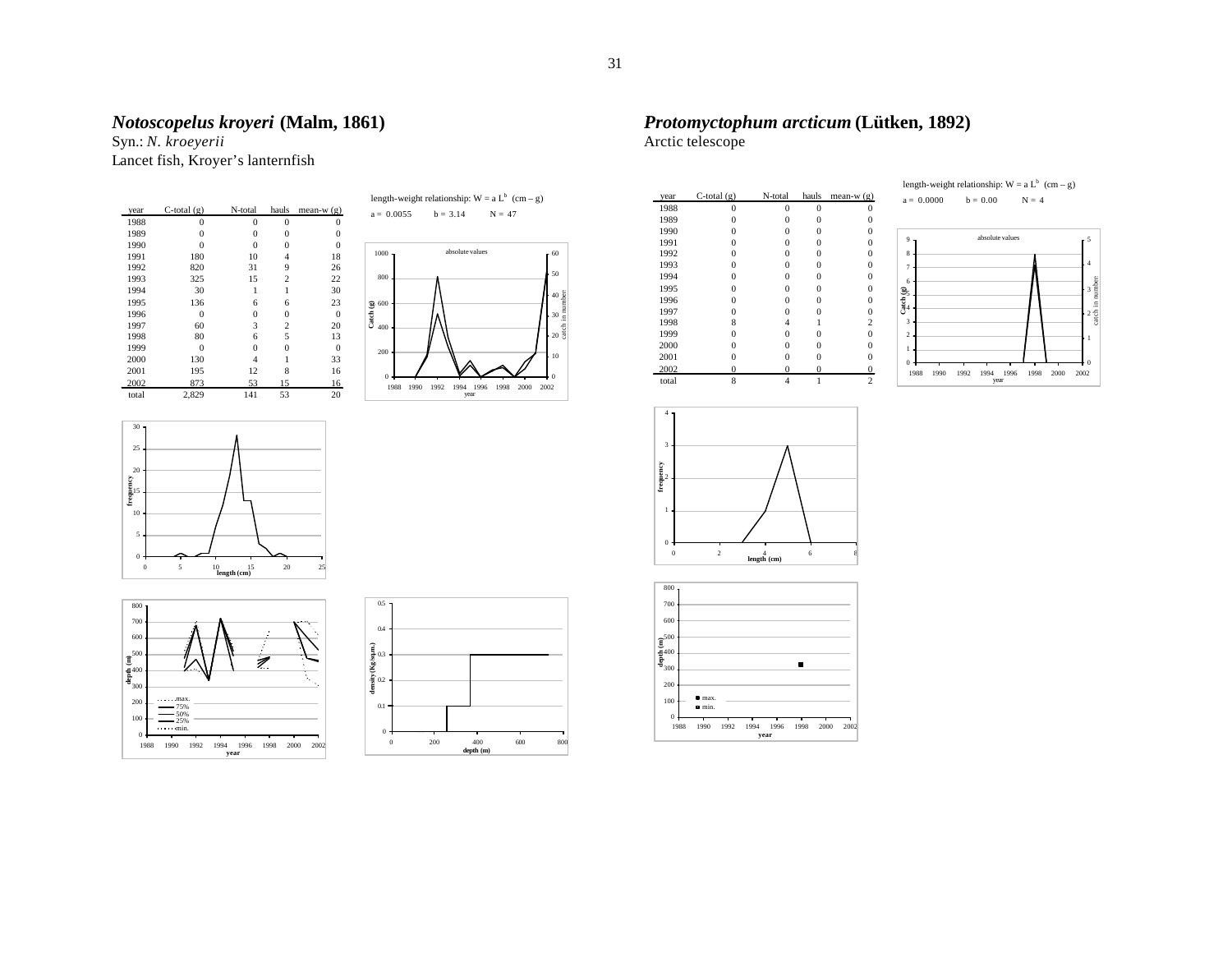## *Lophius americanus* **Valenciennes, 1837**

American angler, Goosefish









# *Melanocetus johnsonii* **Günther, 1864**

Humpback anglerfish





length-weight relationship:  $W = a L^b$  (cm – g)

 $a = 0.0000$   $b = 0.00$   $N = 0$ 





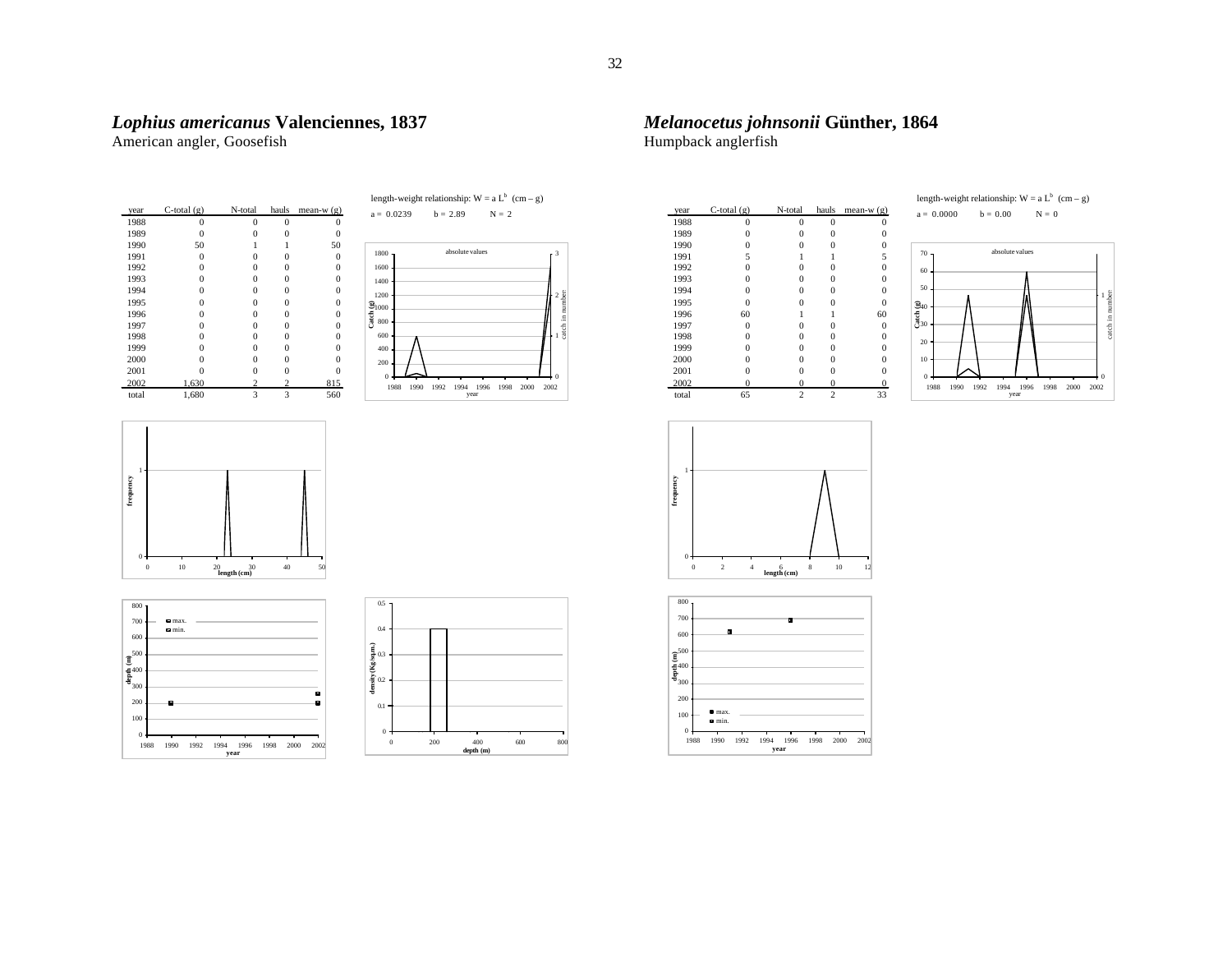## *Oneirodes eschrichtii* **Lütken, 1871**

Bulbous dreamer











| year  | $C$ -total $(g)$ | N-total | hauls | mean-w $(g)$ |
|-------|------------------|---------|-------|--------------|
| 1988  | 5.647.907        | 20.549  | 86    | 275          |
| 1989  | 16.687.575       | 30,841  | 99    | 541          |
| 1990  | 8.197.118        | 8.279   | 96    | 990          |
| 1991  | 5.662.020        | 29.941  | 84    | 189          |
| 1992  | 3,633,990        | 17.684  | 67    | 205          |
| 1993  | 7.856.595        | 23.840  | 72    | 330          |
| 1994  | 3.590.856        | 5.507   | 63    | 652          |
| 1995  | 1.466.656        | 3.157   | 49    | 465          |
| 1996  | 1.269.000        | 1.933   | 53    | 656          |
| 1997  | 1.354.315        | 1.352   | 66    | 1.002        |
| 1998  | 696.780          | 460     | 55    | 1.515        |
| 1999  | 391.580          | 210     | 46    | 1.865        |
| 2000  | 431.120          | 204     | 41    | 2.113        |
| 2001  | 374.971          | 389     | 48    | 964          |
| 2002  | 350,955          | 303     | 39    | 1.158        |
| total | 57.611.438       | 144.647 | 964   | 398          |

length-weight relationship:  $W = a L^b$  (cm – g)  $a = 0.0070$   $b = 3.08$   $N = 23,179$ 







 





catch in numbers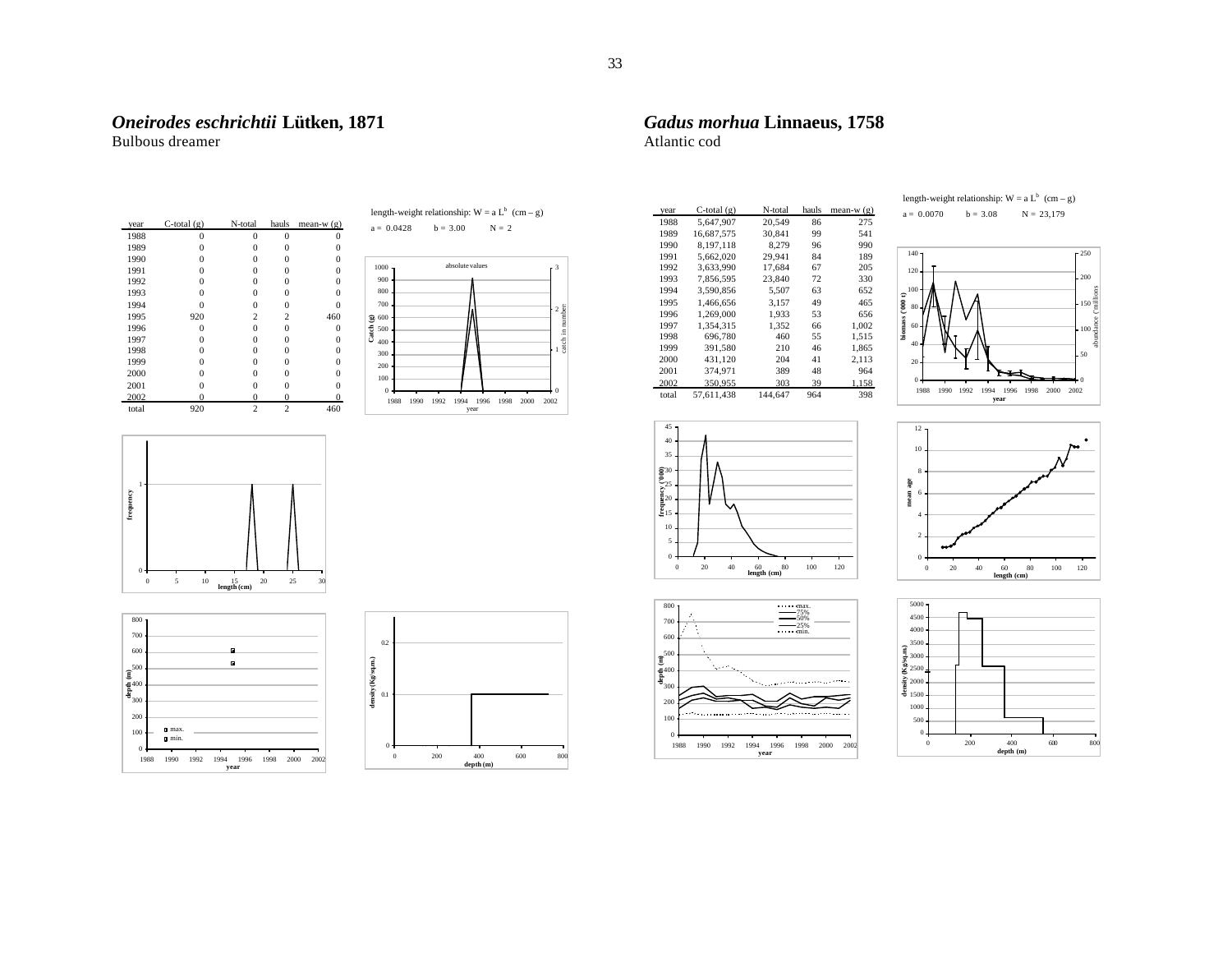| year  | $C$ -total $(g)$ | N-total        | hauls          | mean-w $(g)$ |
|-------|------------------|----------------|----------------|--------------|
| 1988  | 1,150            | 4              | $\overline{c}$ | 288          |
| 1989  | 4,250            | 6              | 5              | 708          |
| 1990  | 4.875            | 67             | 3              | 73           |
| 1991  | 260              |                | 1              | 260          |
| 1992  | 1,220            | 3              | 3              | 407          |
| 1993  | 0                | 0              | $\mathbf{0}$   | 0            |
| 1994  | 0                | 0              | $\overline{0}$ | 0            |
| 1995  | $\Omega$         | 0              | $\mathbf{0}$   | $\mathbf{0}$ |
| 1996  | $\Omega$         | 0              | $\mathbf{0}$   | $\mathbf{0}$ |
| 1997  | $\mathbf{0}$     | 0              | $\Omega$       | $\mathbf{0}$ |
| 1998  | 0                | 0              | $\Omega$       | $\Omega$     |
| 1999  | 14,220           | 84             | $\overline{4}$ | 169          |
| 2000  | 18,365           | 59             | 10             | 311          |
| 2001  | 14.180           | 24             | 14             | 591          |
| 2002  | 1,645            | $\mathfrak{D}$ | 2              | 823          |
| total | 60,165           | 250            | 44             | 241          |



length-weight relationship:  $W = a L^b$  (cm – g)







#### *Micromesistius poutassou* **(Risso, 1827)** Blue whiting

 $rac{\text{year}}{\text{1988}}$  C-total (g) N-total hauls mean-w (g)  $a = 0.0102$  b = 2.86 N = 14 631 4 4 158 1989 1,390 5 5 285<br>1990 0 0 0 0 0 0 0 0 460 3 3 153 0 0 0 0 0 0 0 0 1994 150 1 1 1 150 394 7 4 56 630 6 2 105 300 2 2 150 900 5 5 180 262 2 2 131 105 2 1 53 115 1 1 115 665 4 3 166 total 6,002 42 33 140









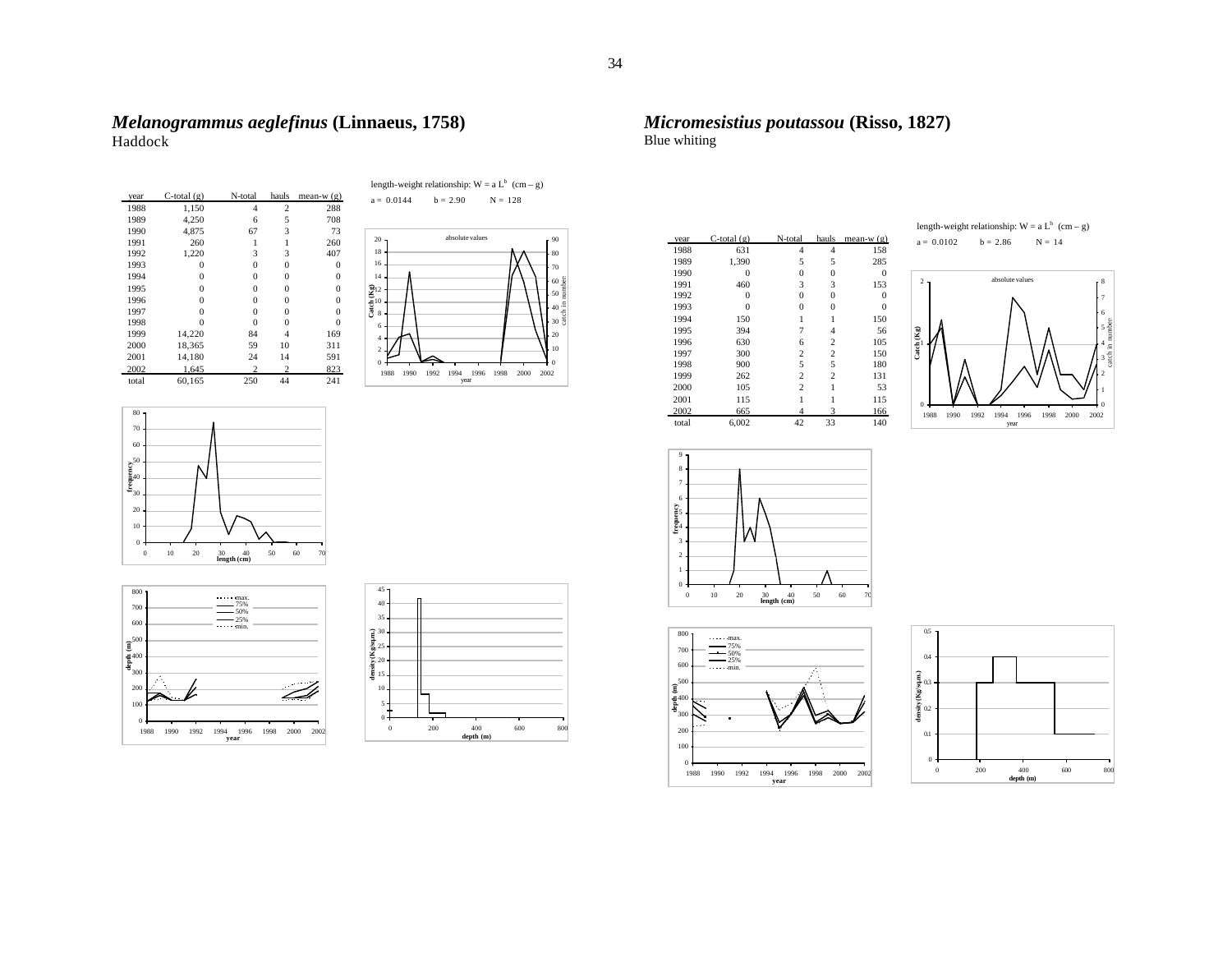# *Pollachius virens* **(Linnaeus, 1758)**

Saithe, Pollock

 1990 1992 1994 1996 1998 2000 2002 **year**



 200 400 600 800 **depth (m)**

## *Boreogadus saida* **(Lepechin, 1774)**

Polar cod, Arctic cod





length-weight relationship:  $W = a L^b$  (cm – g)



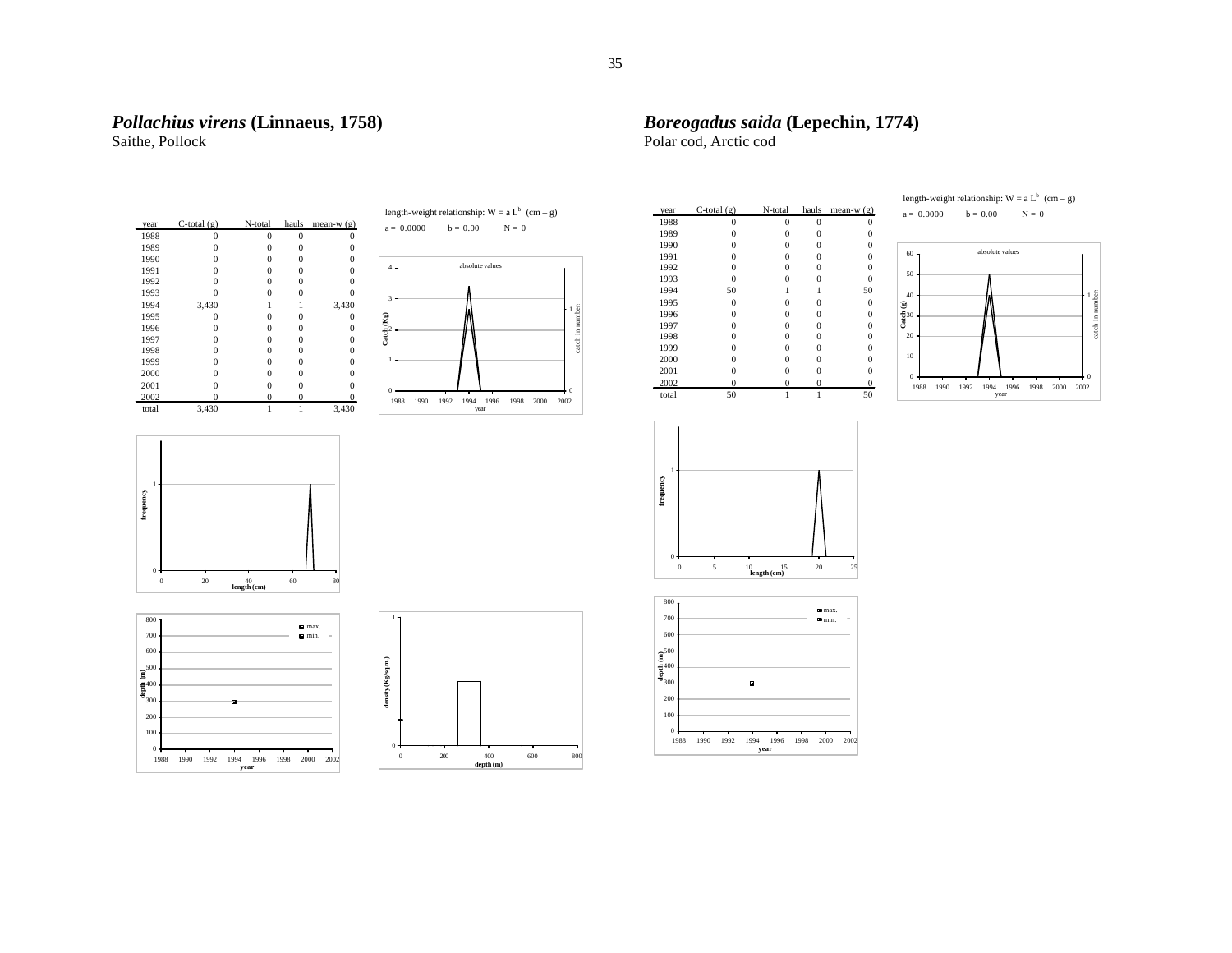# *Merluccius bilinearis* **(Mitchill, 1814)**

Silver hake









## *Urophycis chuss* **(Walbaum, 1792)** Red hake





length-weight relationship:  $W = a L^b$  (cm – g)

 $a = 0.0000$   $b = 0.00$   $N = 0$ 







catch in number 

catch in number.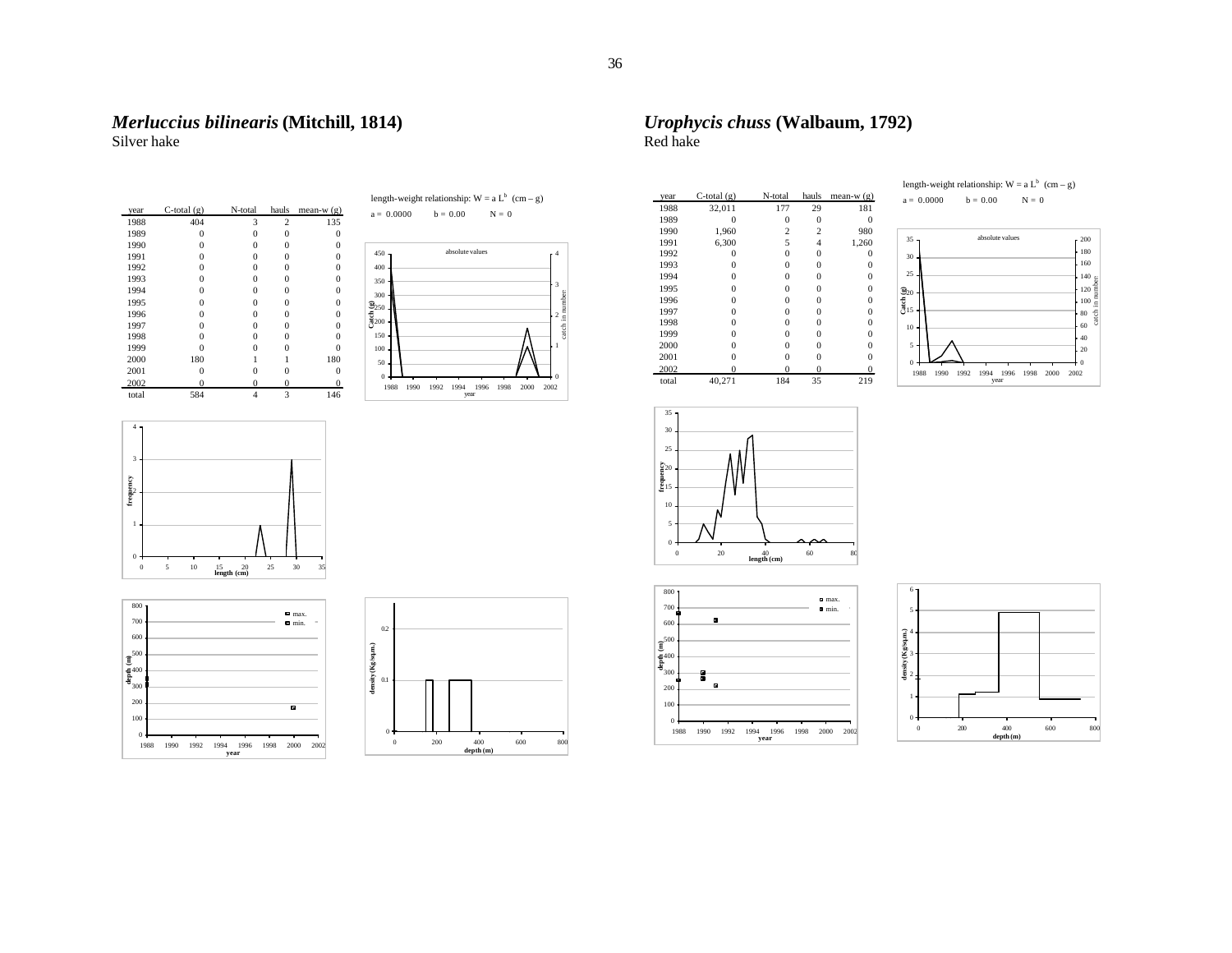#### *Urophycis tenuis* **(Mitchill, 1814)** White hake











## *Phycis chesteri* **Goode & Bean, 1879**

Syn.: *Urophycis chesteri* Longfin hake

| year  | $C$ -total $(g)$ | N-total | hauls | mean-w $(g)$ |
|-------|------------------|---------|-------|--------------|
| 1988  | 25,705           | 204     | 19    | 126          |
| 1989  | 23.120           | 180     | 42    | 128          |
| 1990  | 22.260           | 185     | 39    | 120          |
| 1991  | 21.430           | 205     | 47    | 105          |
| 1992  | 10.013           | 171     | 29    | 59           |
| 1993  | 14.610           | 281     | 36    | 52           |
| 1994  | 27,600           | 336     | 36    | 82           |
| 1995  | 12,726           | 195     | 48    | 65           |
| 1996  | 11.636           | 235     | 59    | 50           |
| 1997  | 4.825            | 92      | 30    | 52           |
| 1998  | 32.515           | 1.043   | 70    | 31           |
| 1999  | 33.733           | 652     | 63    | 52           |
| 2000  | 22.545           | 402     | 62    | 56           |
| 2001  | 56,700           | 878     | 73    | 65           |
| 2002  | 15.700           | 197     | 50    | 80           |
| total | 335.118          | 5.256   | 703   | 64           |









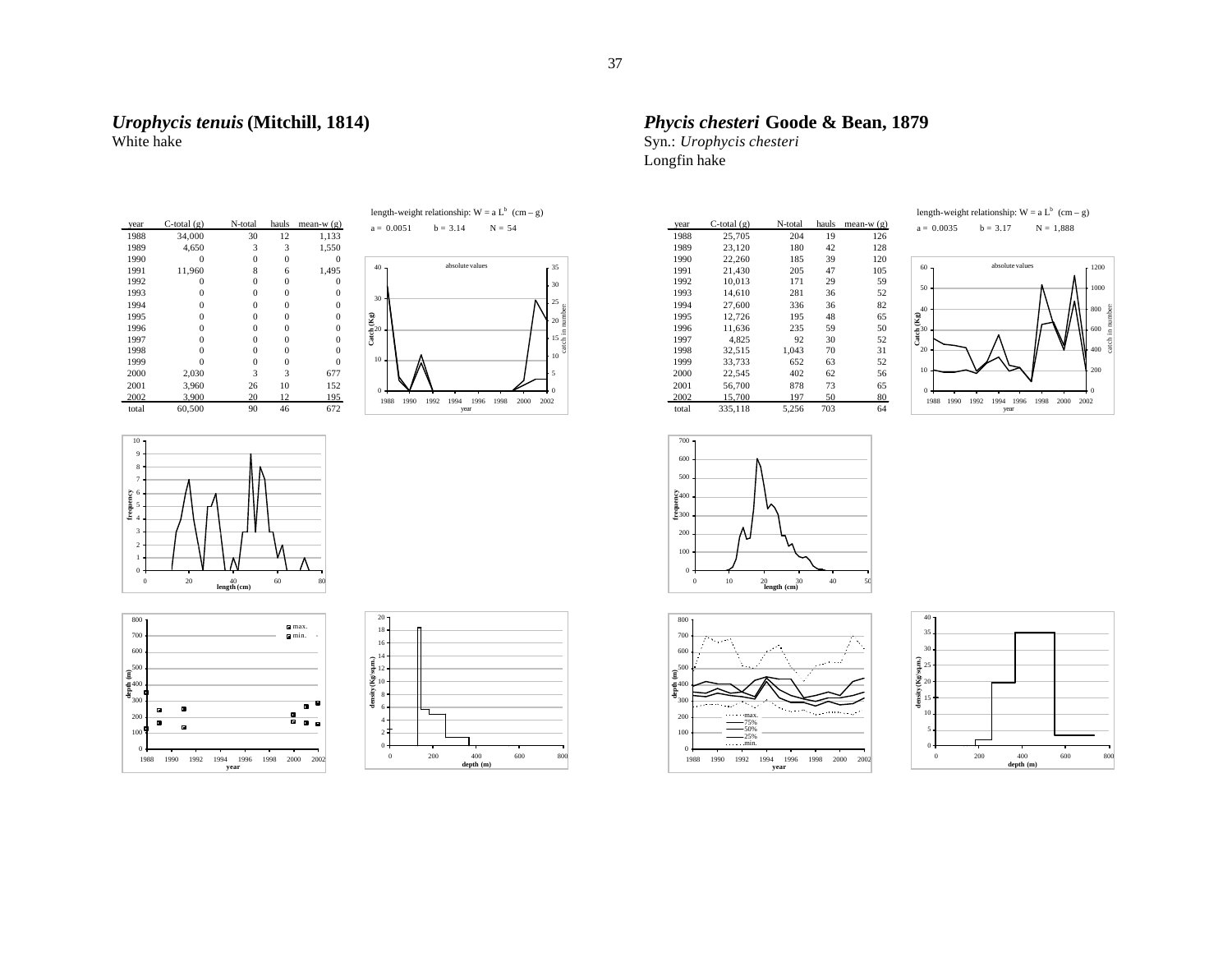# *Gaidropsarus ensis* **(Reinhardt, 1837)**

Syn.: *Onogadus ensis* Threadfin/Threebeard rockling

| year  | $C$ -total $(g)$ | N-total | hauls | $mean-w(g)$ |
|-------|------------------|---------|-------|-------------|
| 1988  | 6.850            | 27      | 15    | 254         |
| 1989  | 1.965            | 21      | 10    | 95          |
| 1990  | 1.240            | 9       | 8     | 154         |
| 1991  | 5.330            | 31      | 19    | 172         |
| 1992  | 6.105            | 28      | 10    | 218         |
| 1993  | 10.545           | 41      | 17    | 257         |
| 1994  | 4.825            | 17      | 9     | 284         |
| 1995  | 5.323            | 48      | 24    | 111         |
| 1996  | 4.420            | 58      | 25    | 76          |
| 1997  | 7.875            | 49      | 18    | 161         |
| 1998  | 14.095           | 140     | 27    | 101         |
| 1999  | 6.154            | 31      | 22    | 199         |
| 2000  | 6.270            | 34      | 18    | 184         |
| 2001  | 15.075           | 78      | 27    | 193         |
| 2002  | 8,160            | 63      | 27    | 130         |
| total | 104,232          | 675     | 276   | 155         |



## *Brosme brosme* **(Ascanius, 1772)**

Tusk, Cusk



length-weight relationship:  $W = a L^b$  (cm – g)

 $a = 0.0000$   $b = 0.00$   $N = 0$ 







**year**







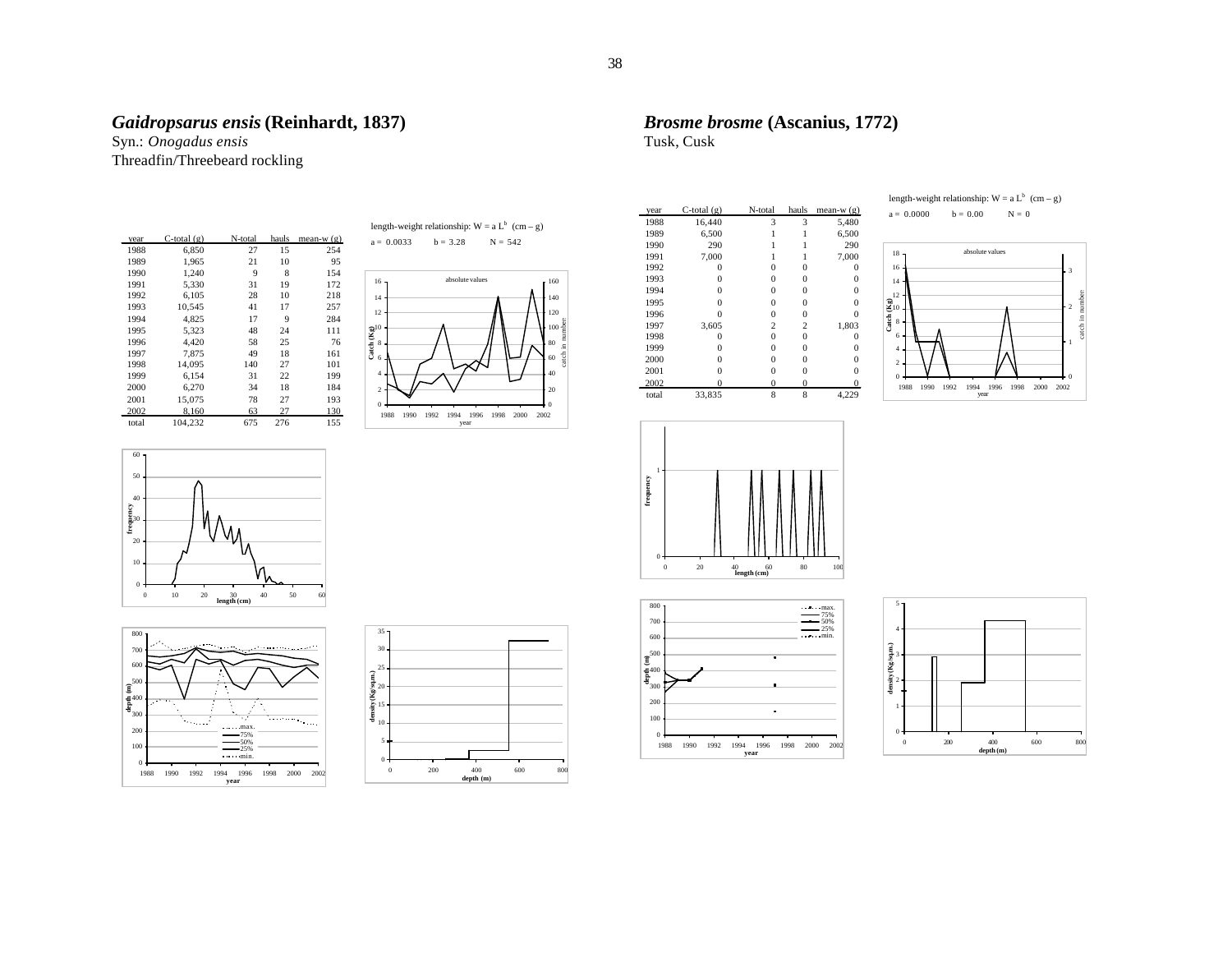# *Enchelyopus cimbrius* **(Linnaeus, 1766)**

Fourbeard rockling

| year  | $C$ -total $(g)$ | N-total        | hauls          | mean-w $(g)$ |
|-------|------------------|----------------|----------------|--------------|
| 1988  | 430              | $\overline{4}$ | $\overline{4}$ | 108          |
| 1989  | 300              | 3              | 3              | 100          |
| 1990  | 50               | 1              | 1              | 50           |
| 1991  | 0                | $\Omega$       | $\mathbf{0}$   | $\Omega$     |
| 1992  | 425              | 3              | 3              | 142          |
| 1993  | 255              | $\overline{c}$ | 2              | 128          |
| 1994  | 130              | 1              |                | 130          |
| 1995  | 90               | 2              | 2              | 45           |
| 1996  | 540              | 5              | 5              | 108          |
| 1997  | 580              | 5              | 5              | 116          |
| 1998  | 330              | 5              | $\overline{4}$ | 66           |
| 1999  | 80               |                |                | 80           |
| 2000  | 25               | 1              |                | 25           |
| 2001  | 0                | $\Omega$       | $\Omega$       | $\Omega$     |
| 2002  | 825              | 13             | 10             | 63           |
| total | 4.060            | 46             | 42             | 88           |





Blue antimora, Blue hake

| vear  | $C$ -total $(g)$ | N-total | hauls | mean-w $(g)$ |
|-------|------------------|---------|-------|--------------|
| 1988  | 51.070           | 564     | 13    | 91           |
| 1989  | 43.975           | 558     | 16    | 79           |
| 1990  | 36.985           | 367     | 13    | 101          |
| 1991  | 76,050           | 668     | 14    | 114          |
| 1992  | 89.955           | 817     | 12    | 110          |
| 1993  | 60.830           | 375     | 8     | 162          |
| 1994  | 81.625           | 485     | 10    | 168          |
| 1995  | 25.160           | 239     | 7     | 105          |
| 1996  | 22,655           | 402     | 13    | 56           |
| 1997  | 28,900           | 335     | 10    | 86           |
| 1998  | 61,700           | 463     | 13    | 133          |
| 1999  | 35.485           | 411     | 13    | 86           |
| 2000  | 36.280           | 523     | 14    | 69           |
| 2001  | 91,605           | 1.085   | 16    | 84           |
| 2002  | 46,495           | 475     | 8     | 98           |
| total | 788,770          | 7.767   | 180   | 101          |

length-weight relationship:  $W = a L^b$  (cm – g)  $a = 0.0025$   $b = 3.29$   $N = 1,581$ 















catch in number.

atch in numbe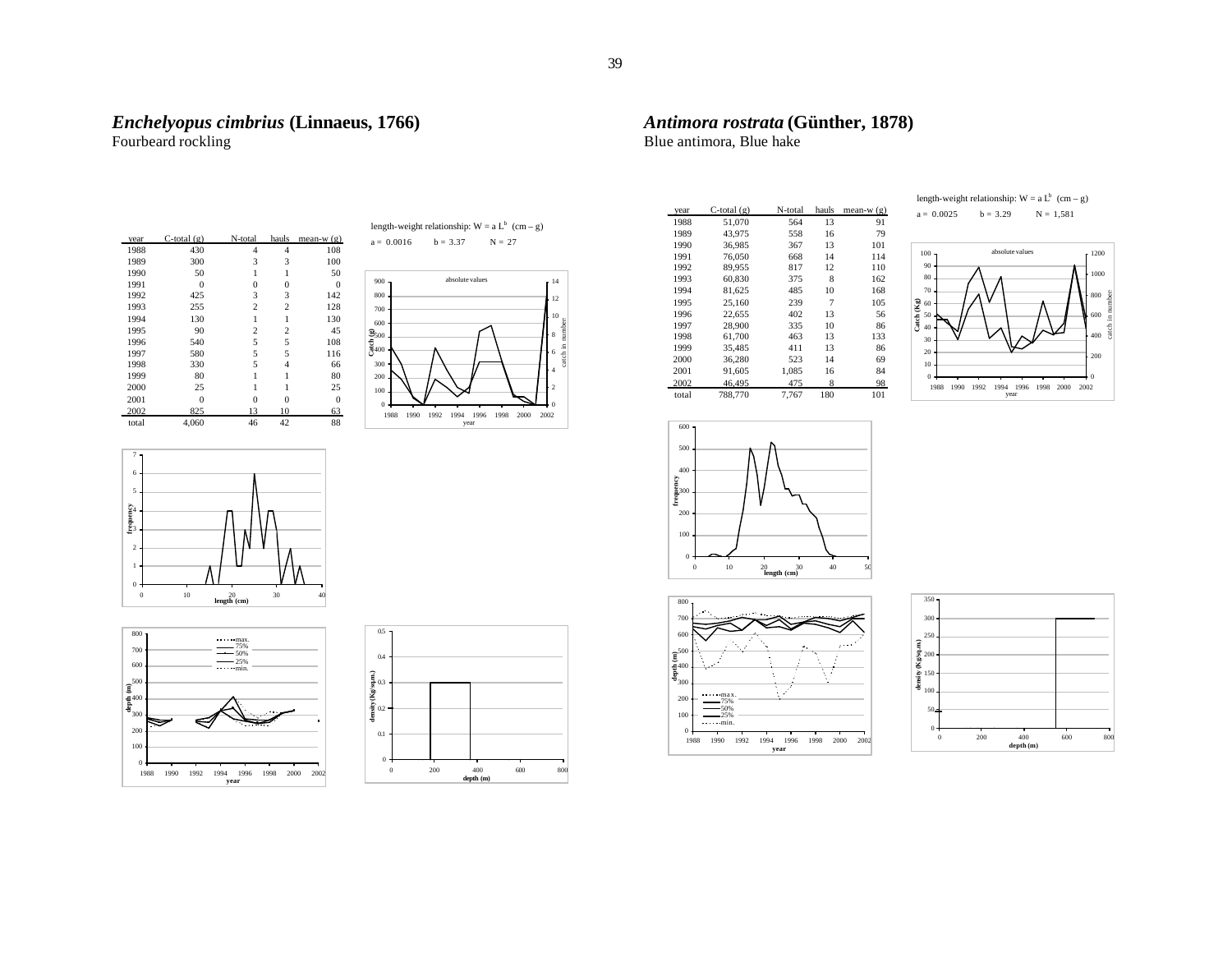# *Coryphaenoides rupestris* **Gunnerus, 1765**

Roundnose grenadier











# *Macrourus berglax* **Lacepède, 1801**

Onion-eye grenadier, Roughhead grenadier





 1990 1992 1994 1996 1998 2000 2002 **year**

 $\mathbf 0$  abundance ('millions)

length-weight relationship:  $W = a L^b$  (cm – g)



indet. male female



0 5 10 15 20<br>**length (cm)** 

 $\Omega$ 0.2 0.4 0.6  $\left| \underset{\sim}{\mathbf{g}} \right|^{0.8}$  1.2

**frequency ('000)**

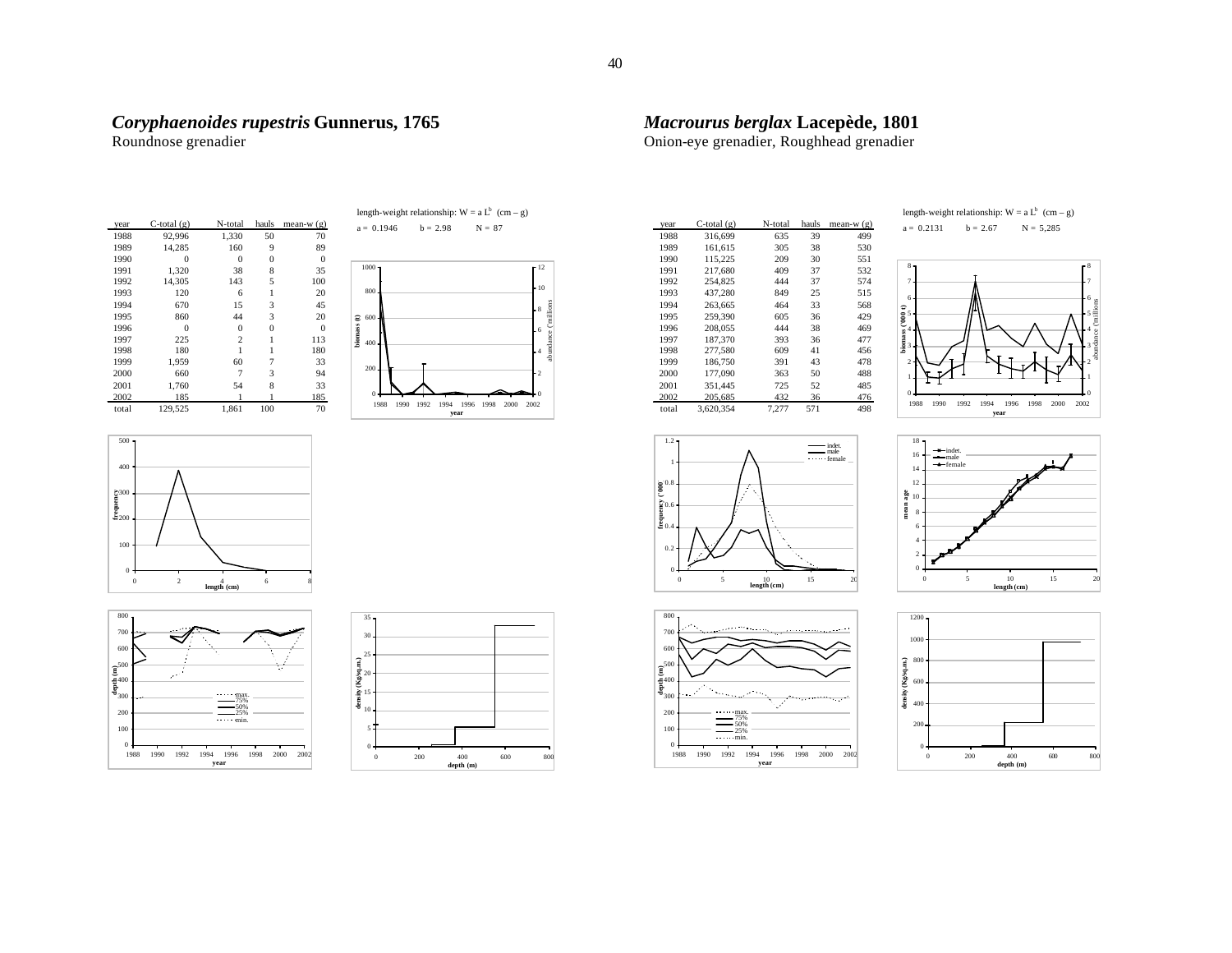## *Nezumia bairdii* **(Goode & Bean, 1877)**

Marlin-spike grenadier











## *Caelorinchus caelorhincus caelorhincus* **(Risso, 1810)**

Syn.: *Coelorhynchus carminatus, Caelorinchus caelorhincus* Hollowsnout grenadier, Saddled grenadier





length-weight relationship:  $W = a L^b$  (cm – g)

 $a = 0.0000$   $b = 0.00$   $N = 0$ 





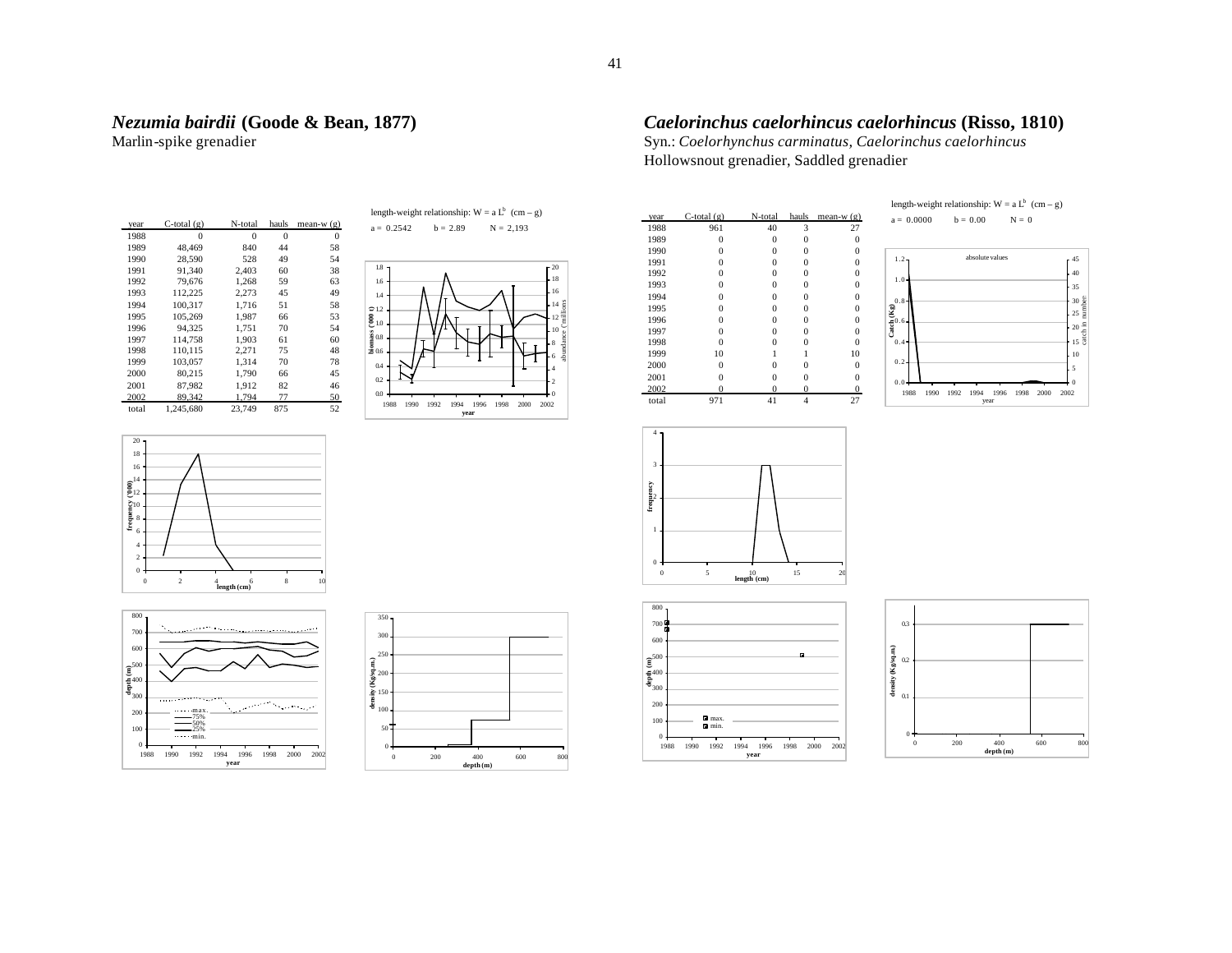

**year**

## *Brotulotaenia brevicauda* **Cohen, 1974** *Scomberesox saurus saurus* **(Walbaum, 1792)**

Syn.: *Scomberesox saurus* Atlantic saury



 $a = 0.0000$   $b = 0.00$   $N = 0$ absolute values  $\Omega$  ම<br><del>ද</del>ු200<br>ෆ් 1990 1992 1994 1996 1998 2000 2002 year catch in number.

length-weight relationship:  $W = a L^b$  (cm – g)



  $\blacksquare$   $\widehat{\mathsf{g}}^{500}$  $\blacksquare$ ិ៍<br>ម្ដុ<sup>400</sup><br>ចំ  $\blacksquare$  max. min.  $\,$  0  $\,$  1990 1992 1994 1996 1998 2000 2002 **year**

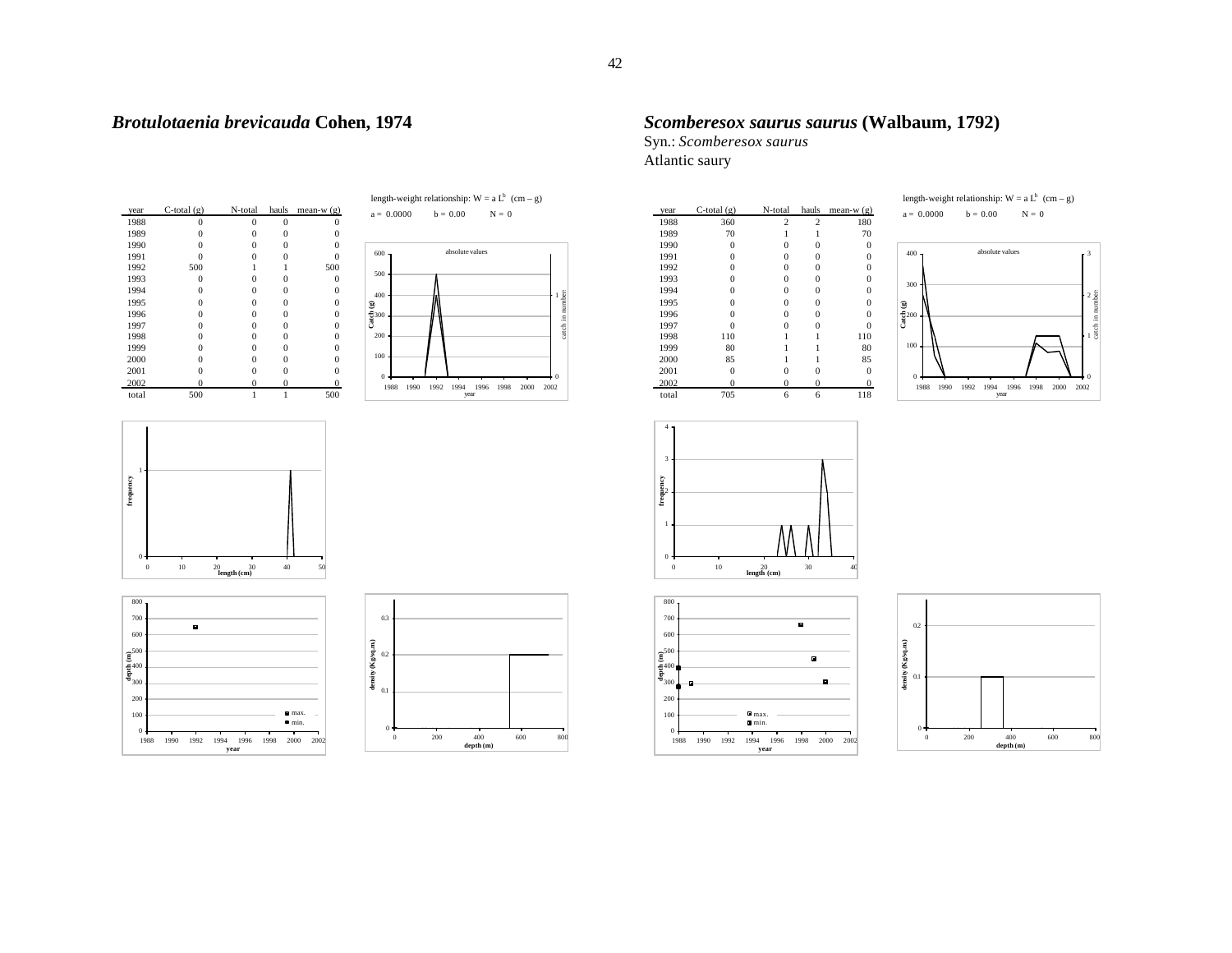## *Diretmus argenteus* **Johnson, 1864**

Silver spinyfin, Spinyfin







## *Anoplogaster cornuta* **(Valenciennes, 1833)**

Common fangtooth, Ogrefish









 $\Omega$  ិ៍<br>ម្ដុ<sup>400</sup><br>ចំ  $\Big| \, \widehat{\underline{\mathsf{g}}}^{500}$  





catch in number.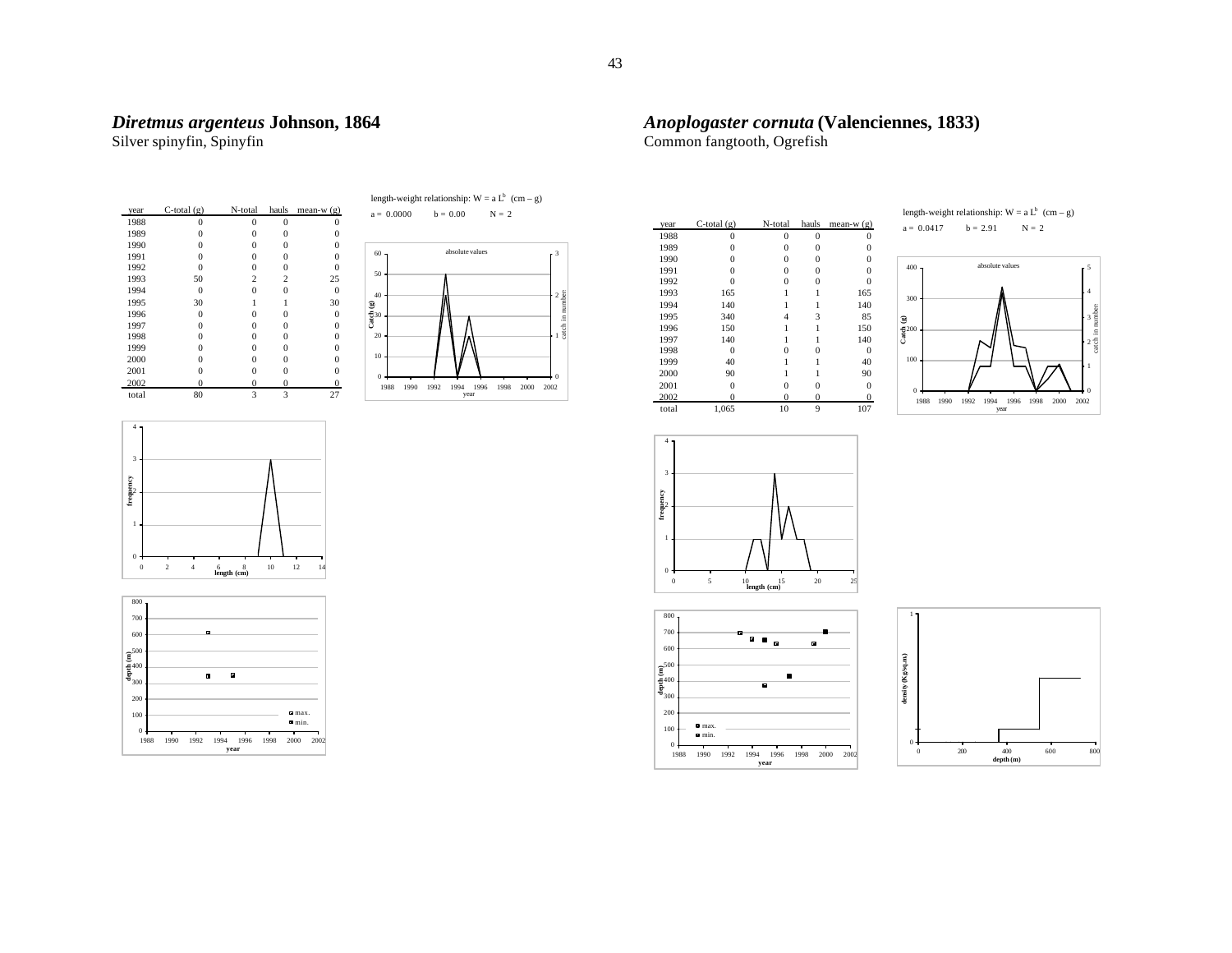







length-weight relationship:  $W = a L^b$  (cm – g)

absolute values

 1990 1992 1994 1996 1998 2000 2002 year

catch in number.

 $\Omega$ 

 ම<sub>200</sub><br>ජූ<br>ට්

### *Poromitra megalops* **(Lütken, 1877)** *Scopelogadus beanii* **(Günther, 1887)** Beans blueback







 $\begin{array}{c} 0 \\ 1988 \end{array}$  500 **depth (m)**

 



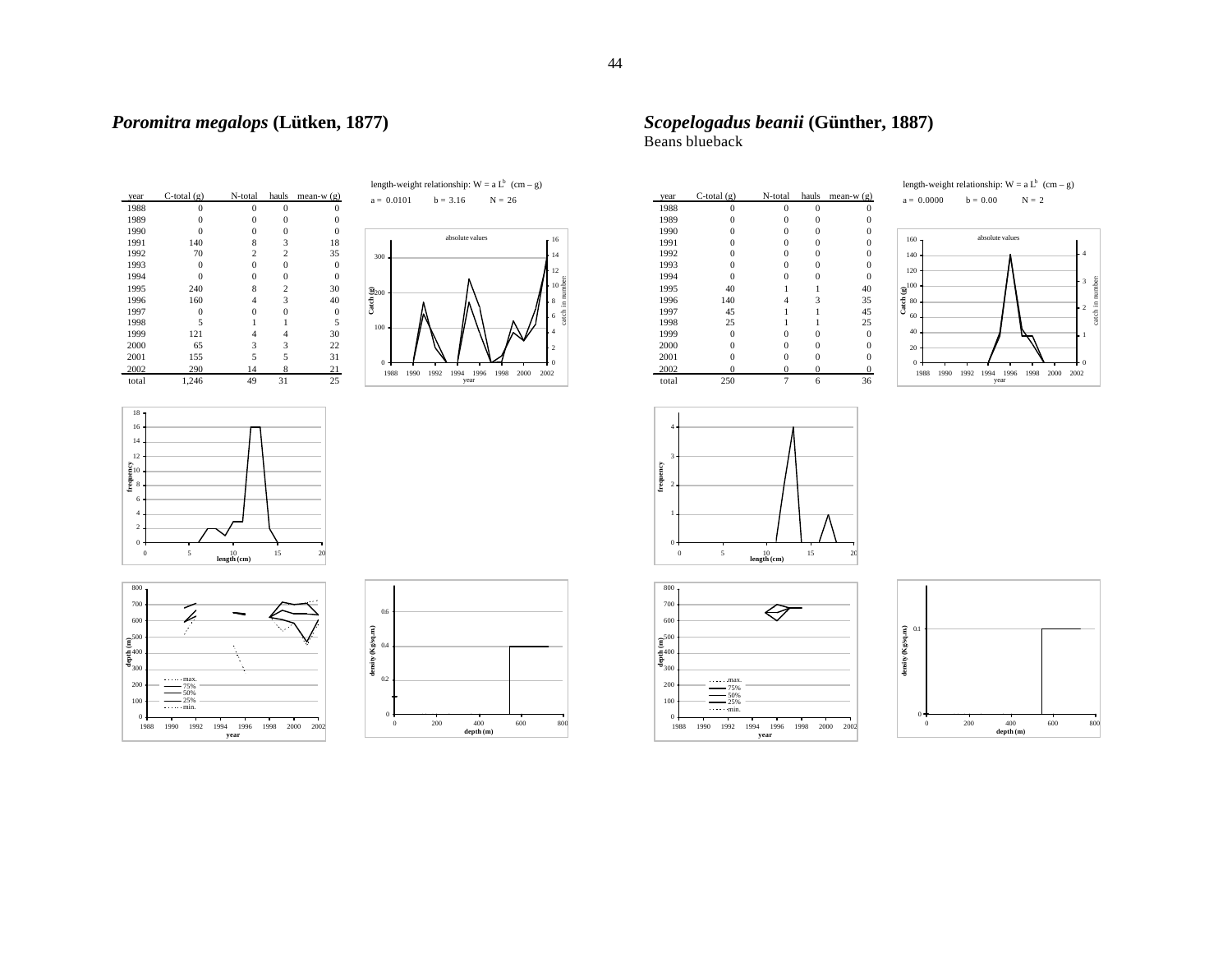## *Chiasmodon niger* **Johnson, 1864**

Black swallower











## *Anarhichas lupus* **Linnaeus, 1758**

Wolf-fish, Atlantic wolfish

| vear  | $C$ -total $(g)$ | N-total | hauls | $mean-w(g)$ |
|-------|------------------|---------|-------|-------------|
| 1988  | 688.390          | 1.301   | 81    | 529         |
| 1989  | 742.685          | 1.393   | 87    | 533         |
| 1990  | 729,350          | 1.214   | 88    | 601         |
| 1991  | 905.445          | 1.762   | 89    | 514         |
| 1992  | 652.024          | 1.231   | 88    | 530         |
| 1993  | 1.065.160        | 2.729   | 84    | 390         |
| 1994  | 888.552          | 1.779   | 95    | 499         |
| 1995  | 1.360.592        | 4.015   | 95    | 339         |
| 1996  | 1.478.800        | 6.399   | 100   | 231         |
| 1997  | 656.930          | 2.232   | 94    | 294         |
| 1998  | 497,660          | 1,808   | 93    | 275         |
| 1999  | 214.517          | 728     | 87    | 295         |
| 2000  | 200,460          | 718     | 84    | 279         |
| 2001  | 327,855          | 1,397   | 90    | 235         |
| 2002  | 166,449          | 563     | 85    | 296         |
| total | 10,574,869       | 29.269  | 1.340 | 361         |









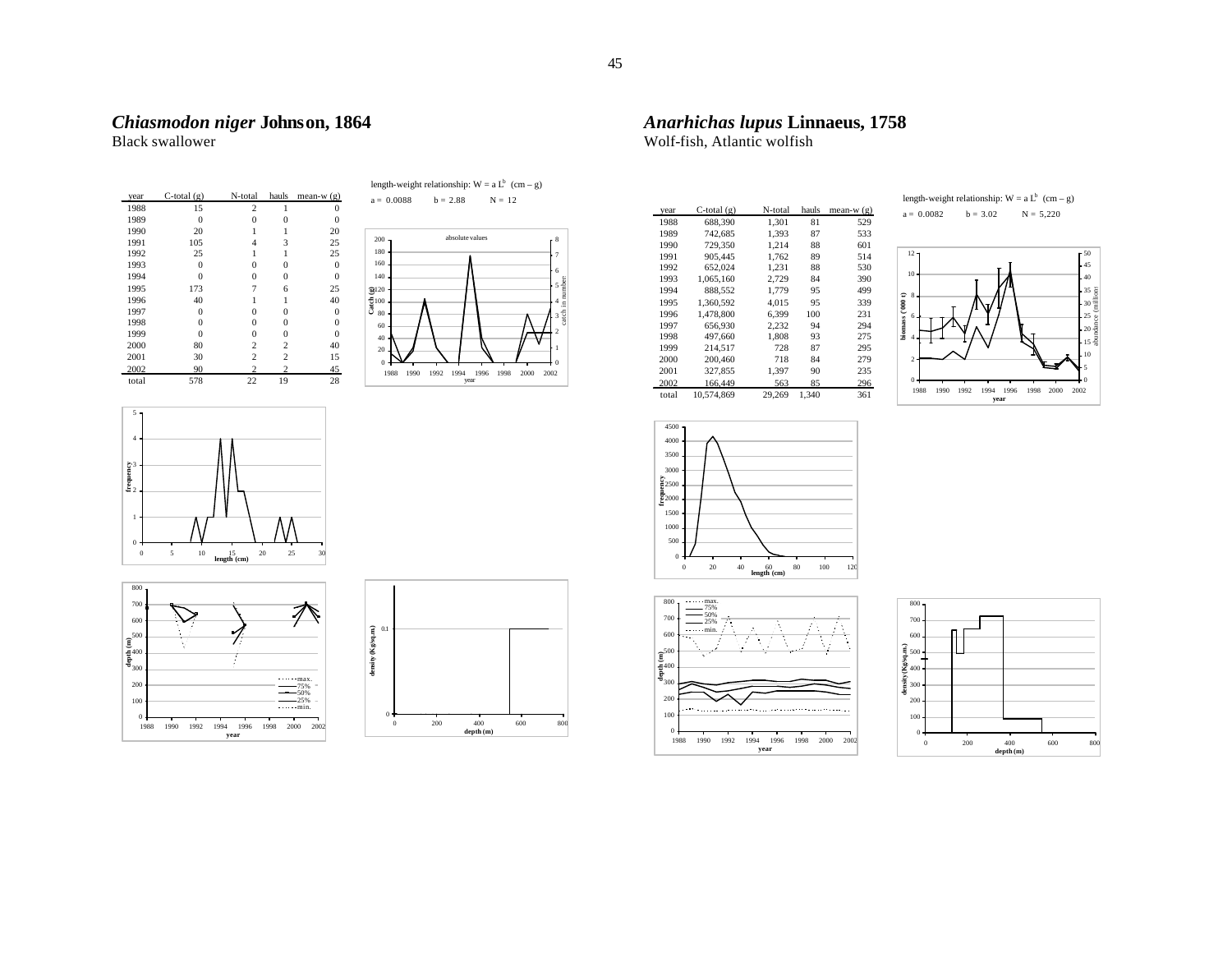## *Anarhichas minor* **Olafsen, 1772**

Spotted wolfish









length-weight relationship:  $W = a L^b$  (cm – g)













#### *Anarhichas denticulatus* **Krøyer, 1845** Northern wolffish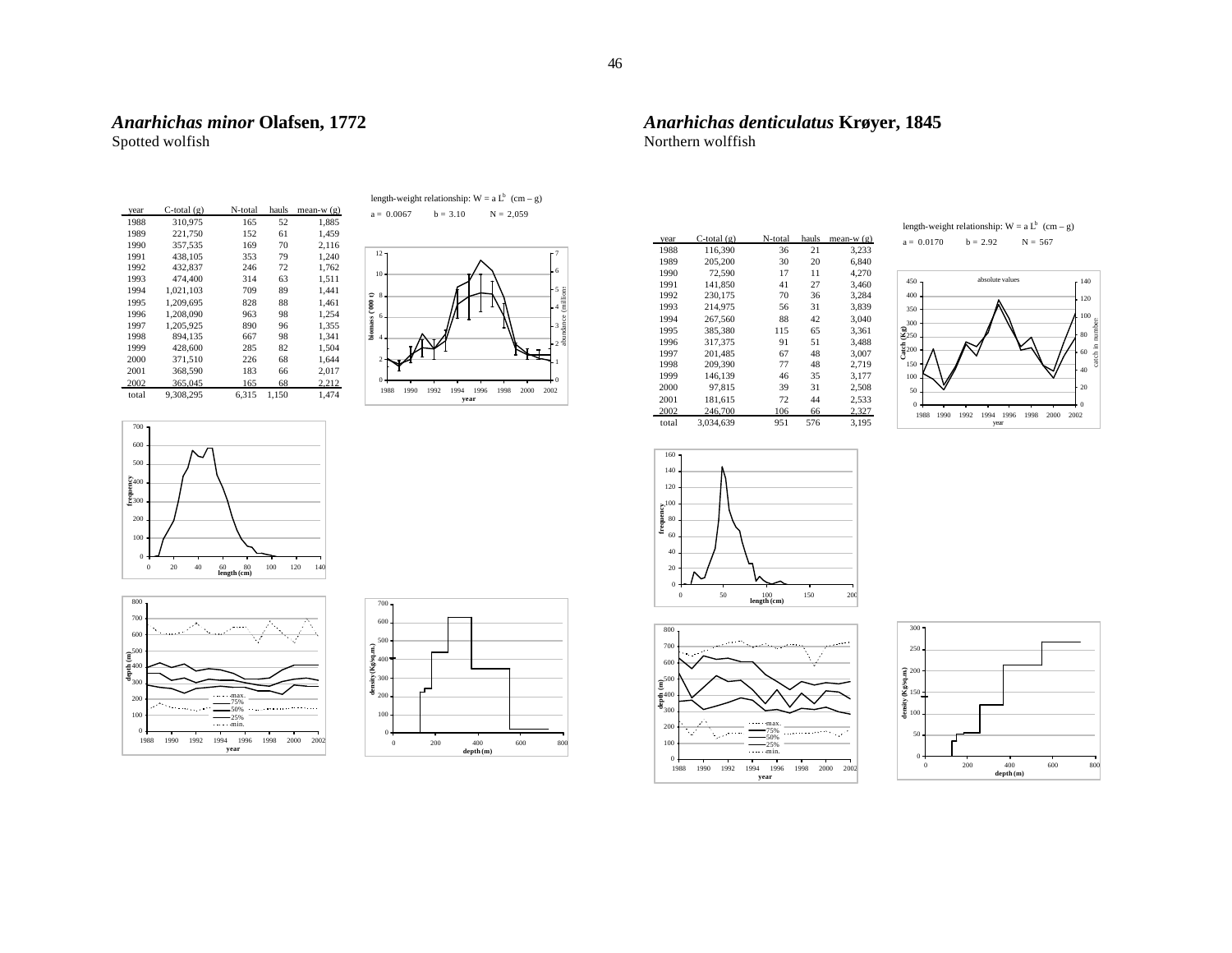# *Lycodes esmarkii* **Collett, 1875**

Greater eelpout, Vachon's eelpout











### *Lycodes reticulatus* **Reinhardt, 1835** Arctic eelpout

| vear  | $C$ -total $(g)$ | N-total | hauls | mean-w $(g)$ |
|-------|------------------|---------|-------|--------------|
| 1988  | 8,861            | 41      | 11    | 216          |
| 1989  | 145.310          | 925     | 53    | 157          |
| 1990  | 146,270          | 848     | 60    | 173          |
| 1991  | 225,740          | 1.413   | 56    | 160          |
| 1992  | 175,706          | 884     | 61    | 199          |
| 1993  | 97.525           | 582     | 56    | 168          |
| 1994  | 194.518          | 1.039   | 61    | 187          |
| 1995  | 251.660          | 1.570   | 76    | 160          |
| 1996  | 165,820          | 1.396   | 82    | 119          |
| 1997  | 193.103          | 1.536   | 84    | 126          |
| 1998  | 240,325          | 3,520   | 83    | 68           |
| 1999  | 94.078           | 1.047   | 89    | 90           |
| 2000  | 93,020           | 1.257   | 77    | 74           |
| 2001  | 146,920          | 2.086   | 83    | 70           |
| 2002  | 109.600          | 1.558   | 81    | 70           |
| total | 2.288.456        | 19.701  | 1.013 | 116          |
|       |                  |         |       |              |







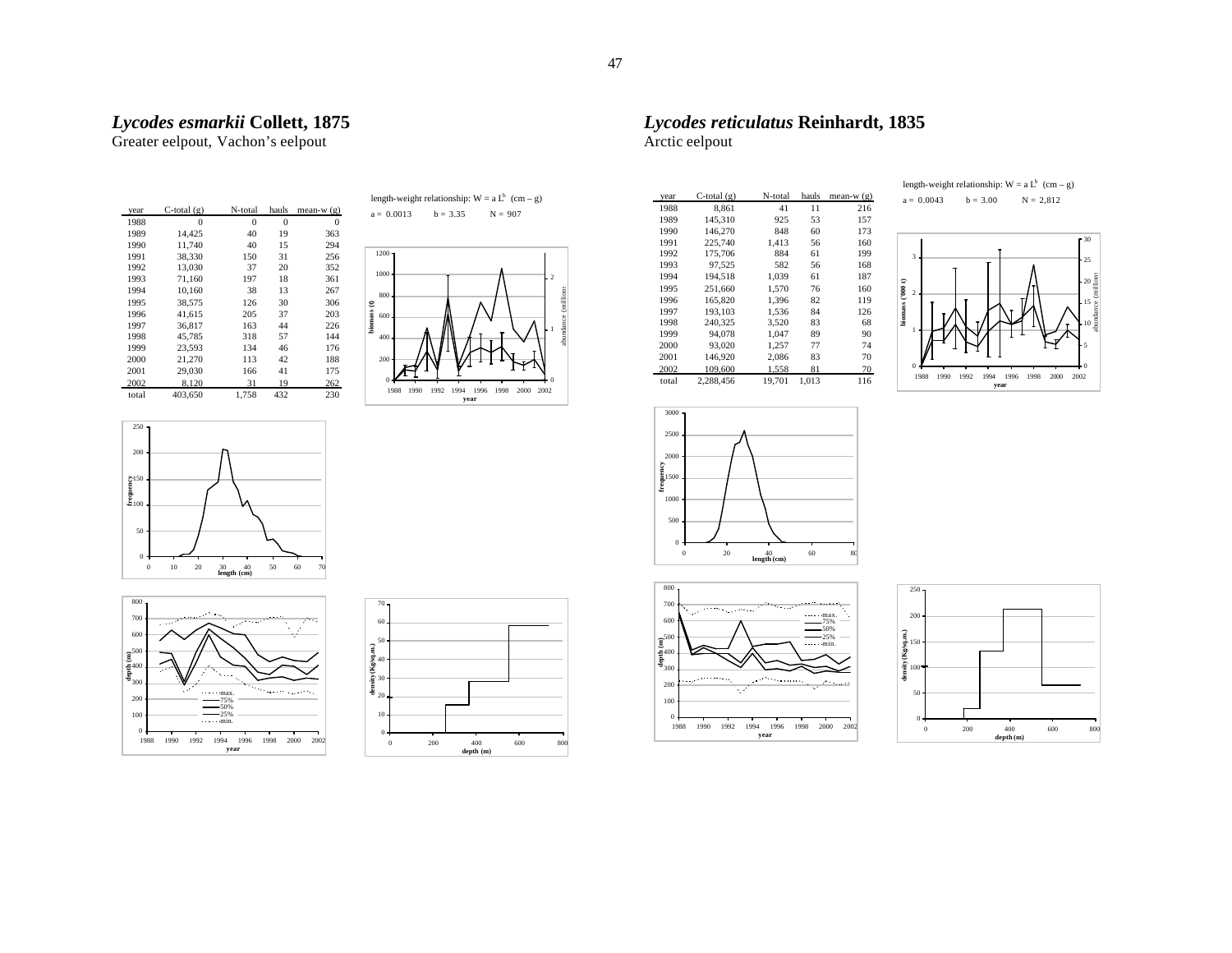## *Lycodes vahlii* **Reinhardt, 1831**

Vahl's, checker eelpout

| vear  | $C$ -total $(g)$ | N-total      | hauls    | mean-w $(g)$ |
|-------|------------------|--------------|----------|--------------|
| 1988  | 0                | $\Omega$     | $\Omega$ | 0            |
| 1989  | 0                | $\mathbf{0}$ | $\Omega$ | $\Omega$     |
| 1990  | 4.660            | 33           | 7        | 141          |
| 1991  | 14.633           | 72           | 13       | 203          |
| 1992  | 16,330           | 79           | 14       | 207          |
| 1993  | 33,275           | 117          | 12       | 285          |
| 1994  | 26.825           | 101          | 13       | 266          |
| 1995  | 23,405           | 114          | 10       | 205          |
| 1996  | 27.265           | 157          | 16       | 174          |
| 1997  | 12.165           | 76           | 16       | 160          |
| 1998  | 8.470            | 65           | 12       | 130          |
| 1999  | 4.805            | 27           | 9        | 178          |
| 2000  | 2,250            | 18           | 5        | 125          |
| 2001  | 7,165            | 53           | 14       | 135          |
| 2002  | 1.580            | 12           | 8        | 132          |
| total | 182.828          | 924          | 149      | 198          |



length-weight relationship:  $W = a L^b$  (cm – g)

















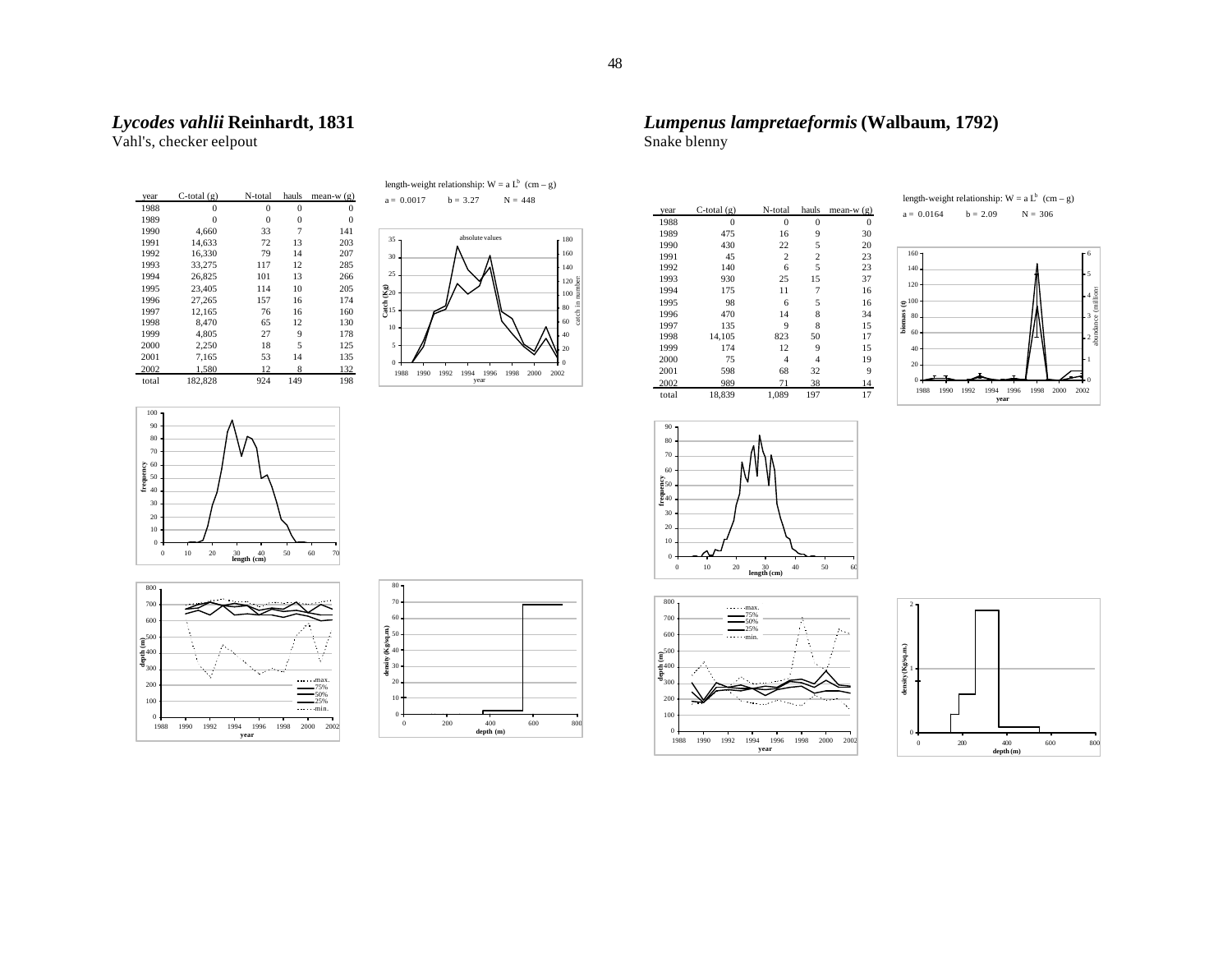## *Aphanopus carbo* **Lowe, 1839**

Black scabbardfish



# *Caristius groenlandicus* **Jensen, 1941**

Greenland manefish









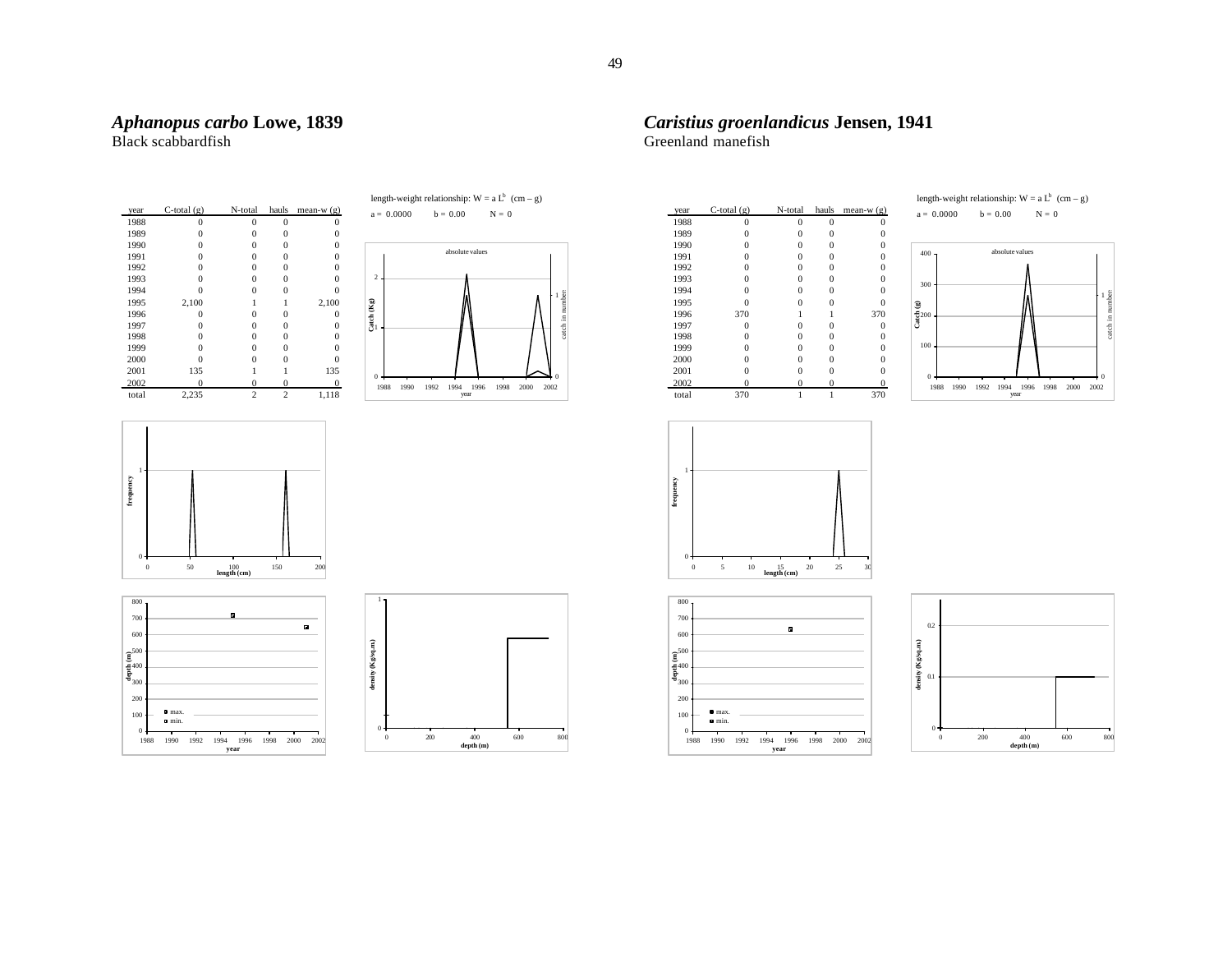# *Sebastes (juveniles)*

Juvenile redfish

 

> $\begin{array}{c} 0 \\ 1988 \end{array}$  500 **depth (m)**

 1990 1992 1994 1996 1998 2000 2002 **year**

 

**frequency ('000)**



5 10 15 20 25 30 35 **length (cm)**

 $\mathbf 0$ 200 400 600 800

**depth (m)**

## *Sebastes marinus* **(Linnaeus, 1758)**

Ocean perch, Golden redfish

| vear  | $C$ -total $(g)$ | N-total | hauls | $mean-w(g)$ |
|-------|------------------|---------|-------|-------------|
| 1988  | 2.099.025        | 8.382   | 66    | 251         |
| 1989  | 4,090,970        | 11.172  | 53    | 366         |
| 1990  | 2.232.555        | 4.666   | 69    | 478         |
| 1991  | 642,800          | 2.239   | 71    | 287         |
| 1992  | 603.087          | 1.548   | 63    | 390         |
| 1993  | 479.705          | 1.495   | 68    | 321         |
| 1994  | 5.091.233        | 10.960  | 78    | 465         |
| 1995  | 1.434.110        | 8,010   | 89    | 179         |
| 1996  | 1.635.712        | 7.707   | 92    | 212         |
| 1997  | 10.272.725       | 25,979  | 90    | 395         |
| 1998  | 958.928          | 3.402   | 90    | 282         |
| 1999  | 1.400.743        | 3.376   | 87    | 415         |
| 2000  | 6.589.788        | 9.384   | 87    | 702         |
| 2001  | 1.308.407        | 2,563   | 82    | 510         |
| 2002  | 1,464,487        | 4.117   | 91    | 356         |
| total | 40.304.275       | 105,000 | 1.176 | 384         |
|       |                  |         |       |             |





 1990 1992 1994 1996 1998 2000 2002 **year**

 $\mathbf 0$  <sup>200</sup> 400 **depth (m)**  $\frac{1}{3}$ <sup>500</sup> 



0월 15<br>10<br>El 10  $\frac{6}{4}$  15 

indet. male  $-$ femal



**length (cm)**

₩

 200 400 600 800 **depth (m)**



length-weight relationship:  $W = a L^b$  (cm – g)

 $a = 0.0179$   $b = 2.96$   $N = 12,694$ 



abundance ('millions)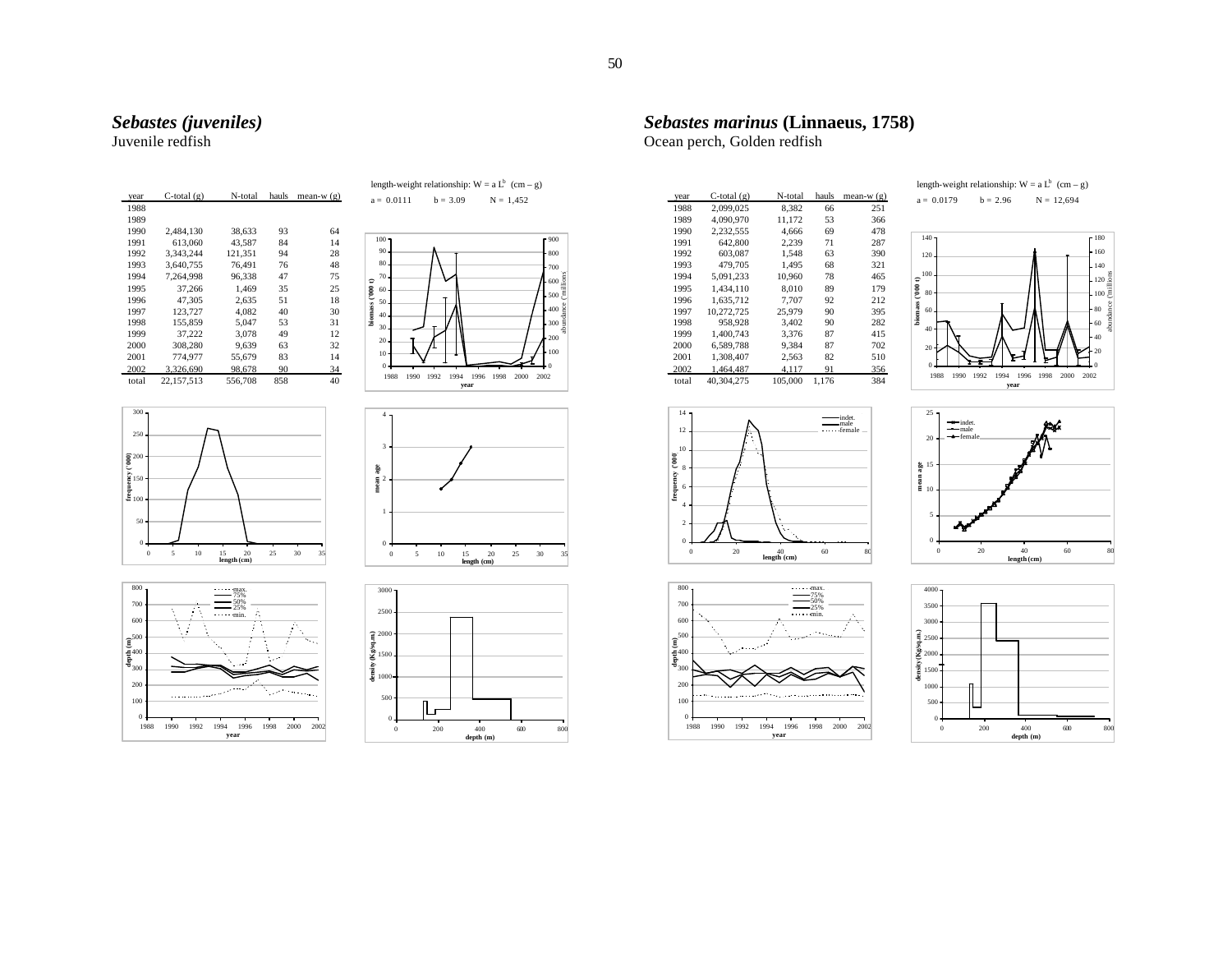## *Sebastes mentella* **(Travin, 1951)**

Deepwater redfish









length-weight relationship:  $W = a L^b$  (cm – g)



 10 20 30 40 50 60 **length (cm)**

 $\mathbf 0$ 

#### *Sebastes fasciatus* **Storer, 1856** Acadian redfish

| vear  | $C$ -total $(g)$ | N-total | hauls | $mean-w$ (g) |
|-------|------------------|---------|-------|--------------|
| 1988  |                  |         |       |              |
| 1989  |                  |         |       |              |
| 1990  |                  |         |       |              |
| 1991  | 828,090          | 5.908   | 60    | 140          |
| 1992  | 764,475          | 4.709   | 74    | 162          |
| 1993  | 475,400          | 2,133   | 63    | 223          |
| 1994  | 1.098.821        | 6.538   | 93    | 168          |
| 1995  | 777.818          | 5.122   | 103   | 152          |
| 1996  | 1.522.111        | 9.198   | 100   | 165          |
| 1997  | 2.693.049        | 14.531  | 99    | 185          |
| 1998  | 923.162          | 7.001   | 107   | 132          |
| 1999  | 1.130.557        | 7.039   | 97    | 161          |
| 2000  | 1.862.790        | 10.143  | 101   | 184          |
| 2001  | 1.709.955        | 12.667  | 105   | 135          |
| 2002  | 3.231.554        | 26.766  | 115   | 121          |
| total | 17.017.782       | 111.755 | 1.117 | 152          |
|       |                  |         |       |              |









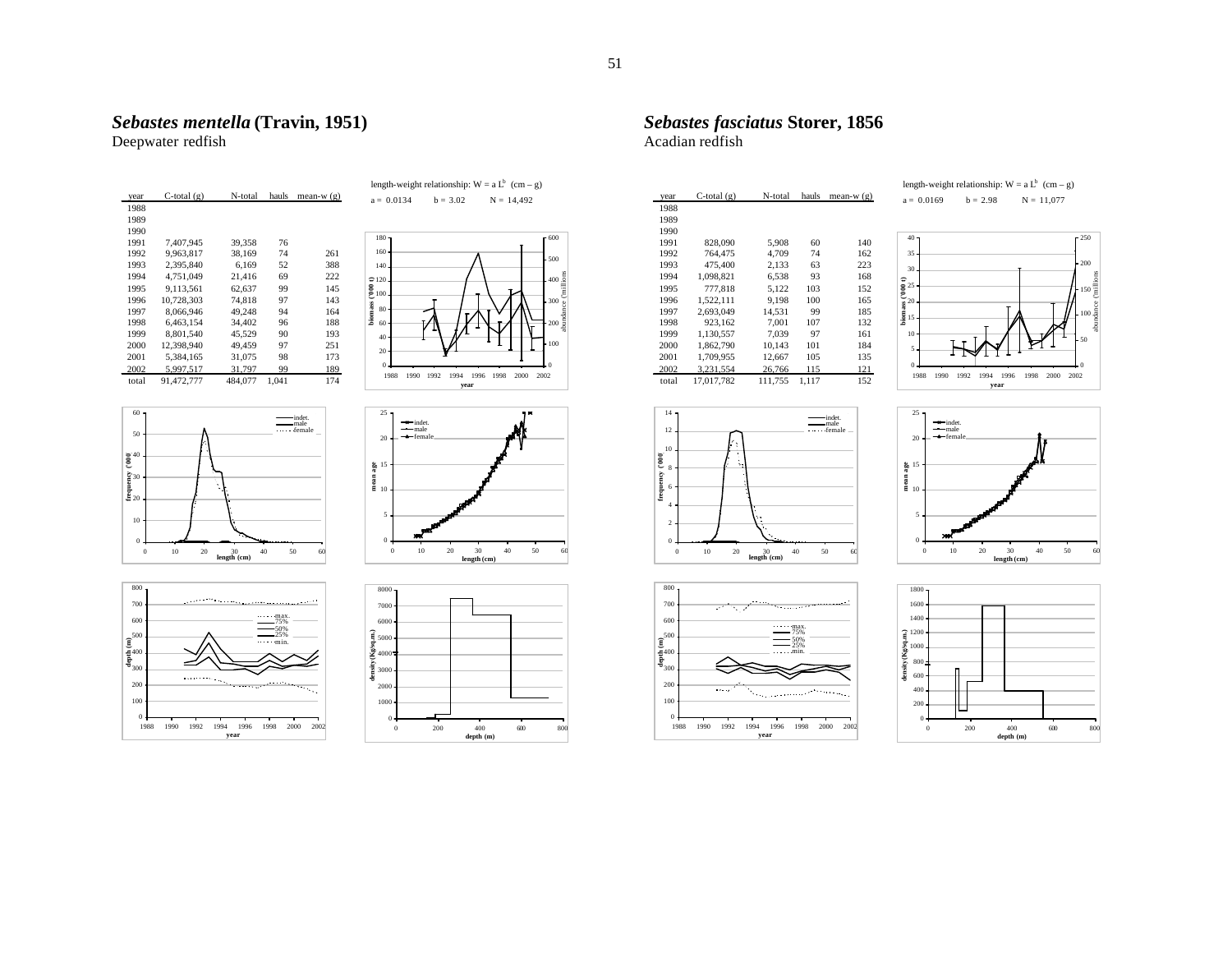# *Triglops murrayi* **Günther, 1888**

Moustache sculpin











### *Cottunculus microps* **Collett, 1875** Polar sculpin

| year  | $C$ -total $(g)$ | N-total        | hauls          | $mean-w(g)$ |
|-------|------------------|----------------|----------------|-------------|
| 1988  | 1,160            | 12             | 9              | 97          |
| 1989  | 305              | 5              | 3              | 61          |
| 1990  | 320              | 4              | $\overline{4}$ | 80          |
| 1991  | 1.135            | 17             | 12             | 67          |
| 1992  | 872              | 18             | 13             | 48          |
| 1993  | 1,770            | 19             | 10             | 93          |
| 1994  | 595              | $\overline{7}$ | $\overline{7}$ | 85          |
| 1995  | 427              | 12             | 10             | 36          |
| 1996  | 2,274            | 16             | 6              | 142         |
| 1997  | 2.530            | 16             | 12             | 158         |
| 1998  | 890              | 10             | 8              | 89          |
| 1999  | 3.135            | 26             | 11             | 121         |
| 2000  | 1,075            | 8              | 8              | 134         |
| 2001  | 1,915            | 12             | 12             | 160         |
| 2002  | 1,505            | 15             | 10             | 100         |
| total | 19.908           | 197            | 135            | 101         |









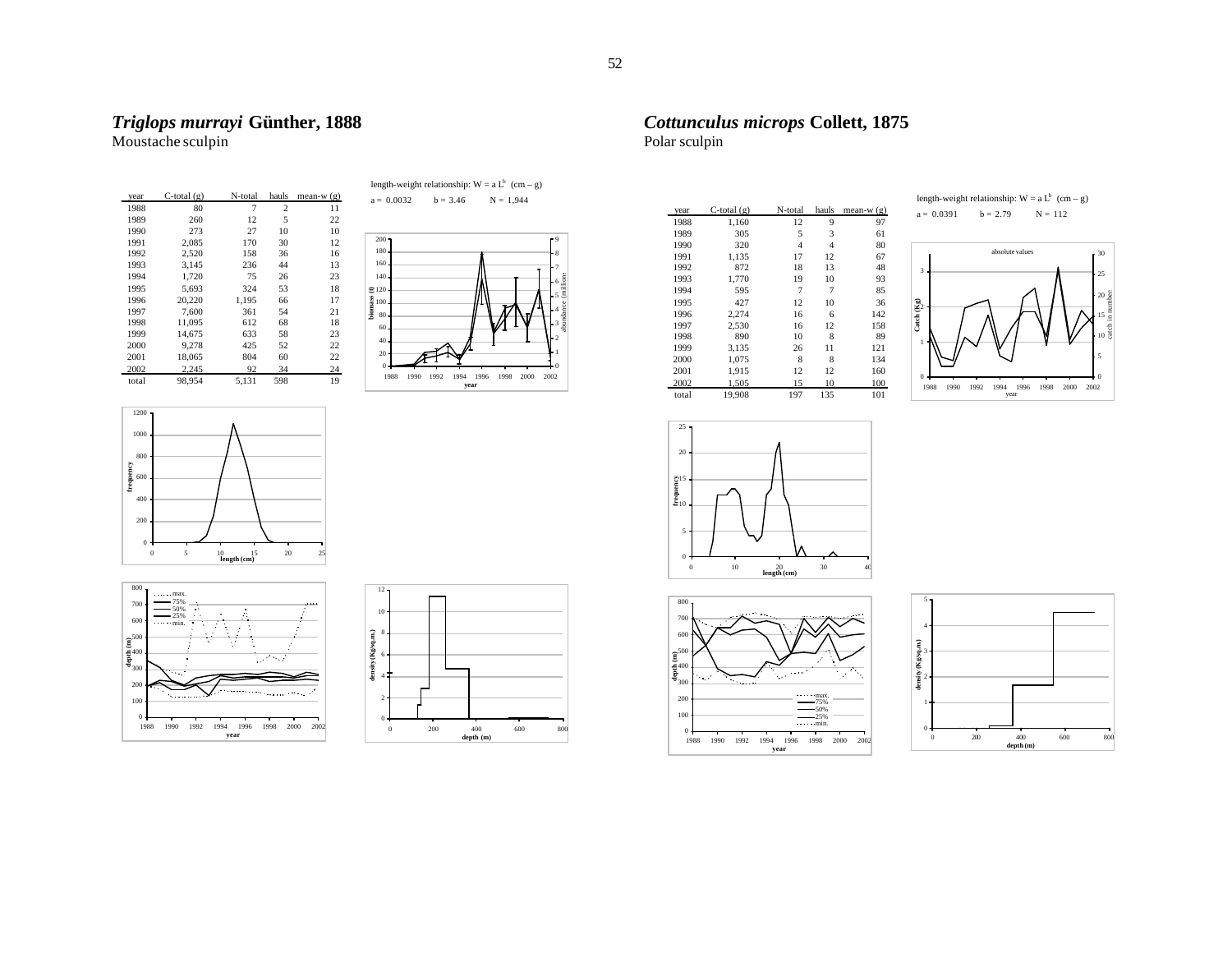# *Cottunculus thomsonii* **(Günther, 1882)**

Pallid sculpin











year

length-weight relationship:  $W = a L^b$  (cm – g)













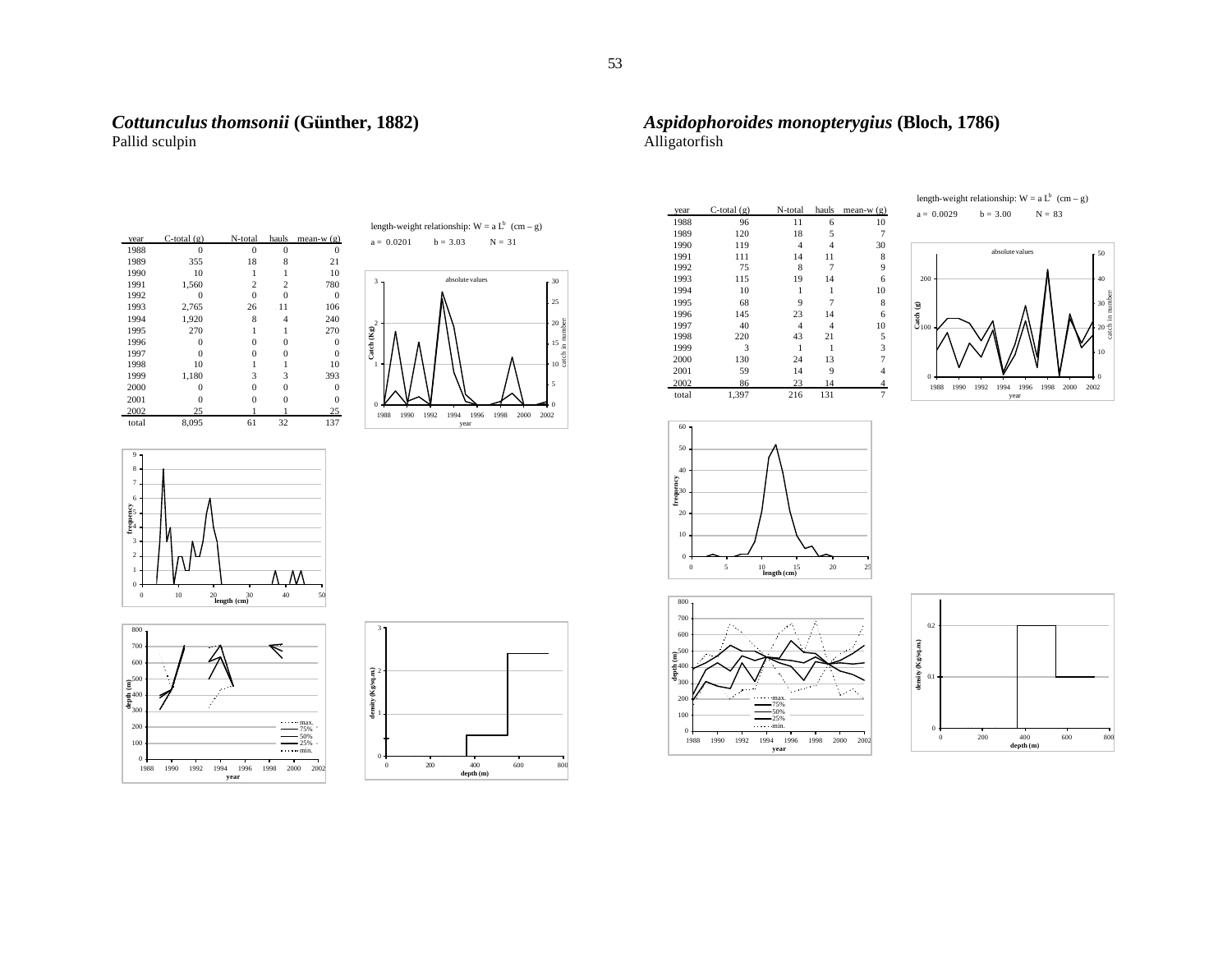## *Leptagonus decagonus* **(Bloch & Schneider, 1801)**

Syn.: *Agonus decagonus* Atlantic sea poacher











# *Liparis fabricii* **Krøyer, 1847**

Gelatinous snailfish



 $a = 0.0377$   $b = 2.55$   $N = 5$ absolute values 

length-weight relationship:  $W = a L^b$  (cm – g)





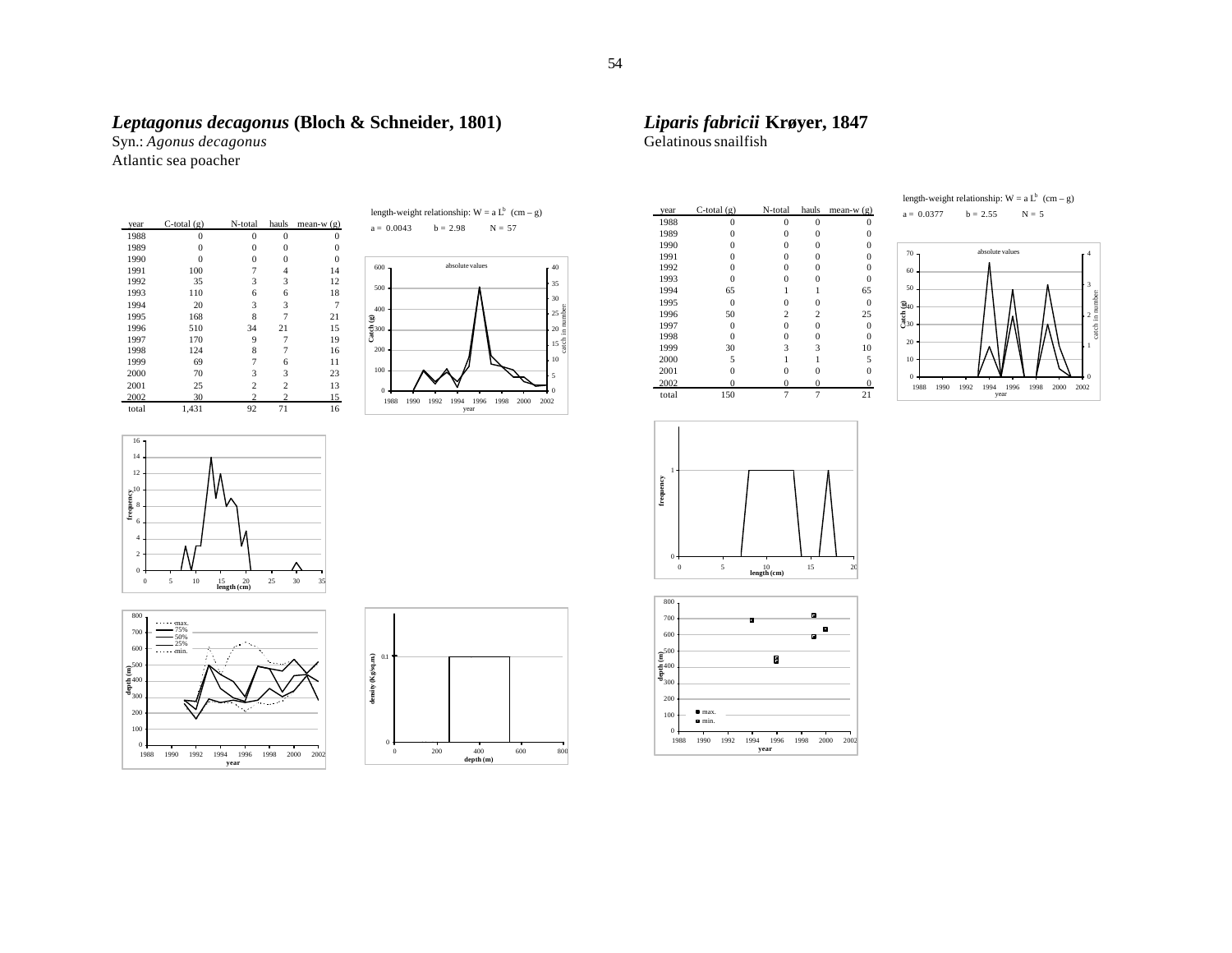## *Liparis liparis* **(Linnaeus, 1766)**

Striped seasnail







Syn.: *Liparis micropus*



 $a = 0.0000$   $b = 0.00$   $N = 0$ absolute values 6 **Catch (g)**  $12 -$  1990 1992 1994 1996 1998 2000 2002 .<br>year catch in number catch in numbers

length-weight relationship:  $W = a L^b$  (cm – g)







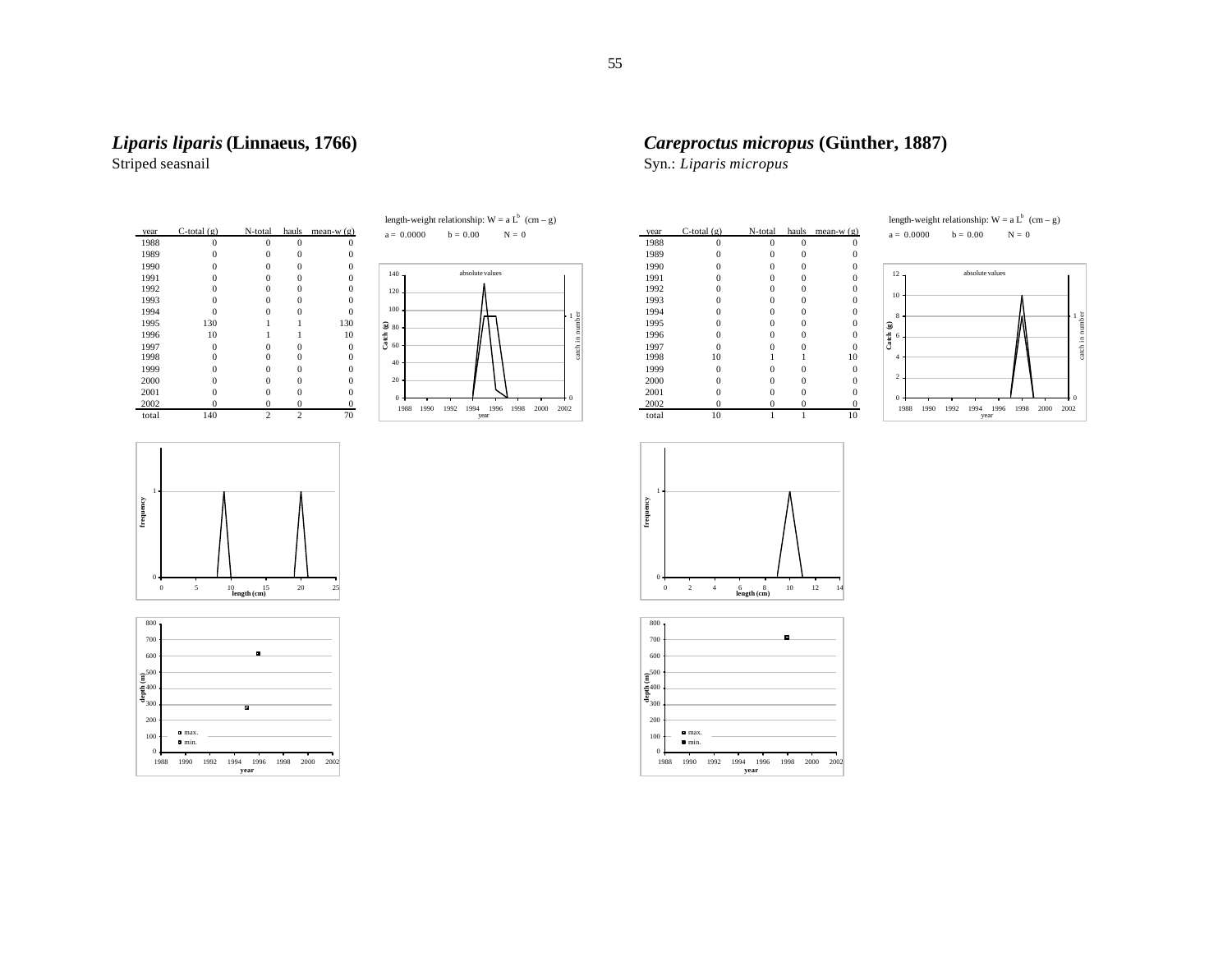## *Hippoglossoides platessoides* **(Fabricius, 1780)**

American plaice

| vear  | $C$ -total $(g)$ | N-total | hauls | mean-w $(g)$ |
|-------|------------------|---------|-------|--------------|
| 1988  | 1,795,830        | 3.847   | 81    | 467          |
| 1989  | 1.691.480        | 3,536   | 81    | 478          |
| 1990  | 1.383.855        | 2.559   | 82    | 541          |
| 1991  | 1.183.447        | 2.290   | 91    | 517          |
| 1992  | 950,450          | 1,543   | 84    | 616          |
| 1993  | 804.700          | 1.275   | 86    | 631          |
| 1994  | 925.172          | 1.271   | 87    | 728          |
| 1995  | 819.021          | 1.131   | 89    | 724          |
| 1996  | 477.195          | 680     | 72    | 702          |
| 1997  | 342.115          | 437     | 58    | 783          |
| 1998  | 393.105          | 442     | 57    | 889          |
| 1999  | 294,967          | 314     | 49    | 939          |
| 2000  | 186,950          | 251     | 42    | 745          |
| 2001  | 277,795          | 364     | 49    | 763          |
| 2002  | 233.380          | 225     | 55    | 1,037        |
| total | 11.759.462       | 20.166  | 1.063 | 583          |











## *Glyptocephalus cynoglossus* **(Linnaeus, 1758)** Witch flounder

| year  | $C$ -total $(g)$ | N-total | hauls | $mean-w(g)$ |
|-------|------------------|---------|-------|-------------|
| 1988  | 134.082          | 342     | 64    | 392         |
| 1989  | 53,570           | 99      | 38    | 541         |
| 1990  | 63.747           | 145     | 51    | 439         |
| 1991  | 117.198          | 253     | 67    | 463         |
| 1992  | 118.631          | 271     | 71    | 438         |
| 1993  | 143.085          | 325     | 76    | 440         |
| 1994  | 112.781          | 284     | 78    | 397         |
| 1995  | 111.354          | 234     | 61    | 476         |
| 1996  | 78.110           | 153     | 51    | 511         |
| 1997  | 47.815           | 89      | 41    | 537         |
| 1998  | 36,460           | 85      | 49    | 429         |
| 1999  | 56.173           | 143     | 55    | 393         |
| 2000  | 62.950           | 132     | 36    | 477         |
| 2001  | 71.020           | 153     | 46    | 464         |
| 2002  | 32,095           | 70      | 47    | 466         |
| total | 1.239.071        | 2.778   | 831   | 446         |
|       |                  |         |       |             |

length-weight relationship:  $W = a L^b$  (cm – g)  $a = 0.0017$   $b = 3.41$   $N = 1,143$ 







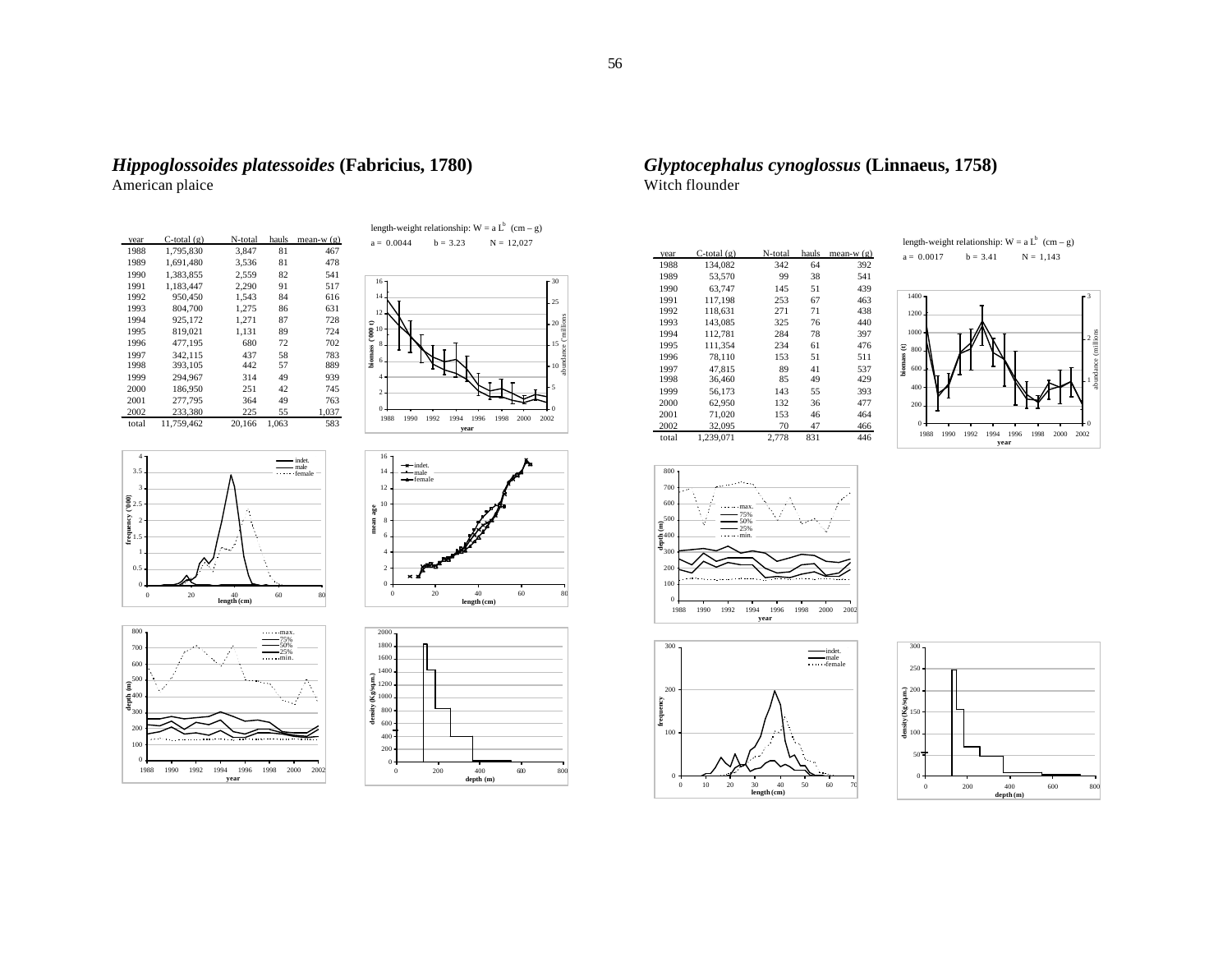# *Reinhardtius hippoglossoides* **(Walbaum, 1792)**

Greenland halibut





length-weight relationship:  $W = a L^b$  (cm – g)







 $\mathbf 0$ 

abundance ('millions)



## *Hippoglossus hippoglossus* **(Linnaeus, 1758)** Atlantic halibut



length-weight relationship:  $W = a L^b$  (cm – g)







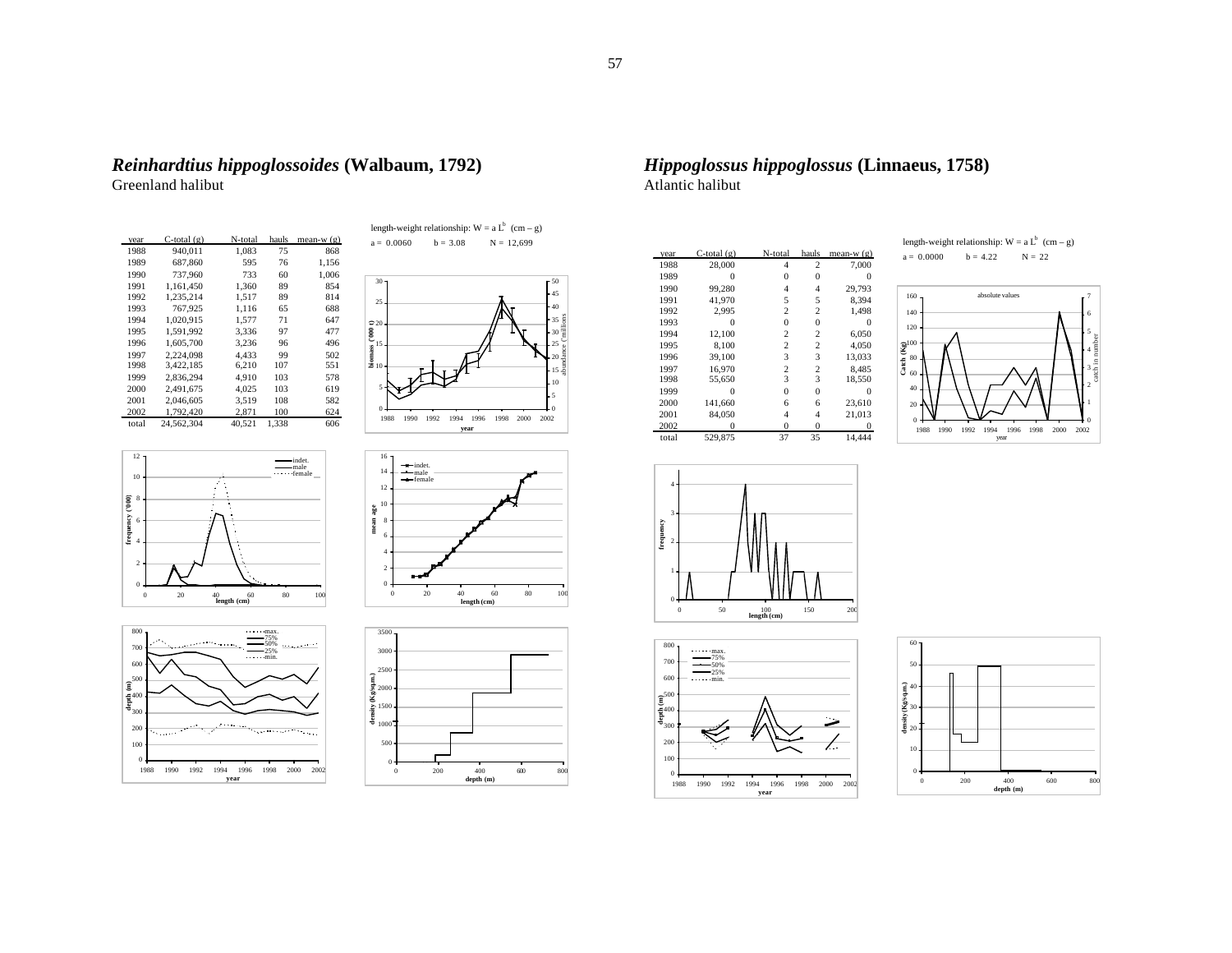*Semirossia* **sp.**

"Shining bobtails"





length-weight relationship:  $W = a L^b$  (cm – g)







# *Onychoteuthis banksi* **(Leach, 1817)**

Common clubhook squid

| year  | $C$ -total $(g)$ | N-total        | hauls          | $mean-w(g)$ |
|-------|------------------|----------------|----------------|-------------|
| 1988  | 20               | 1              |                | 20          |
| 1989  | $\Omega$         | $\Omega$       | $\Omega$       | 0           |
| 1990  | 420              | $\overline{7}$ | $\overline{c}$ | 60          |
| 1991  | 305              | 14             | 9              | 22          |
| 1992  | 260              | 15             | 6              | 17          |
| 1993  | 270              | 8              | 5              | 34          |
| 1994  | $\Omega$         | $\theta$       | $\Omega$       | $\Omega$    |
| 1995  | 48               | $\overline{4}$ | $\overline{4}$ | 12          |
| 1996  | 620              | 30             | 19             | 21          |
| 1997  | $\Omega$         | $\Omega$       | $\Omega$       | 0           |
| 1998  | $\Omega$         | $\Omega$       | $\Omega$       | 0           |
| 1999  | $\Omega$         | $\Omega$       | $\Omega$       | 0           |
| 2000  | $\Omega$         | $\theta$       | $\Omega$       | 0           |
| 2001  | $\Omega$         | $\theta$       | $\Omega$       | 0           |
| 2002  | 0                | $\mathbf{0}$   | 0              | 0           |
| total | 1.943            | 79             | 46             | 25          |

length-weight relationship:  $W = a L^b$  (cm – g)  $a = 0.1044$   $b = 2.51$   $N = 25$ 







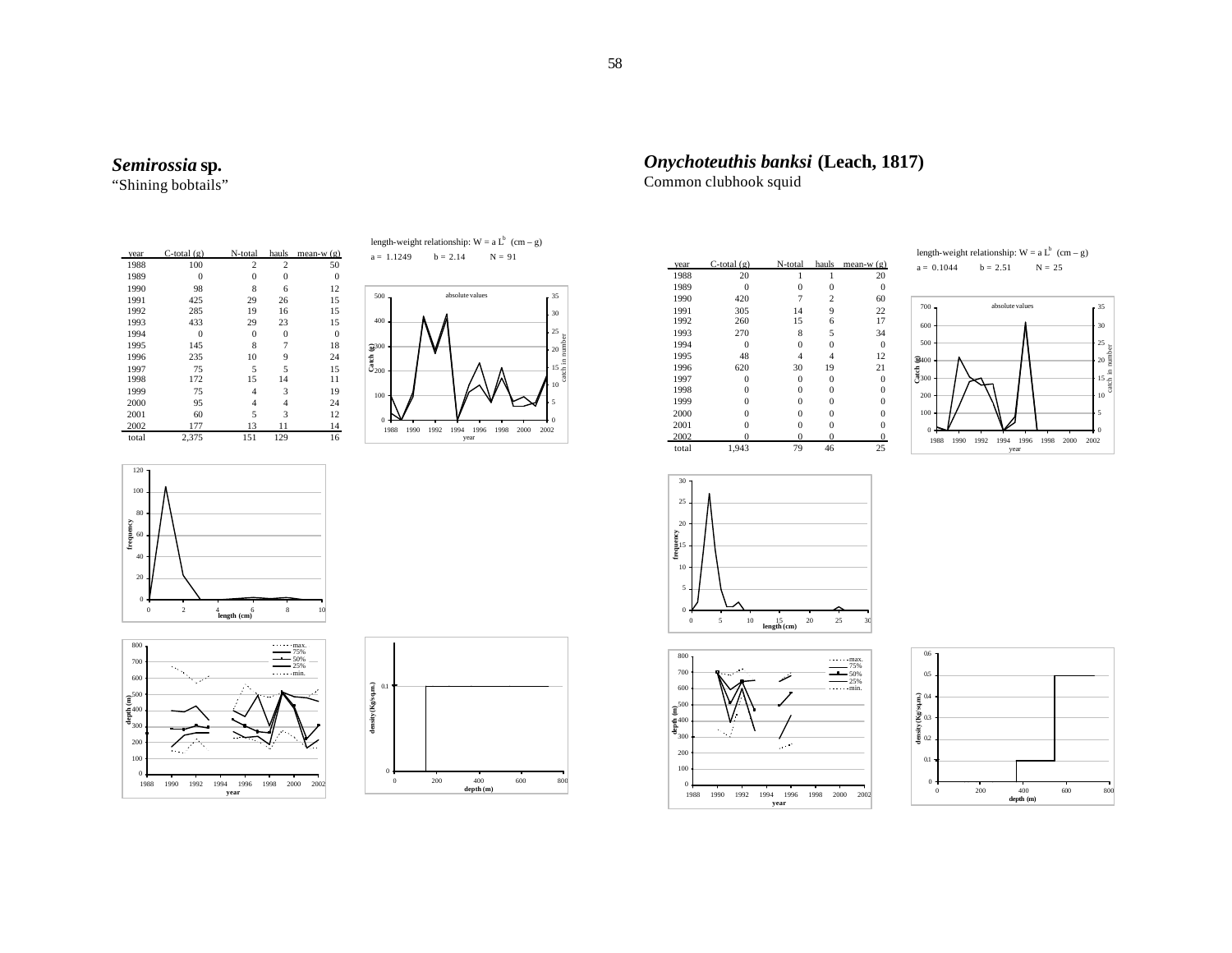



length-weight relationship:  $W = a L^b$  (cm – g)







length-weight relationship:  $W = a L^b$  (cm – g)  $a = 0.0000$   $b = 0.00$   $N = 0$ 











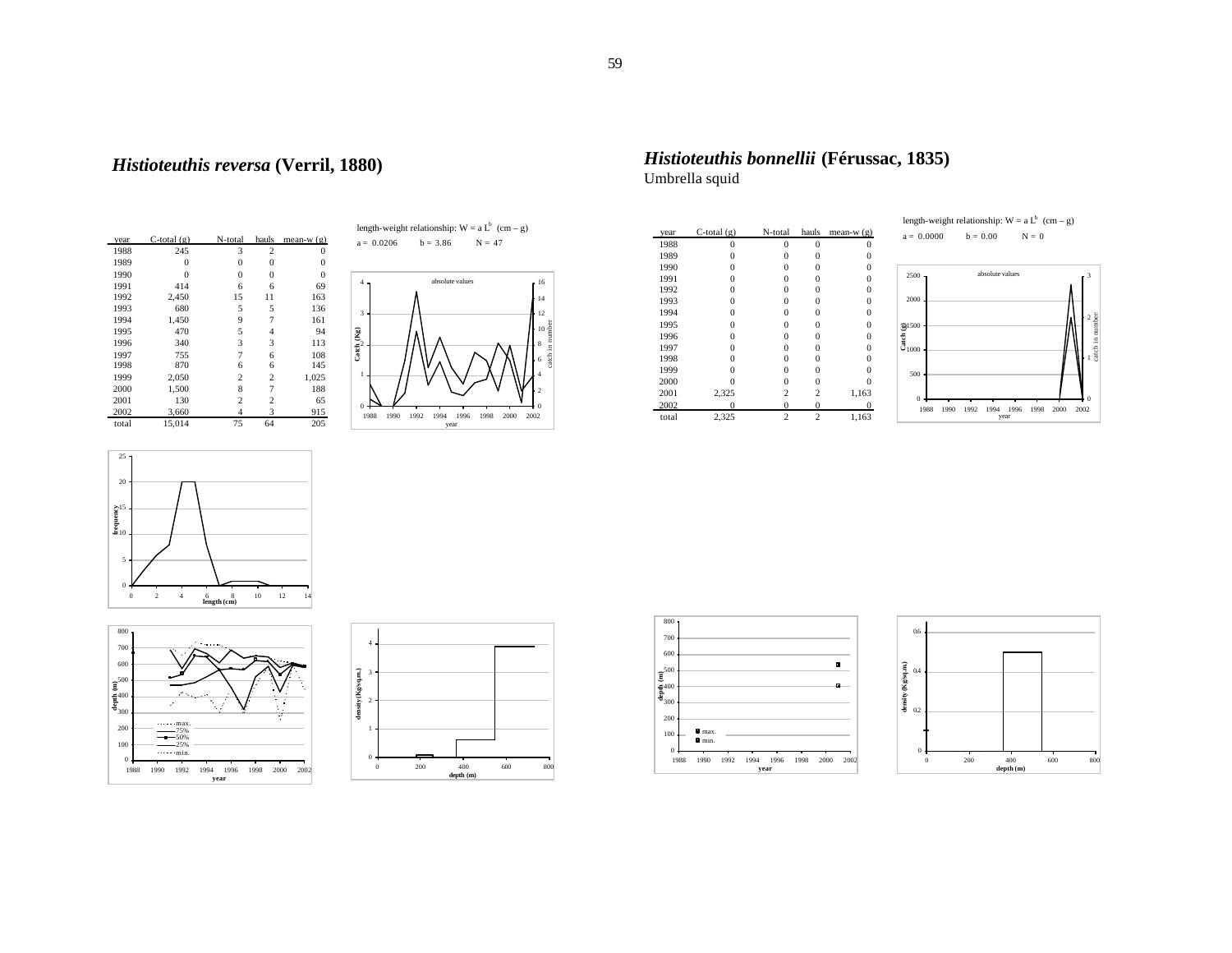## *Illex illecebrosus* **(LeSueur, 1821)**

Northern shortfin squid















length-weight relationship:  $W = a L^b$  (cm – g)  $a = 0.2054$   $b = 1.58$   $N = 4$ 







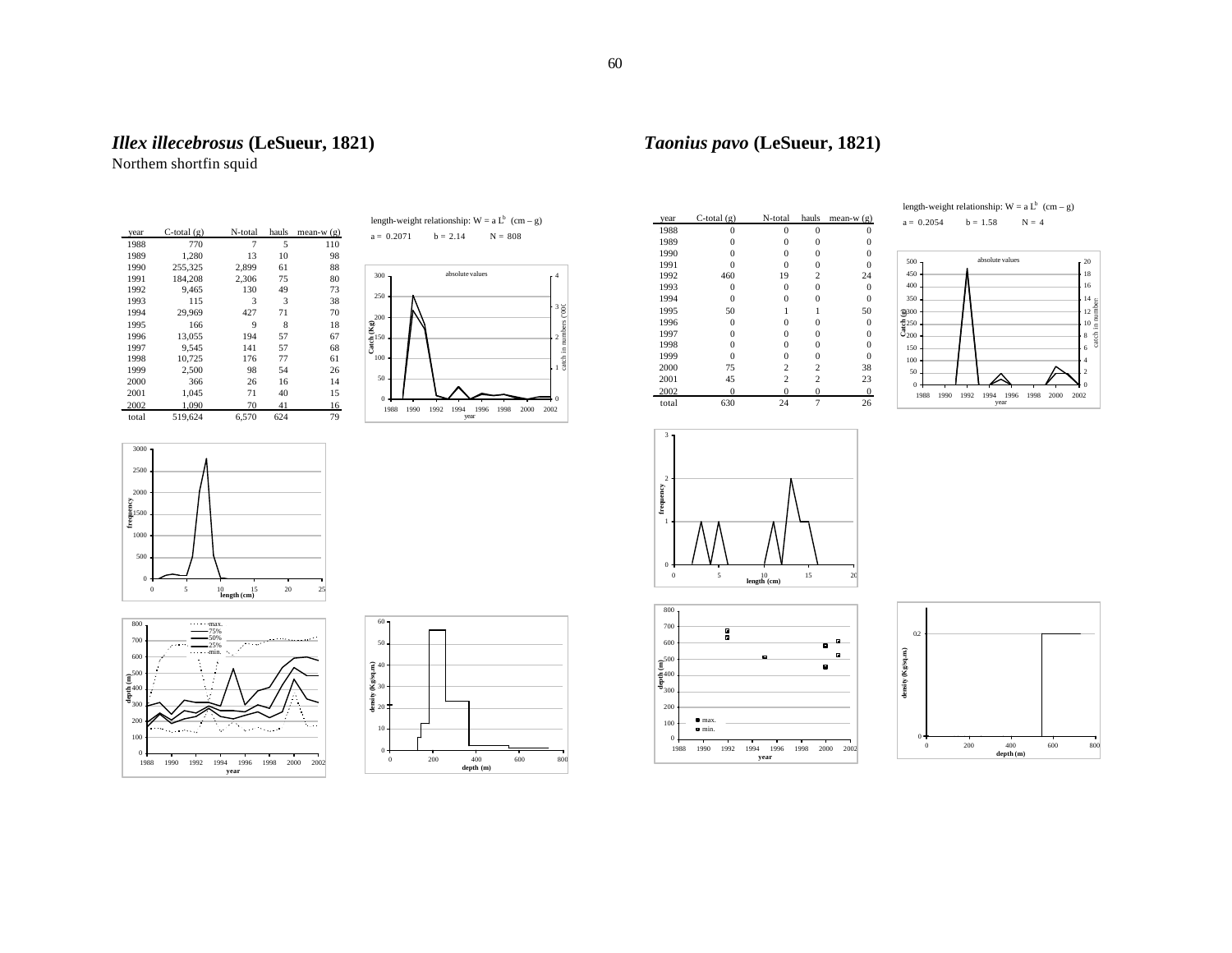





"Arm squids"



length-weight relationship:  $W = a L^b$  (cm – g)  $a = 0.0543$   $b = 2.74$   $N = 8$ 













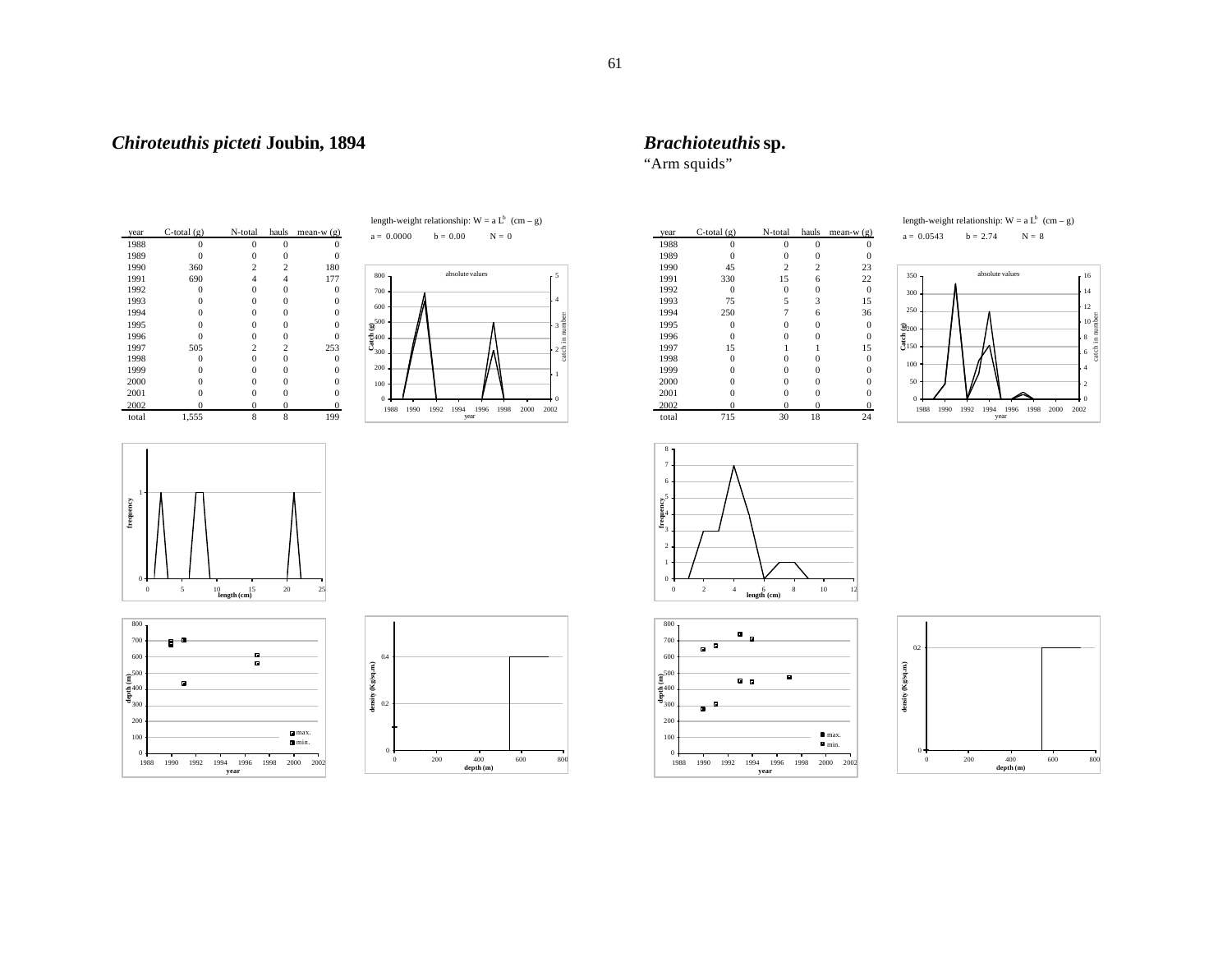# *Bathypolypus arcticus* **(Prosch, 1849)**

North Atlantic octopus







length-weight relationship:  $W = a L^b$  (cm – g)  $a = 0.0000$   $b = 0.00$   $N = 0$ 















# **Cirroteuthidae**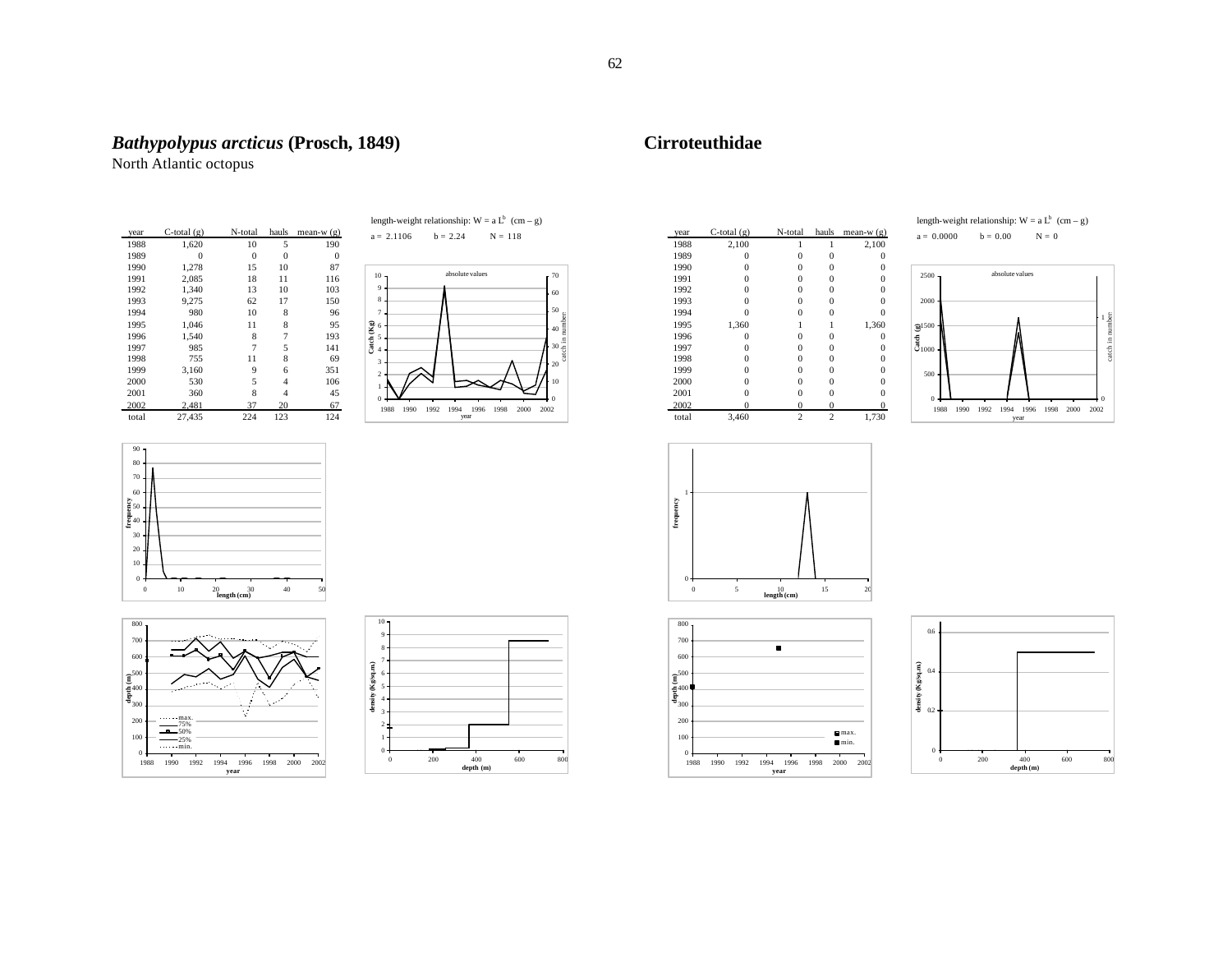











catch in numbers in numb



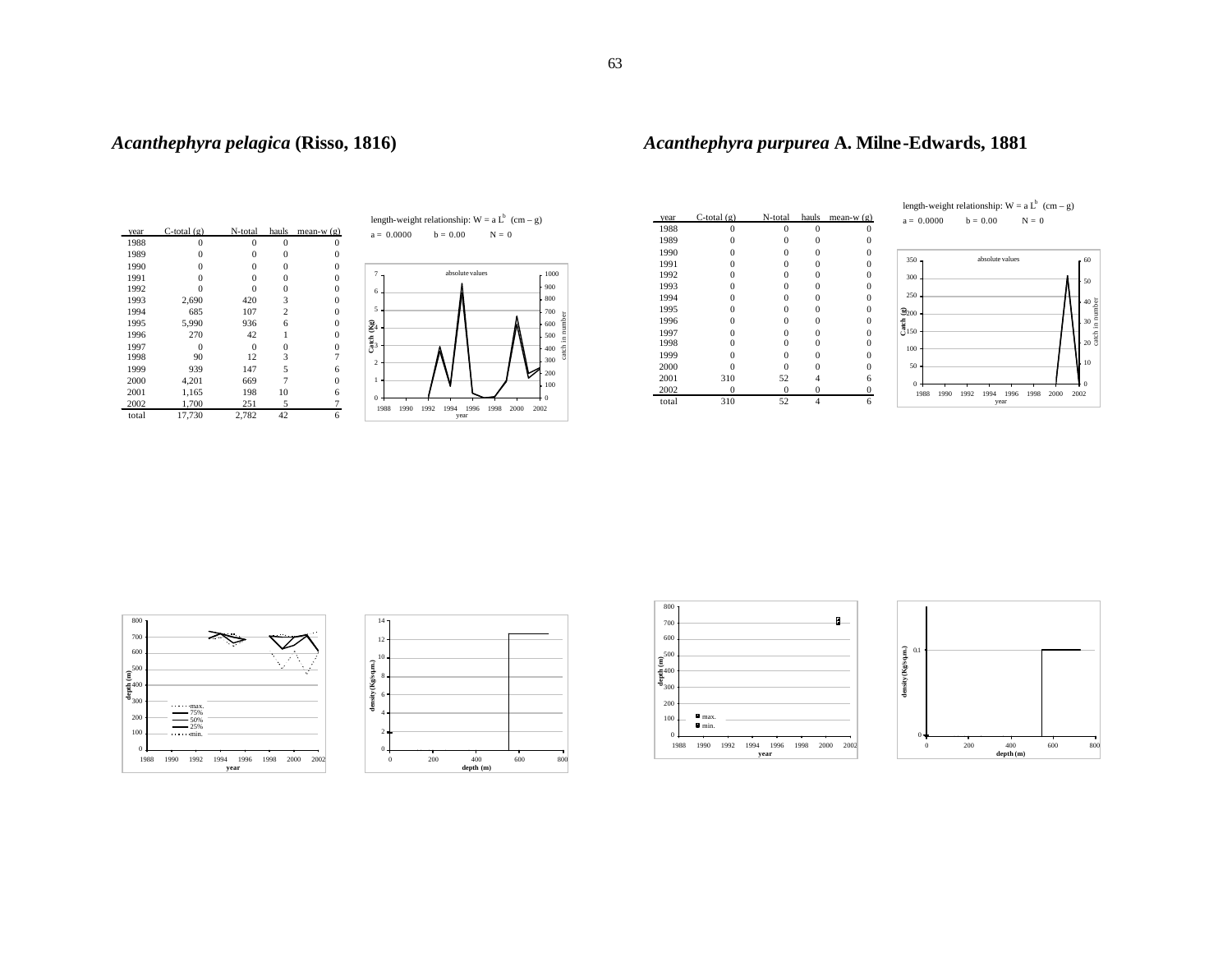## *Pandalus borealis* **Krøyer 1838**

Deep water shrimp, pink shrimp, Northern shrimp

| year  | $C$ -total $(g)$ | N-total   | hauls | mean-w $(g)$ |
|-------|------------------|-----------|-------|--------------|
| 1988  | 298.373          | 50.313    | 54    | 5            |
| 1989  | 314,670          | 36.998    | 38    | 10           |
| 1990  | 316,350          | 46.321    | 58    | 7            |
| 1991  | 1.209.330        | 143.602   | 75    | 8            |
| 1992  | 2,393,221        | 281,217   | 64    | 9            |
| 1993  | 982,920          | 112.044   | 55    | 9            |
| 1994  | 449,069          | 36.793    | 50    | 12           |
| 1995  | 831.740          | 93.018    | 73    | 9            |
| 1996  | 931.688          | 64.500    | 80    | 14           |
| 1997  | 731,810          | 94.805    | 77    | 8            |
| 1998  | 2,427,780        | 513,648   | 104   | 5            |
| 1999  | 1,732,788        | 304.488   | 94    | 6            |
| 2000  | 1.449.899        | 262,098   | 101   | 6            |
| 2001  | 2.095.868        | 363,699   | 111   | 6            |
| 2002  | 2,692,761        | 404,119   | 111   | 4            |
| total | 18,858,267       | 2.807.663 | 1.145 | 7            |

length-weight relationship:  $W = a L^b$  (cm – g)  $a = 0.00080$   $b = 2.88$   $N = 43,345$ 





*Spirontocaris lilljeborjii* **(Danielssen, 1859)**

length-weight relationship:  $W = a L^b$  (cm – g)  $a = 0.0000$   $b = 0.00$   $N = 0$ 









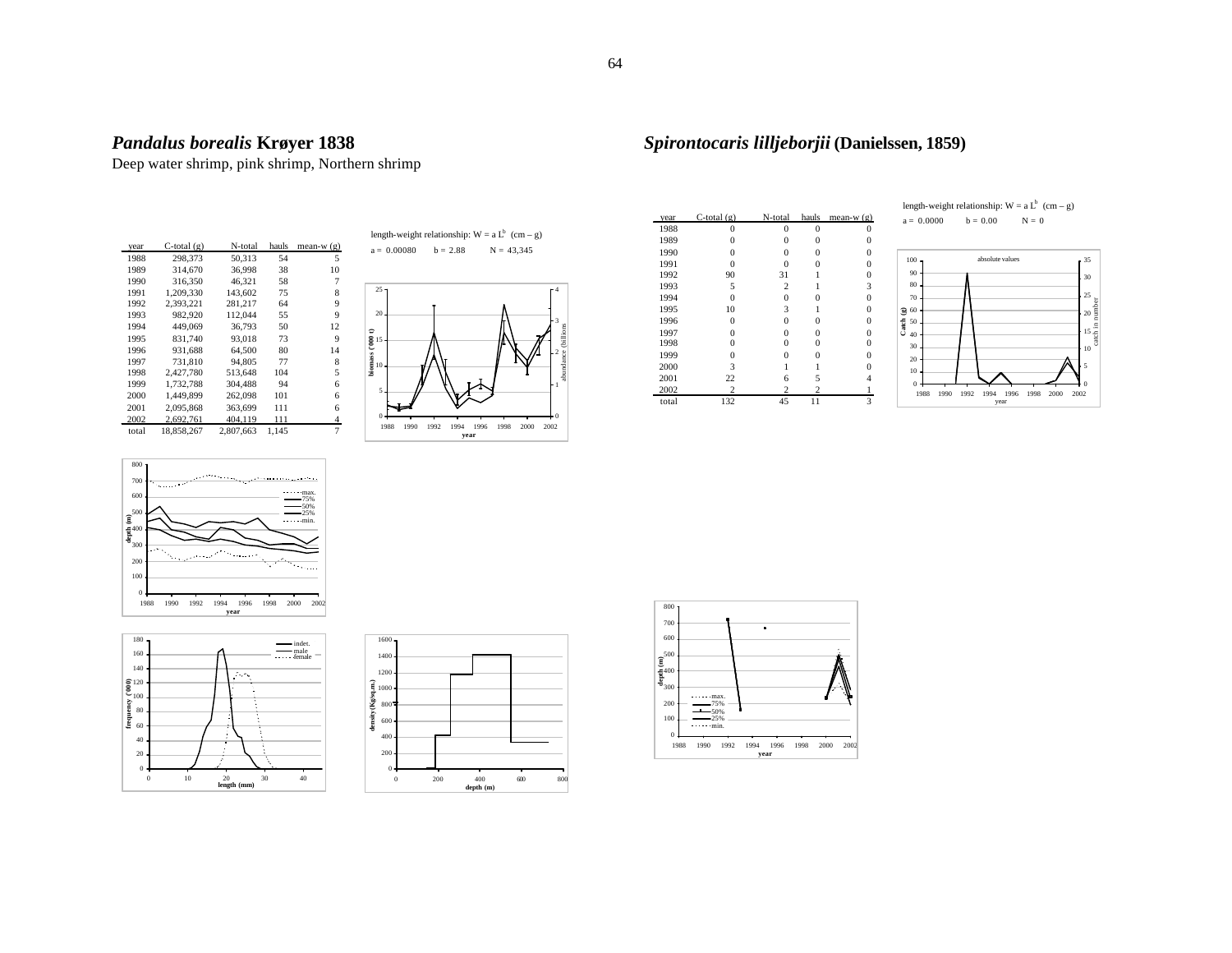# *Parapasiphaea sulcatifrons* **Smith, 1884** *Pasiphaea tarda* **(Krøyer, 1845)**















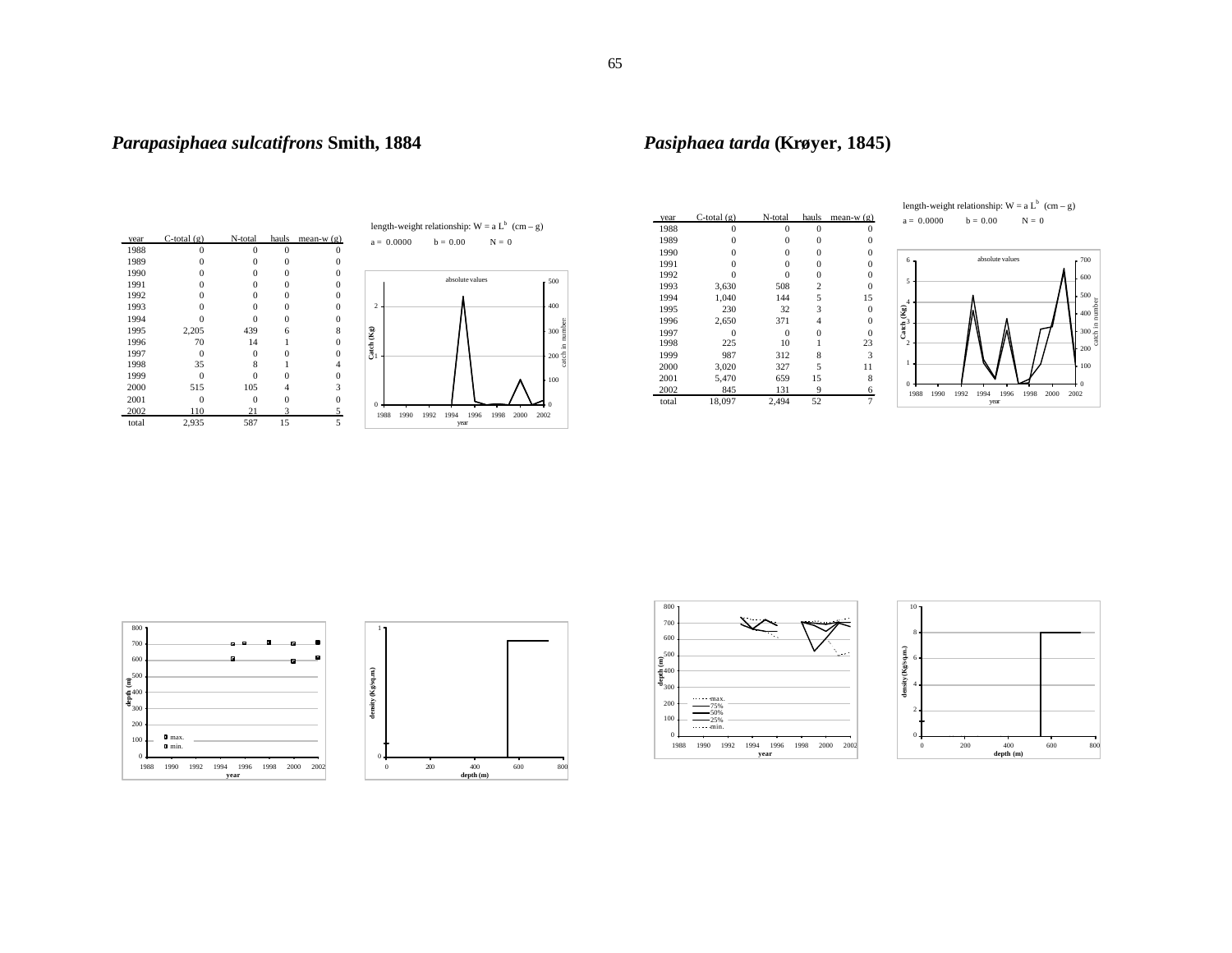# *Sabinea hystrix* **(A. Milne-Edwards, 1881)** *Sabinea sarsii* **Smith, 1879**







length-weight relationship:  $W = a L^b$  (cm – g)









 

catch in number.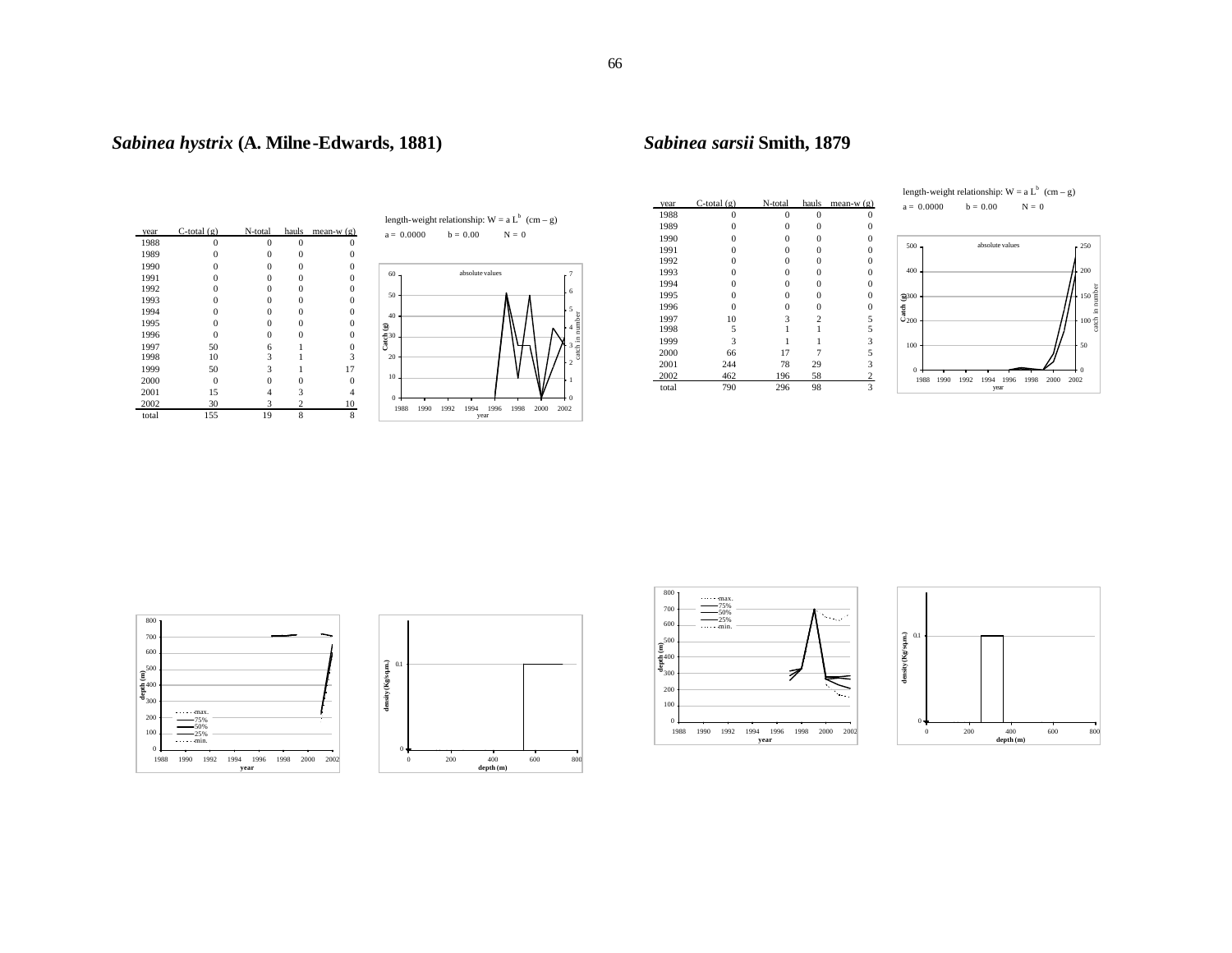









 1990 1992 1994 1996 1998 2000 2002 .<br>year

 $\Omega$ 

length-weight relationship:  $W = a L^b$  (cm – g)









  $\overline{2}$ 

catch in numbers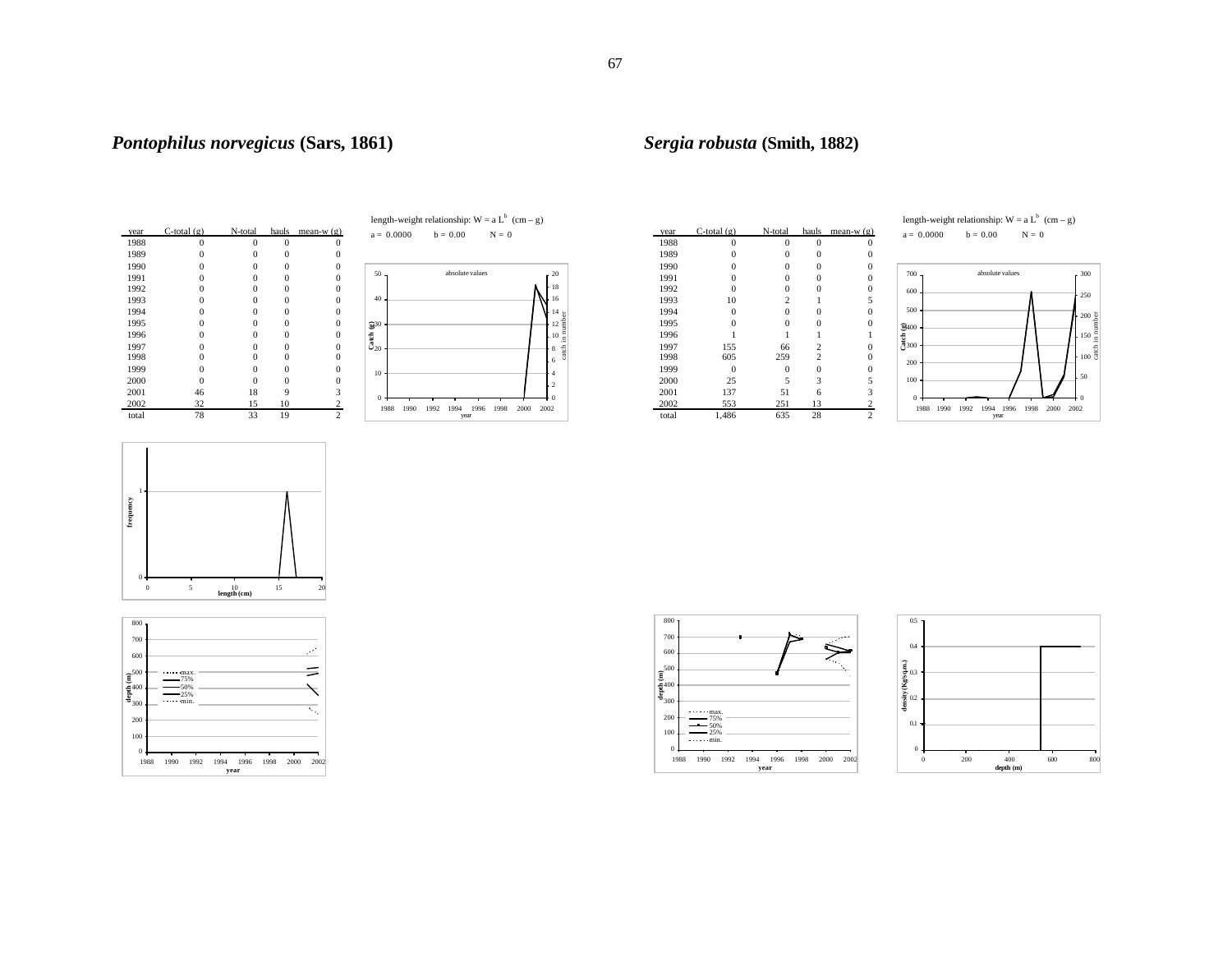

## *Sergestes arcticus* **Krøyer, 1855** *Plesiopenaeus edwardsianus* **(Johnson, 1867)** Scarlet shrimp





length-weight relationship:  $W = a L^b$  (cm – g)





catch in numbers ('000)

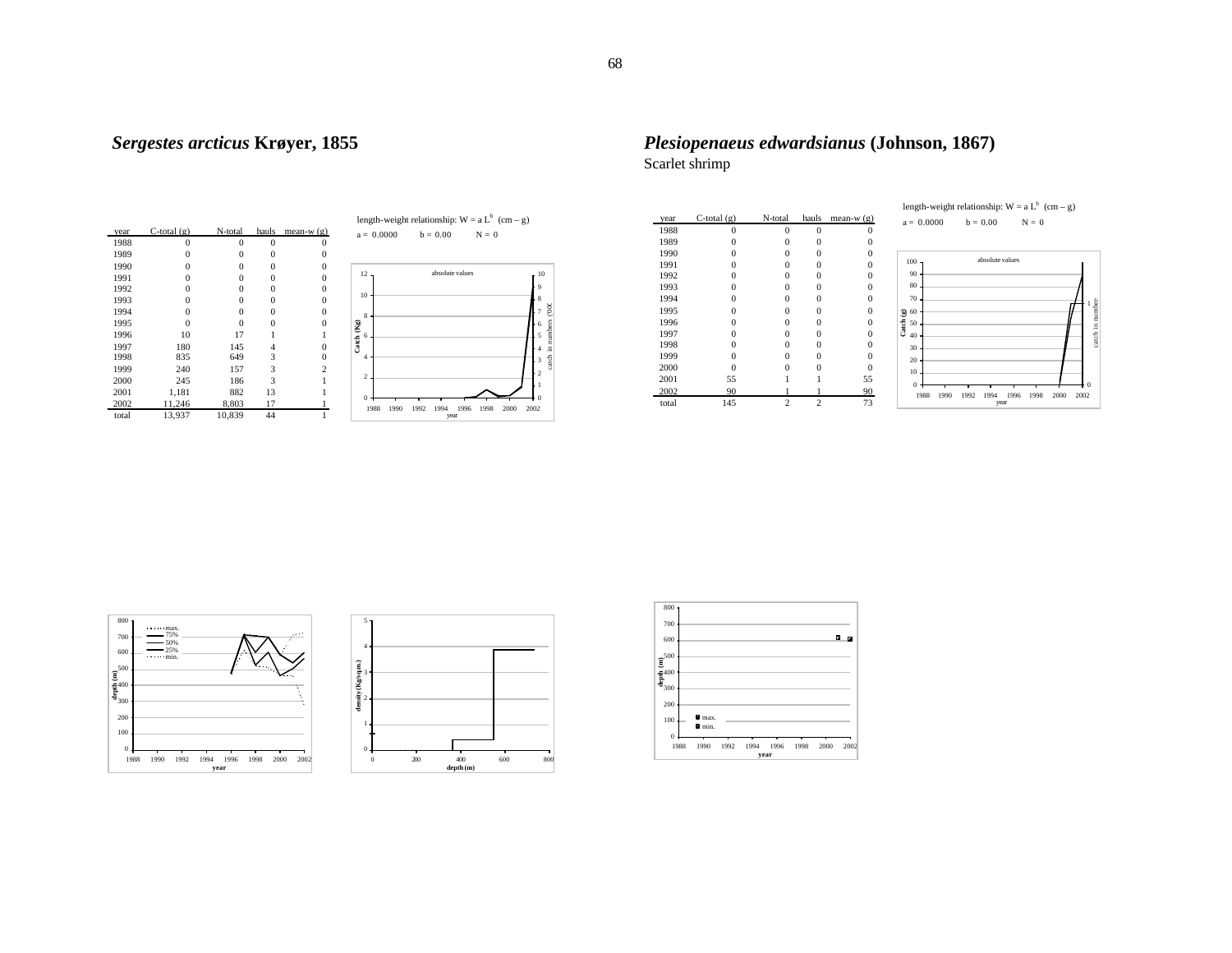

# *Stereomastis sculpta* **(Smith, 1880)** *Lithodes maja* **(Linnaeus, 1758)**

Deepsea king crab, Northern stone crab











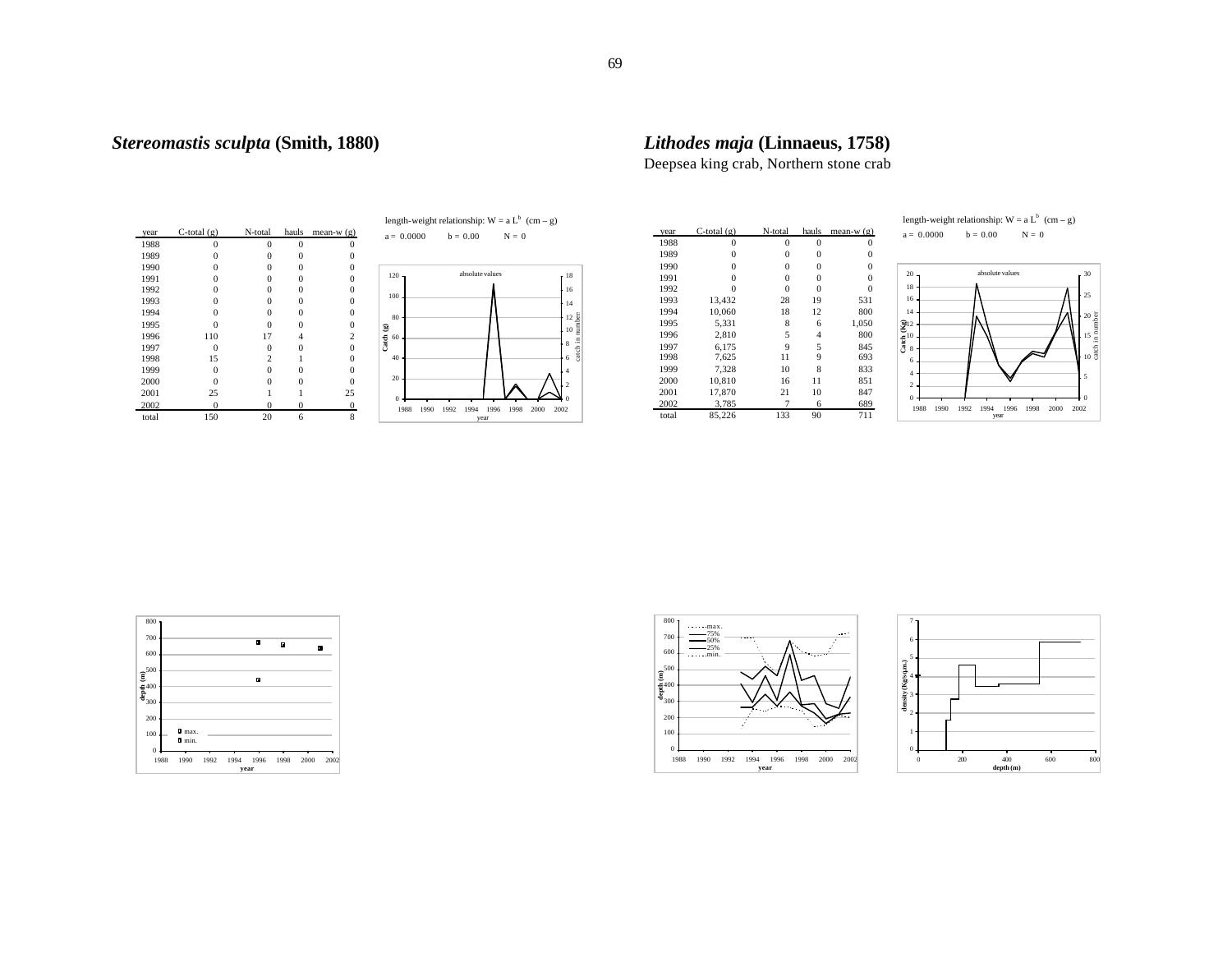

## *Neolithodes grimaldii* **(A. Milne-Edwards & Bouvier, 1894)** Spider crab

### *Chionoecetes opilio* **(Fabricius, 1788)** Snow crab













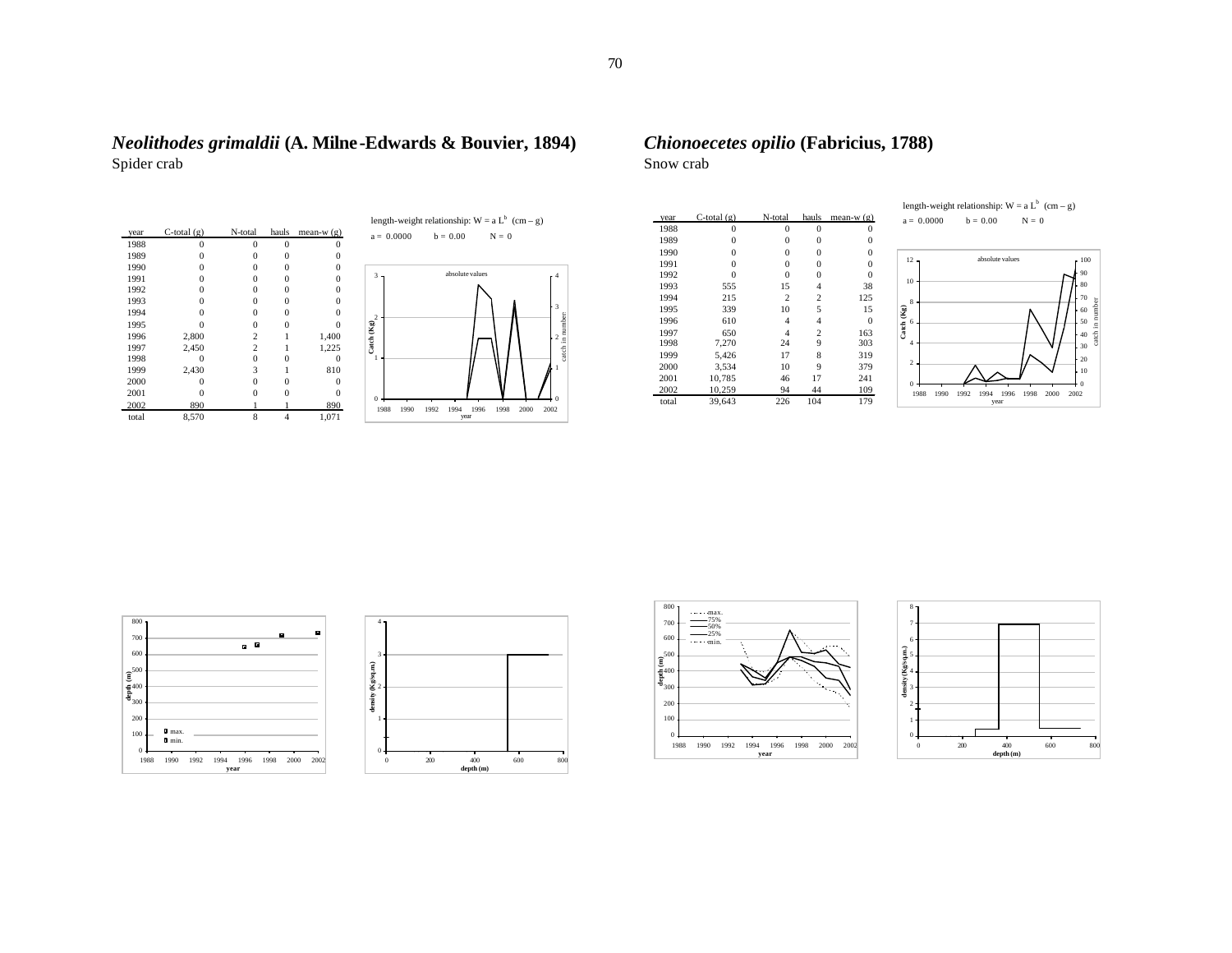## **Index of species**

|                                         | 63 |
|-----------------------------------------|----|
|                                         | 63 |
|                                         | 54 |
|                                         | 27 |
|                                         | 18 |
|                                         | 17 |
|                                         | 13 |
|                                         | 13 |
|                                         | 11 |
|                                         | 46 |
|                                         | 45 |
|                                         | 46 |
|                                         | 43 |
|                                         | 27 |
|                                         | 39 |
|                                         | 49 |
|                                         | 28 |
|                                         | 19 |
| Aspidophoroides monopterygius,          | 53 |
|                                         | 23 |
|                                         | 20 |
|                                         | 62 |
|                                         | 11 |
|                                         | 29 |
|                                         | 35 |
|                                         | 23 |
|                                         | 61 |
|                                         | 38 |
|                                         | 42 |
|                                         | 41 |
| Caelorinchus caelorhincus caelorhincus, | 41 |
|                                         | 55 |
|                                         | 49 |
|                                         | 10 |
|                                         | 29 |
|                                         | 22 |
|                                         | 45 |
|                                         | 70 |
|                                         | 61 |
| Cirroteuthidae,                         | 62 |
|                                         | 41 |
|                                         | 40 |
|                                         | 52 |
|                                         | 53 |
|                                         | 25 |
|                                         | 12 |
|                                         | 43 |
|                                         | 39 |
|                                         | 10 |
|                                         | 33 |
|                                         | 38 |
|                                         | 56 |
|                                         | 25 |
| Hippoglossoides platessoides,           | 56 |
|                                         |    |

| 57 |
|----|
| 59 |
| 59 |
| 21 |
| 60 |
| 30 |
| 54 |
| 54 |
| 55 |
|    |
| 55 |
| 69 |
| 32 |
| 48 |
| 47 |
| 47 |
| 48 |
| 40 |
| 28 |
| 12 |
| 23 |
| 17 |
| 20 |
| 32 |
| 34 |
|    |
| 24 |
| 36 |
| 34 |
| 30 |
| 19 |
| 14 |
| 70 |
| 41 |
| 21 |
| 16 |
| 28 |
| 31 |
| 31 |
| 33 |
| 38 |
| 58 |
| 64 |
| 28 |
|    |
| 28 |
| 28 |
| 65 |
| 65 |
| 9  |
| 24 |
| 37 |
| 68 |
| 35 |
| 67 |
| 44 |
| 31 |
| 14 |
|    |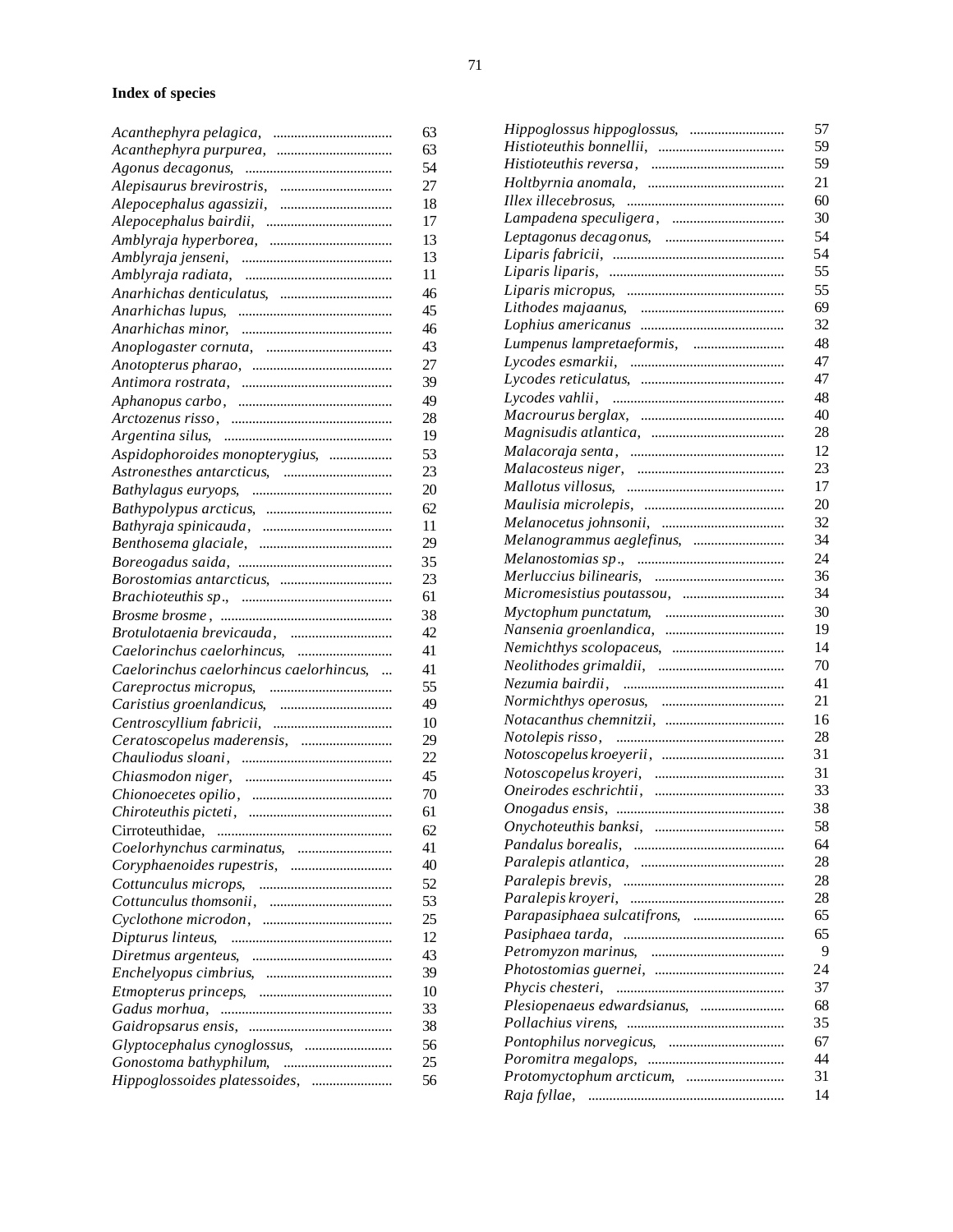|                               | 13  |
|-------------------------------|-----|
|                               | 13  |
|                               | 12  |
|                               | 11  |
|                               | 12  |
|                               | 11  |
|                               | 14  |
| Reinhardtius hippoglossoides, | 57  |
|                               | 66  |
|                               | 66  |
|                               | 42  |
|                               | 42. |
|                               | 44  |
|                               | 50  |
|                               | 51  |
|                               | 50  |
|                               | 51  |
|                               | 58  |
|                               | 68  |
|                               | 67  |
|                               | 15  |
|                               | 16  |
|                               | 16  |
|                               | 64  |
|                               | 9   |
|                               | 69  |
|                               | 26  |
|                               | 26  |
|                               | 22  |
|                               | 22  |
|                               | 22  |
|                               | 15  |
|                               | 60  |
|                               | 52  |
|                               | 37  |
|                               | 37  |
|                               | 37  |
|                               | 18  |
|                               |     |

#### **Index of common names**

| 51  |
|-----|
| 18  |
| 53  |
| 32  |
| 56  |
| 35  |
| 47  |
| 13  |
| 31  |
| 19  |
| 33  |
| 57  |
| 42. |
| 54  |
| 45  |
| 17  |
|     |

|                                                                                                                                                                                                                                                                                                                                                             | 44 |
|-------------------------------------------------------------------------------------------------------------------------------------------------------------------------------------------------------------------------------------------------------------------------------------------------------------------------------------------------------------|----|
|                                                                                                                                                                                                                                                                                                                                                             | 15 |
|                                                                                                                                                                                                                                                                                                                                                             | 21 |
|                                                                                                                                                                                                                                                                                                                                                             | 10 |
|                                                                                                                                                                                                                                                                                                                                                             | 49 |
|                                                                                                                                                                                                                                                                                                                                                             | 45 |
|                                                                                                                                                                                                                                                                                                                                                             | 39 |
|                                                                                                                                                                                                                                                                                                                                                             | 39 |
|                                                                                                                                                                                                                                                                                                                                                             | 34 |
|                                                                                                                                                                                                                                                                                                                                                             | 18 |
|                                                                                                                                                                                                                                                                                                                                                             | 33 |
| Capelin,                                                                                                                                                                                                                                                                                                                                                    | 17 |
|                                                                                                                                                                                                                                                                                                                                                             | 48 |
|                                                                                                                                                                                                                                                                                                                                                             | 33 |
|                                                                                                                                                                                                                                                                                                                                                             | 43 |
| Cusk,                                                                                                                                                                                                                                                                                                                                                       | 38 |
| $\begin{minipage}{0.5\textwidth} \begin{tabular}{ c c c } \hline \multicolumn{1}{ c }{0.4\textwidth} \put(0,0) \put(0,0) \put(0,0) \put(0,0) \put(0,0) \put(0,0) \put(0,0) \put(0,0) \put(0,0) \put(0,0) \put(0,0) \put(0,0) \put(0,0) \put(0,0) \put(0,0) \put(0,0) \put(0,0) \put(0,0) \put(0,0) \put(0,0) \put(0,0) \put(0,0) \put(0,0) \put(0,0) \put($ |    |
|                                                                                                                                                                                                                                                                                                                                                             | 27 |
|                                                                                                                                                                                                                                                                                                                                                             | 64 |
|                                                                                                                                                                                                                                                                                                                                                             | 69 |
|                                                                                                                                                                                                                                                                                                                                                             | 51 |
|                                                                                                                                                                                                                                                                                                                                                             | 26 |
|                                                                                                                                                                                                                                                                                                                                                             | 28 |
|                                                                                                                                                                                                                                                                                                                                                             | 39 |
|                                                                                                                                                                                                                                                                                                                                                             | 54 |
|                                                                                                                                                                                                                                                                                                                                                             | 29 |
|                                                                                                                                                                                                                                                                                                                                                             | 20 |
|                                                                                                                                                                                                                                                                                                                                                             | 20 |
|                                                                                                                                                                                                                                                                                                                                                             | 50 |
|                                                                                                                                                                                                                                                                                                                                                             | 32 |
|                                                                                                                                                                                                                                                                                                                                                             | 10 |
|                                                                                                                                                                                                                                                                                                                                                             | 19 |
|                                                                                                                                                                                                                                                                                                                                                             | 47 |
|                                                                                                                                                                                                                                                                                                                                                             | 19 |
|                                                                                                                                                                                                                                                                                                                                                             | 57 |
|                                                                                                                                                                                                                                                                                                                                                             | 49 |
| Haddock.                                                                                                                                                                                                                                                                                                                                                    | 34 |
|                                                                                                                                                                                                                                                                                                                                                             | 36 |
|                                                                                                                                                                                                                                                                                                                                                             | 57 |
|                                                                                                                                                                                                                                                                                                                                                             | 26 |
|                                                                                                                                                                                                                                                                                                                                                             | 41 |
| Horned lanternfish,                                                                                                                                                                                                                                                                                                                                         | 29 |
|                                                                                                                                                                                                                                                                                                                                                             | 32 |
|                                                                                                                                                                                                                                                                                                                                                             | 13 |
|                                                                                                                                                                                                                                                                                                                                                             | 15 |
|                                                                                                                                                                                                                                                                                                                                                             | 31 |
| Lancet fish,                                                                                                                                                                                                                                                                                                                                                | 31 |
|                                                                                                                                                                                                                                                                                                                                                             | 16 |
|                                                                                                                                                                                                                                                                                                                                                             | 19 |
|                                                                                                                                                                                                                                                                                                                                                             | 23 |
|                                                                                                                                                                                                                                                                                                                                                             | 37 |
|                                                                                                                                                                                                                                                                                                                                                             | 15 |
| Longnose eel,                                                                                                                                                                                                                                                                                                                                               | 41 |
|                                                                                                                                                                                                                                                                                                                                                             | 52 |
|                                                                                                                                                                                                                                                                                                                                                             | 21 |
|                                                                                                                                                                                                                                                                                                                                                             | 64 |
|                                                                                                                                                                                                                                                                                                                                                             | 69 |
|                                                                                                                                                                                                                                                                                                                                                             |    |
|                                                                                                                                                                                                                                                                                                                                                             | 46 |